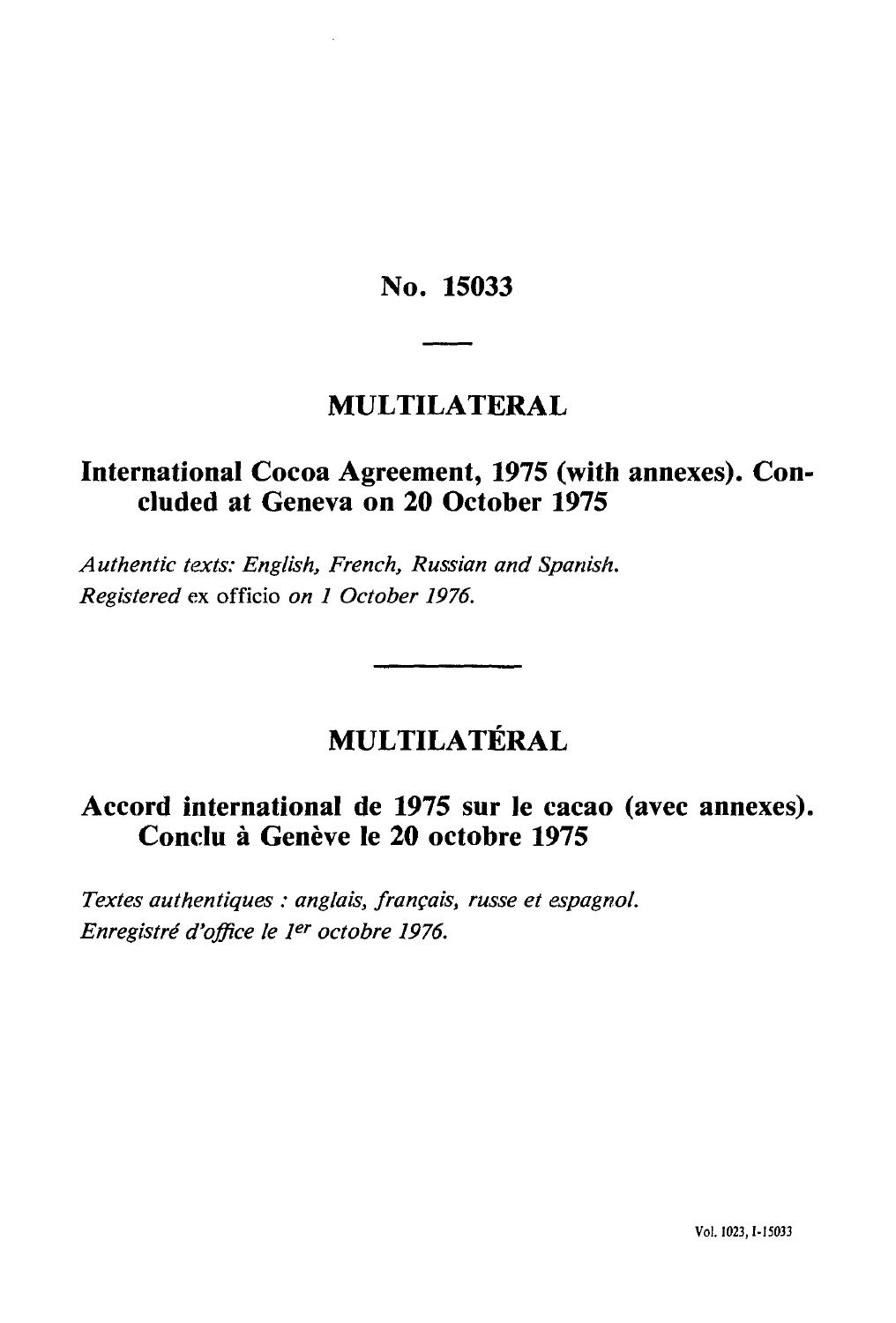# INTERNATIONAL COCOA AGREEMENT,<sup>1</sup> 1975

#### **CONTENTS**

| Chapter I. Objectives<br>Article 1. Objectives                       |                           | ternational Cocoa Organi-<br>zation                 |
|----------------------------------------------------------------------|---------------------------|-----------------------------------------------------|
| Chapter II. Definitions<br>Article 2. Definitions                    | Article 6.                | Composition of the Interna-<br>tional Cocoa Council |
| Chapter III. Membership                                              | Article 7.                | Powers and functions of the<br>Council              |
| Article 3. Membership in the Organi-<br>zation                       | Article 8.                | Chairman and Vice-Chair-<br>men of the Council      |
| Membership by intergov-<br>Article 4.<br>ernmental organizations     | Article 9.<br>Article 10. | Sessions of the Council<br><b>Votes</b>             |
| Organization and Administra-<br>Chapter IV.<br>tion                  | Article 11.               | Voting procedure of the<br>Council                  |
| Article 5. Establishment, headquar-<br>ters and structure of the In- | Article 12.               | Decisions of the Council                            |

1 Came into force provisionally on 1 October 1976 in respect of the following States and organization, the Secretary-General of the United Nations having received by that date instruments of ratification, acceptance, approval and acces sion, or notifications containing an undertaking of provisional application, from governments representing at least five exporting countries having 80 per cent of the basic quotas as set out in annex F and governments representing countries having 70 per cent of total imports as set out in annex D, in accordance with article 69 (2):

| <b>Importing member</b><br>or exporting member (*)                                                                                                                                                                                                                                                                                                                   | Date of receipt of the instrument<br>of ratification, acceptance (A),<br>or approval (AA) or accession (a),<br>or of the notification (n)                                                                                                                                                                                                                                                                                                                                                            |       | <b>Importing member</b><br>or exporting member (*)                                                                                                                                                                                                                                                                                                                                                                                                                                                                                           | Date of receipt of the instrument<br>of ratification, acceptance (A),<br>or approval (AA) or accession (a),<br>or of the notification (n)                                                                                                                                     |                              |
|----------------------------------------------------------------------------------------------------------------------------------------------------------------------------------------------------------------------------------------------------------------------------------------------------------------------------------------------------------------------|------------------------------------------------------------------------------------------------------------------------------------------------------------------------------------------------------------------------------------------------------------------------------------------------------------------------------------------------------------------------------------------------------------------------------------------------------------------------------------------------------|-------|----------------------------------------------------------------------------------------------------------------------------------------------------------------------------------------------------------------------------------------------------------------------------------------------------------------------------------------------------------------------------------------------------------------------------------------------------------------------------------------------------------------------------------------------|-------------------------------------------------------------------------------------------------------------------------------------------------------------------------------------------------------------------------------------------------------------------------------|------------------------------|
| Australia<br>Brazil <sup>*</sup><br>Bulgaria<br>Canada<br>Colombia<br>Czechoslovakia**<br>Denmark<br>$Ecuador \ldots \ldots \ldots \ldots \ldots$<br>European Economic Commu-<br>Finland<br>France<br>German Democratic Republic<br>Brazil <sup>*</sup><br>Germany, Federal Republic of<br>Ghana*<br>Guatemala<br>$Hungary**$<br>Ireland<br>Ivory Coast <sup>*</sup> | 29 September 1976<br>30 September 1976 $n$<br>14 September 1976 n<br>30 September 1976 n<br>17 September 1976<br>27 September 1976 $n$<br>30 September 1976 AA<br>30 September 1976<br>28 September 1976<br>29 September 1976 $n$<br>24 September 1976 $n$<br>24 September 1976 $n$<br>30 September 1976 n<br>14 September 1976 n<br>29 September 1976 $n$<br>28 September 1976<br>22 September 1976 $n$<br>28 September 1976<br>28 September 1976 $n$<br>29 September 1976 n<br>27 September 1976 a |       | New Zealand<br>Nigeria <sup>*</sup><br>Norway<br>Papua New Guinea<br>$Peru \dots \dots \dots \dots \dots \dots \dots \dots \dots$<br>Portugal<br>Sao Tome and Principe $\dots$<br>Sweden<br>$Togo^*$<br>$Trivial$ and $To$ bago<br>of Soviet Socialist<br>Union<br>Republics** $\dots\dots\dots\dots\dots$<br>United Kingdom of Great Brit-<br>ain and Northern Ireland<br>(With a declaration of ap-<br>plication to the Bailiwick of<br>Guernsey, the Bailiwick of<br>Jersey, the Isle of Man,<br>Dominica, St. Lucia and<br>St. Vincent.) | 27 September 1976<br>30 September 1976 a<br>1 July<br>27 September 1976<br>28 September 1976 $n$<br>21 September 1976 $n$<br>30 Septcmber 1976 n<br>30 September 1976 n<br>7 July<br>27 September 1976<br>24 September 1976 $n$<br>2 July<br>16 September 1976 A<br>19 August | 1976<br>1976<br>1976<br>1976 |
| $Japan \dots \dots \dots \dots \dots \dots \dots \dots$<br>Luxembourg<br>$Mexico^*$<br>Netherlands                                                                                                                                                                                                                                                                   | 30 September 1976<br>16 July<br>30 September 1976 n<br>29 September 1976 $n$<br>16 September 1976 $n$                                                                                                                                                                                                                                                                                                                                                                                                | 1976A | United Republic of Cameroon*.<br>Yugoslavia<br>Zaire                                                                                                                                                                                                                                                                                                                                                                                                                                                                                         | 30 September 1976 n<br>30 September 1976<br>30 September 1976 n                                                                                                                                                                                                               |                              |

(For the Kingdom in Europe.)

\*\*See p. 442 of this volume for the texts of the declarations made upon signature and confirmed upon accept ance, approval and ratification.

Vol. 1023,1-15033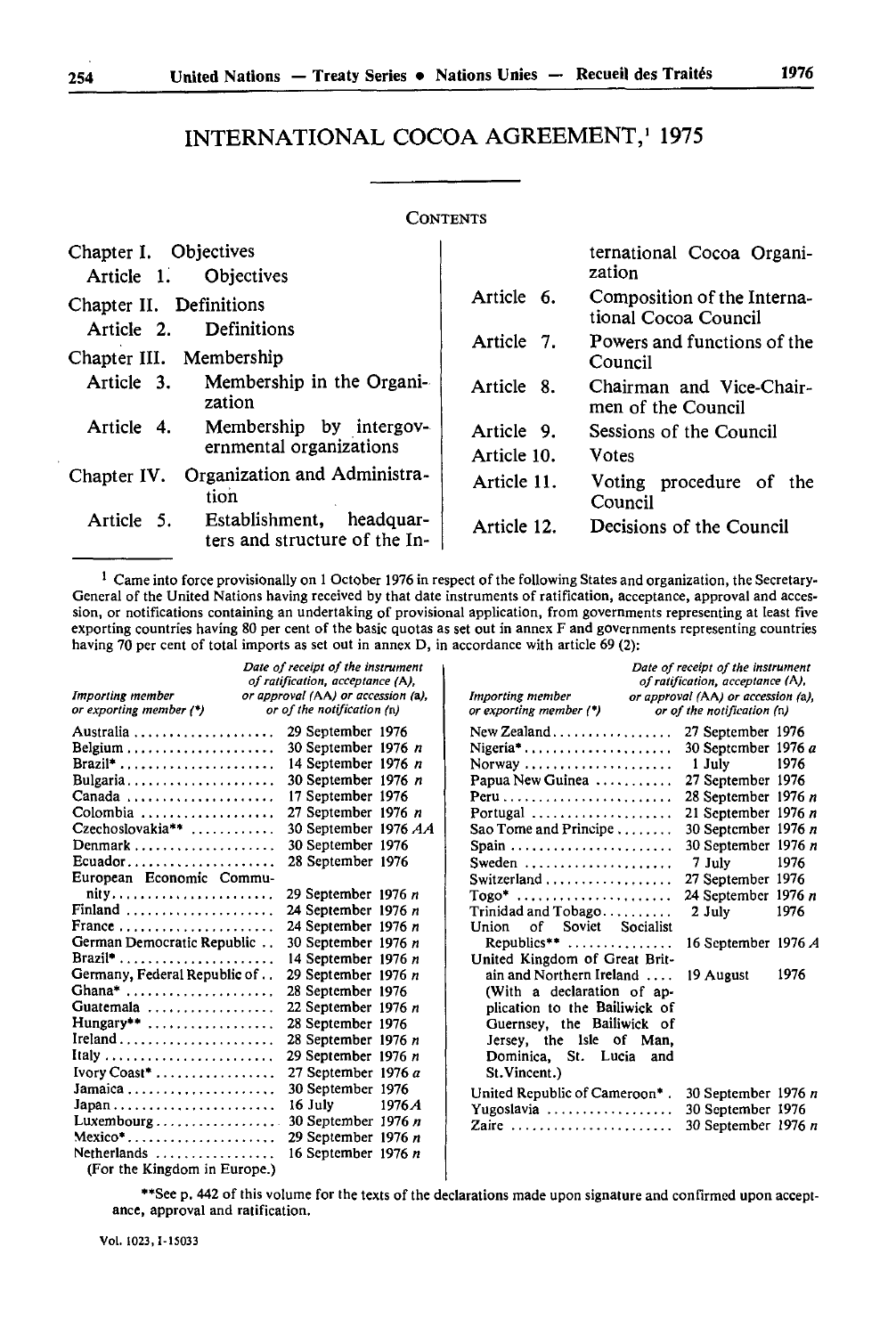# CONTENTS (continued)

| Article 13.                        | with<br>Co-operation<br>other                                                   | Article 36.   | Redistribution of shortfalls                          |
|------------------------------------|---------------------------------------------------------------------------------|---------------|-------------------------------------------------------|
|                                    | organizations                                                                   | Article 37.   | Institution and financing of                          |
| Article 14.                        | Admission of observers                                                          |               | the buffer stock                                      |
| Article 15.                        | Composition of the Execu-<br>tive Committee                                     | Article 38.   | Investment of surplus buf-<br>fer stock funds         |
| Article 16.                        | Election of the Executive<br>Committee                                          | Article 39.   | Contributions for financing<br>the buffer stock       |
| Article 17.                        | Competence of the Execu-<br>tive Committee                                      | Article 40.   | Purchases by the buffer<br>stock                      |
| Article 18.                        | Voting procedure and deci-<br>sions of the Executive Com-                       | Article 41.   | Buffer stock sales in defence<br>of the maximum price |
| Article 19.                        | mittee<br>Quorum for the Council                                                | Article 42.   | Withdrawal of cocoa beans<br>from the buffer stock    |
|                                    | and the Executive Commit-<br>tee                                                | Article 43.   | Changes in the exchange<br>rates of currencies        |
| Article 20.                        | The staff of the Organiza-<br>tion                                              | Article 44.   | Liquidation of the buffer<br>stock                    |
| Chapter V.                         | Privileges and immunities                                                       | Article 45.   | Assurance of supplies                                 |
| Article 21.                        | Privileges and immunities                                                       | Article 46.   | Diversion to non-traditional<br>uses                  |
| Chapter VI. Finance<br>Article 22. |                                                                                 | Chapter VIII. | Reporting of imports and ex-                          |
| Article 23.                        | Finance                                                                         |               | ports, records of quota                               |
|                                    | Approval of the admin-<br>istrative budget and assess-<br>ment of contributions |               | performance and control<br>measures                   |
| Article 24.                        | Payment of contributions to<br>the administrative budget                        | Article 47.   | Reporting of exports and<br>record of quota perform-  |
| Article 25.                        | Audit and publications of<br>accounts                                           | Article 48.   | ance<br>Reporting of imports and                      |
| Chapter VII.                       | Price, quotas, buffer stock<br>and diversion to non-tradi-                      | Article 49.   | exports<br>Control measures                           |
|                                    | tional uses                                                                     | Chapter IX.   | Production and stocks                                 |
| Article 26.                        | Operation of this Agree-<br>ment                                                | Article 50.   | Production and stocks                                 |
| Article 27.                        | Consultation<br>and<br>co-                                                      | Chapter X.    | Expansion of consumption                              |
|                                    | operation with the cocoa in-<br>dustry                                          | Article 51.   | Obstacles to the expansion<br>of consumption          |
| Article 28.                        | Daily price and indicator                                                       | Article 52.   | Promotion of consumption                              |
| Article 29.                        | price<br>Prices                                                                 | Article 53.   | Cocoa substitutes                                     |
| Article 30.                        | Basic quotas                                                                    | Chapter XI.   | Processed cocoa                                       |
| Article 31.                        | Annual export quotas                                                            | Article 54.   | Processed cocoa                                       |
| Article 32.                        | Scope of export quotas                                                          | Chapter XII.  | Relations between members                             |
| Article 33.                        | Fine or flavour cocoa                                                           |               | and non-members                                       |
| Article 34.                        | Operation and adjustment<br>of annual export quotas                             | Article 55.   | Limitation of imports from<br>non-members             |
| Article 35.                        | Compliance with<br>export<br>quotas                                             | Article 56.   | Commercial<br>transactions<br>with non-members        |
|                                    |                                                                                 |               | Vol. 1023, 1.15033                                    |

Vol. 1023,1-15033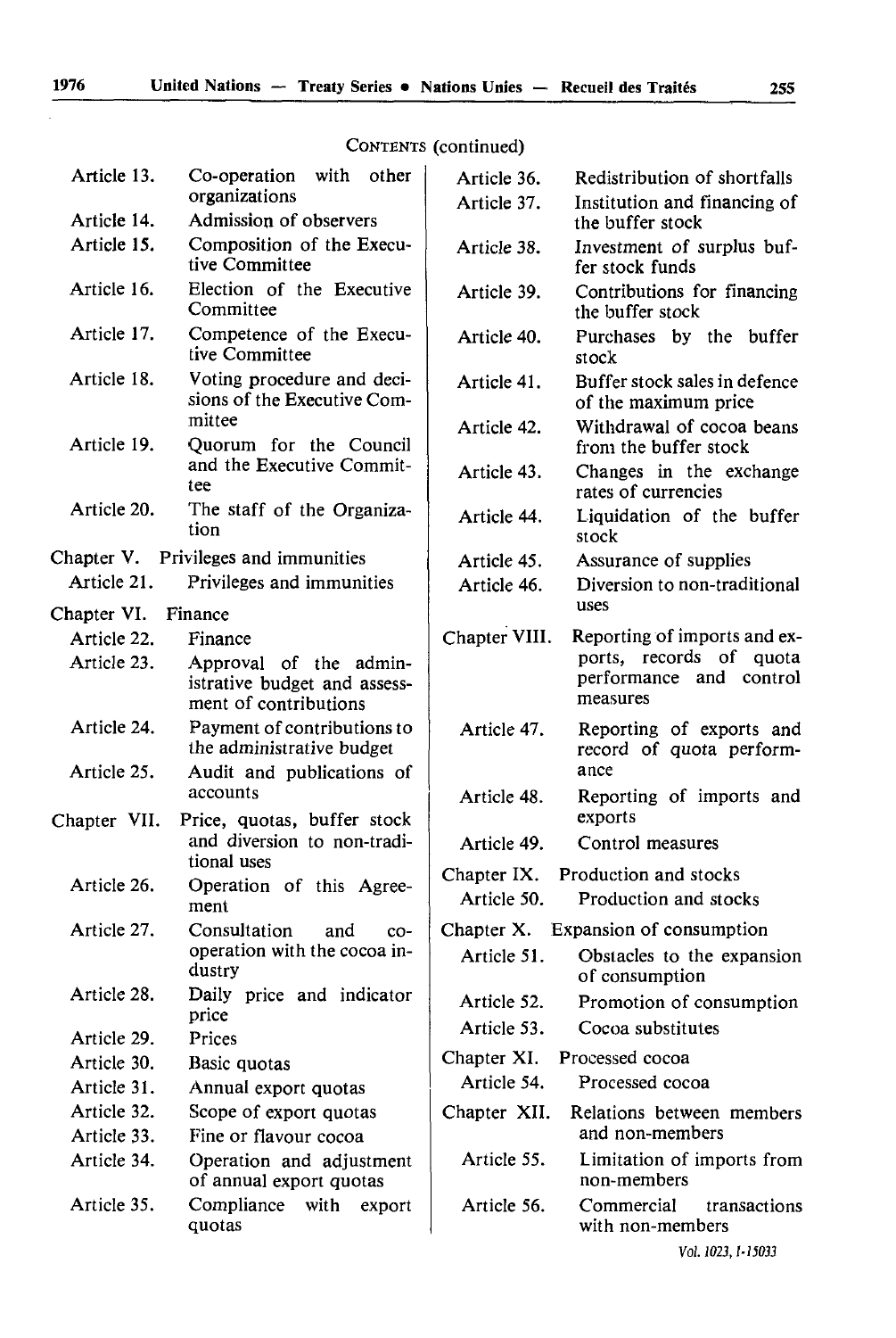| Chapter XIII.               | Information and studies                                                                  | Article 72.                               | Voluntary withdrawal                                                           |
|-----------------------------|------------------------------------------------------------------------------------------|-------------------------------------------|--------------------------------------------------------------------------------|
| Article 57.                 | Information                                                                              | Article 73.                               | Exclusion                                                                      |
| Article 58.                 | <b>Studies</b>                                                                           | Article 74.                               | Settlement of accounts with                                                    |
| Article 59.                 | Annual review                                                                            |                                           | withdrawing<br>or excluded                                                     |
| Chapter XIV.<br>Article 60. | Relief from obligations in ex-.<br>ceptional circumstances<br>Relief from obligations in | Article 75.<br>Article 76.<br>Article 77. | members<br>Duration and termination<br>Amendments<br>Supplementary and transi- |
|                             | exceptional circumstances                                                                |                                           | tional provisions                                                              |
| Chapter XV.                 | Consultations, disputes and<br>complaints                                                | Article 78.                               | Authentic<br>this<br>οf<br>texts<br>Agreement                                  |
| Article 61.                 | Consultations                                                                            |                                           |                                                                                |
| Article 62.                 | <b>Disputes</b>                                                                          | Annexes                                   |                                                                                |
| Article 63.                 | Complaints and action by<br>the council                                                  | Annex A.                                  | Countries subject to basic<br>quotas under paragraph 1 of<br>Article 30        |
| Chapter XVI.<br>Article 64. | Fair labour standards<br>Fair labour standards                                           | Annex B.                                  | Countries producing less<br>than 10,000 tonnes of bulk                         |
| Chapter XVII.               | <b>Final Provisions</b>                                                                  |                                           | cocoa annually                                                                 |
| Article 65.                 | Signature                                                                                | Annex C.                                  | Fine or flavour cocoa pro-<br>ducers                                           |
| Article 66.                 | Ratification.<br>acceptance,<br>approval                                                 | Annex D.                                  | Imports of cocoa calculated<br>for the purposes of Article 10                  |
| Article 67.                 | Accession                                                                                | Annex E.                                  | Exporting<br>countries<br>to.                                                  |
| Article 68.                 | Notification of provisional<br>application                                               |                                           | which paragraph 2 of Arti-<br>cle 36 applies                                   |
| Article 69.                 | Entry into force                                                                         | Annex F.                                  | Basic quotas calculated for                                                    |
| Article 70.<br>Article 71.  | Reservations<br>Territorial application                                                  |                                           | the purpose of paragraphs 1<br>and 2 of Article 69                             |

# CONTENTS (continued)

#### CHAPTER i. OBJECTIVES

#### *Article 1.* OBJECTIVES

The objectives of this Agreement take into account the recommendations as contained in the Final Act of the first session of the United Nations Conference on Trade and Development and are:

- (a) to alleviate serious economic difficulties which would persist if adjustment be tween the production and consumption of cocoa cannot be effected by normal market forces alone as rapidly as circumstances require;
- *(b)* to prevent excessive fluctuations in the price of cocoa which affect adversely the long-term interests of both producers and consumers;
- (c) to make arrangements which will help stabilize and increase the earnings from the exports of cocoa of producing member countries thereby helping to provide the necessary incentive for a dynamic and rising rate of production and provide such countries with resources for accelerated economic growth and social development, while at the same time taking into account the interests of con sumers in importing member countries, in particular the need to increase con sumption;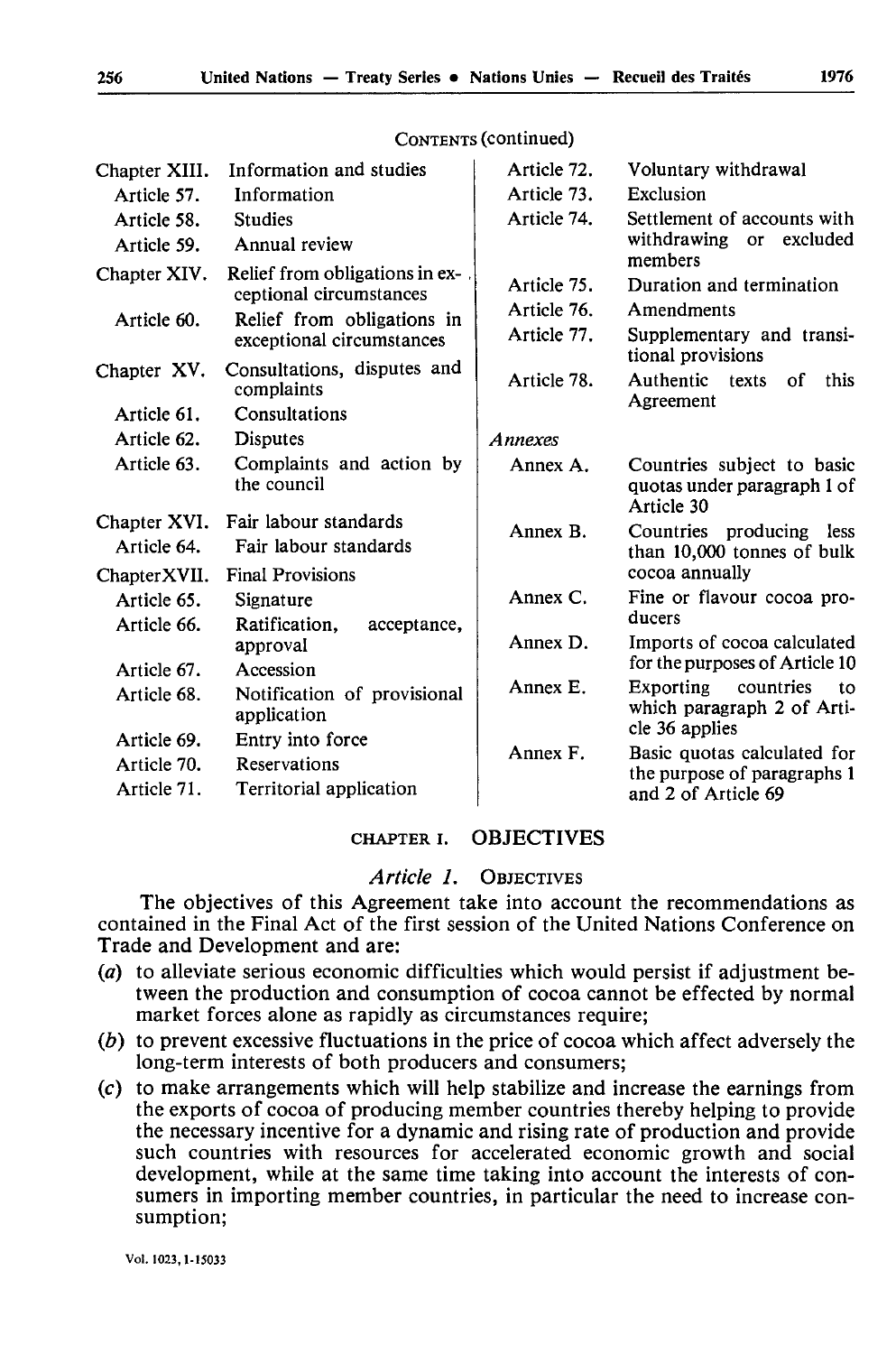- $(d)$  to assure adequate supplies at reasonable prices, equitable to producers and consumers; and
- *(e)* to facilitate expansion of consumption and, if necessary, and in so far as pos sible, an adjustment of production, so as to secure an equilibrium in the long term between supply and demand.

# CHAPTER ii. DEFINITIONS

#### *Article 2.* DEFINITIONS

For the purposes of this Agreement:

*(a)* Cocoa means cocoa beans and cocoa products;

*(b)* Cocoa products means products made exclusively from cocoa beans, such as.cocoa paste, cocoa butter, unsweetened cocoa powder, cocoa cake and cocoa nibs as well as such other products containing cocoa as the Council may determine if necessary;

*(c)* Fine or flavour cocoa means cocoa produced in the countries listed in An nex C to the extent specified therein;

*(d)* Tonne means the metric ton of 1,000 kilogrammes or 2204.6 pounds; and pound means 453.597 grammes;

*(e)* Crop year means the period of twelve months from 1 October to 30 September inclusive;

(/) Quota year means the period of twelve months from 1 October to 30 September inclusive;

*(g)* Basic quota means the quota determined in accordance with Article 30;

*(h)* Annual export quota means the quota of each exporting member as deter mined under Article 31:

( $i$ ) Export quota in effect means the quota of each exporting member, at any given time, as determined under Article 31, or as adjusted under Article 34, or as reduced under paragraphs 4, 5 and 6 of Article 35, or as may be affected under the provisions of Article 36;

 $(i)$  Export of cocoa means any cocoa which leaves the customs territory of any country; and import of cocoa means any cocoa which enters the customs territory of any country; provided that, for the purposes of these definitions customs territory shall, in the case of a member which comprises more than one customs territory, be deemed to refer to the combined customs territories of that member;

*(k)* Organization means the International Cocoa Organization referred to in Article 5;

(/) Council means the International Cocoa Council referred to in Article 6;

*(m)* Member means a Contracting Party to this Agreement, including a Con tracting Party as referred to in paragraph 2 of Article 3, or a territory or a group of territories in respect of which a notification has been made in accordance with paragraph 2 of Article 71, or an intergovernmental organization as provided for in Article 4;

 $(n)$  Exporting country or exporting member means a country or a member respectively whose exports of cocoa expressed in terms of beans exceed its imports;

*(o)* Importing country or importing member means a country or a member respectively whose imports of cocoa expressed in terms of beans exceed its exports;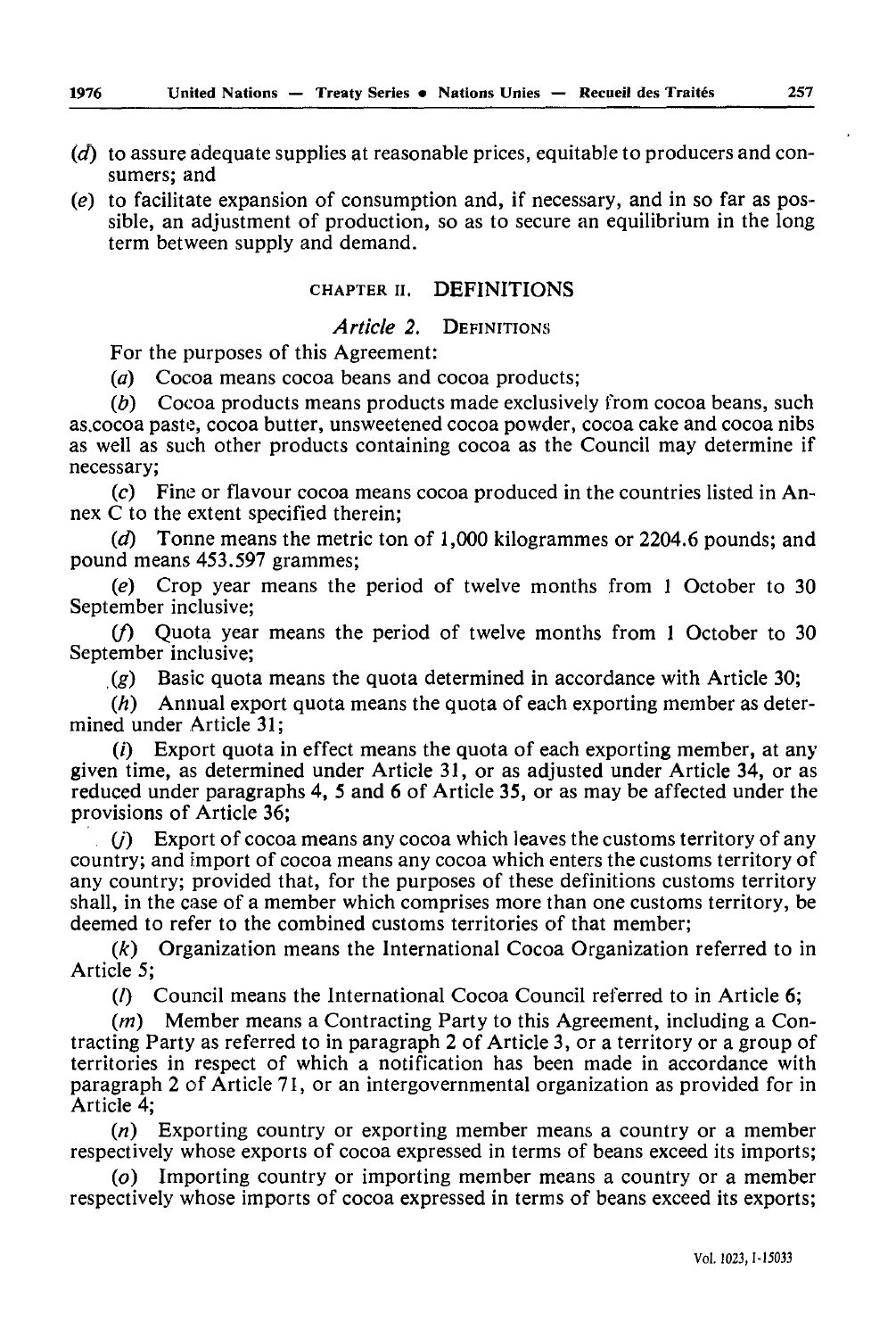*(p)* Producing country or producing member means a country or member respectively which grows cocoa in commercially significant quantities;

*(q)* Simple distributed majority vote means a majority of the votes cast by ex porting members and a majority of the votes cast by importing members, counted separately;

*(r)* Special vote means two-thirds of the votes cast by exporting members and two-thirds of the votes cast by importing members, counted separately, on condition that the number of votes thus expressed represents at least half the present and voting members;

(s) Entry into force means, except when qualified, the date on which this Agreement first enters into force, whether provisionally or definitively.

#### CHAPTER in. MEMBERSHIP

*Article 3.* MEMBERSHIP IN THE ORGANIZATION

1. Each Contracting Party shall constitute a single member of the Organiza tion, except as otherwise provided in paragraph 2.

2. If any Contracting Party, including the territories for whose international relations it is for the time being ultimately responsible and to which this Agreement is extended in accordance with paragraph 1 of Article 71, consists of one or more units that would individually constitute an exporting member and of one or more units that would individually constitute an importing member, there may be either a joint membership for the Contracting Party together with these territories or, where the Contracting Party has made a notification to that effect under paragraph 2 of Article 71, separate membership, singly, all together or in groups, for the territories that would individually constitute an exporting member, and separate membership, singly, all together or in groups, for the territories that would individually constitute an importing member.

3. A member may change its category of membership on such conditions as the Council may establish.

#### *Article 4.* MEMBERSHIP BY INTERGOVERNMENTAL ORGANIZATIONS

1. Any reference in this Agreement to a "Government" shall be construed as in cluding a reference to any intergovernmental organization having responsibilities in respect of the negotiation, conclusion and application of international agreements, in particular commodity agreements. Accordingly, any reference in this Agreement to signature or to deposit of instruments of ratification, acceptance or approval or to notification of provisional application or to accession by a Government shall, in the case of such intergovernmental organizations, be construed as including a reference to signature, or to deposit of instruments of ratification, acceptance or approval, or to notification of provisional application, or to accession, by such intergovernmental organizations.

2. Such intergovernmental organizations shall not themselves have any votes, but in the case of a vote on matters within their competence, they shall be entitled to cast the votes of their member States and shall cast them collectively. In such cases, the member States of such intergovernmental organizations shall not be entitled to exercise their individual voting rights.

The provisions of paragraph 1 of Article 15 shall not apply to such intergovernmental organizations; but they may participate in the discussions of the Executive Committee on matters within their competence. In the case of a vote on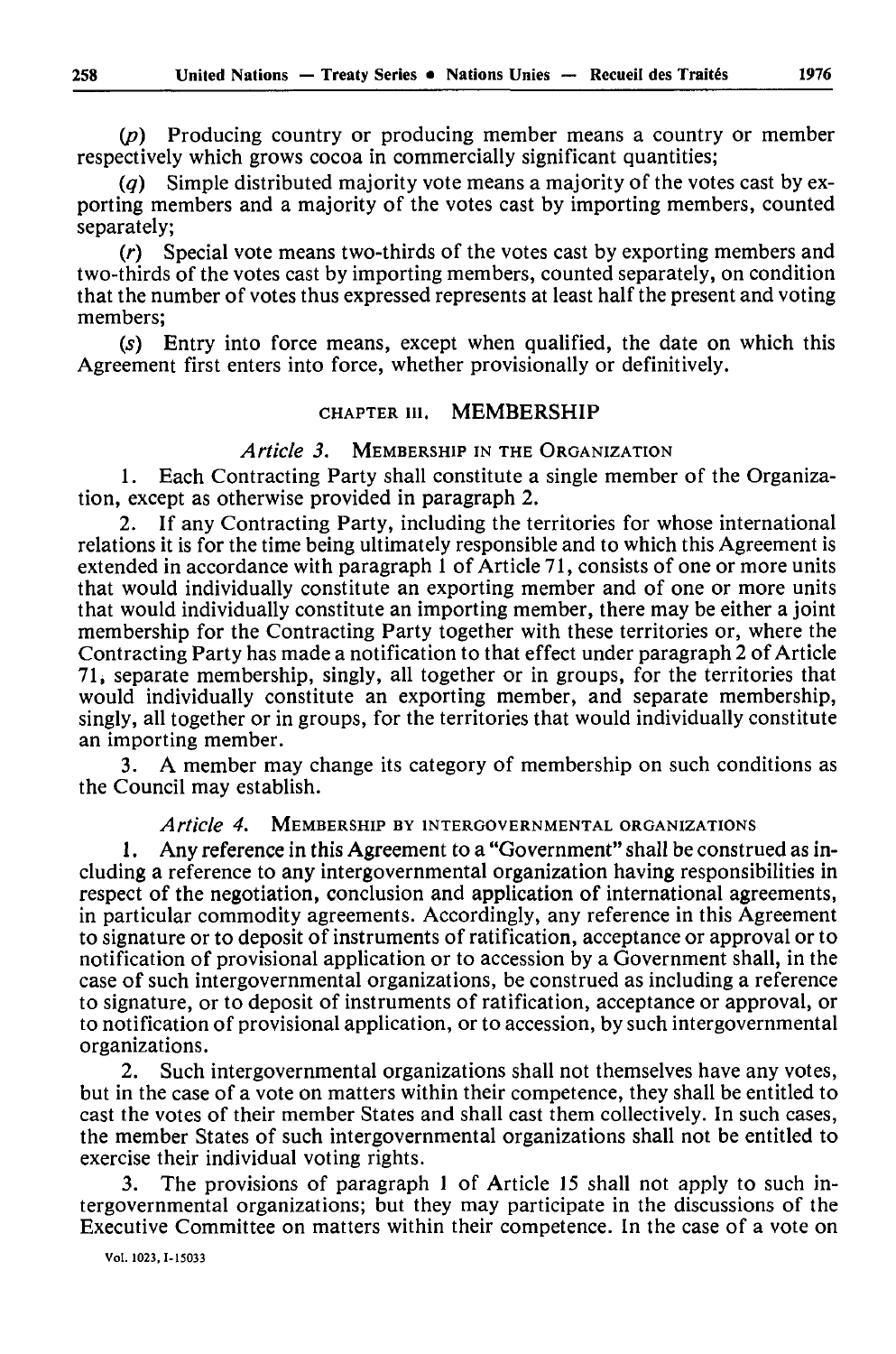matters within their competence, the votes that their member States are entitled to cast in the Executive Committee shall be cast collectively by any one of those member States.

# CHAPTER iv. ORGANIZATION AND ADMINISTRATION

## *Article 5.* ESTABLISHMENT, HEADQUARTERS AND STRUCTURE OF THE INTERNATIONAL COCOA ORGANIZATION

1. The International Cocoa Organization established by the International Cocoa Agreement, 1972' shall continue in being to administer the provisions and supervise the operation of this Agreement.

2. The Organization shall function through:

*(a)* the International Cocoa Council and the Executive Committee;

*(b)* the Executive Director and the staff.

3. The headquarters of the Organization shall be in London unless the Council by special vote decides otherwise.

# *Article 6.* COMPOSITION OF THE INTERNATIONAL COCOA COUNCIL

1. The highest authority of the Organization shall be the International Cocoa Council, which shall consist of all the members of the Organization.

Each member shall be represented on the Council by a representative and, if it so desires, by one or more alternates. Each member may also appoint one or more advisers to its representative or alternates.

# *Article 7.* POWERS AND FUNCTIONS OF THE COUNCIL

1. The Council shall exercise all such powers and perform or arrange for the performance of all such functions as are necessary to carry out the express provisions of this Agreement.

2. The Council shall adopt by special vote such rules and regulations as are necessary to carry out the provisions of this Agreement and are consistent therewith, including its rules of procedure and those of its committees, the financial and staff regulations of the Organization and rules for the administration and operation of the buffer stock. The Council may, in its rules of procedure, provide for a procedure whereby it may, without meeting, decide specific questions.

3. The Council shall keep such records as are required to perform its functions under this Agreement, and such other records as it considers appropriate.

4. The Council shall publish an annual report. This report shall cover the an nual review for which provision is made in Article 59. The Council shall also publish such other information as it considers appropriate.

# *Article 8.* CHAIRMAN AND VICE-CHAIRMEN OF THE COUNCIL

1. The Council shall elect a Chairman and a first and a second Vice-Chairman for each quota year, who shall not be paid by the Organization.

2. Both the Chairman and the first Vice-Chairman shall be elected from among the representatives of the exporting members or from among the representa tives of the importing members and the second Vice-Chairman from among the representatives of the other category. These offices shall alternate each quota year between the two categories of members.

United Nations, *Treaty Series,* vol. 882, p. 67.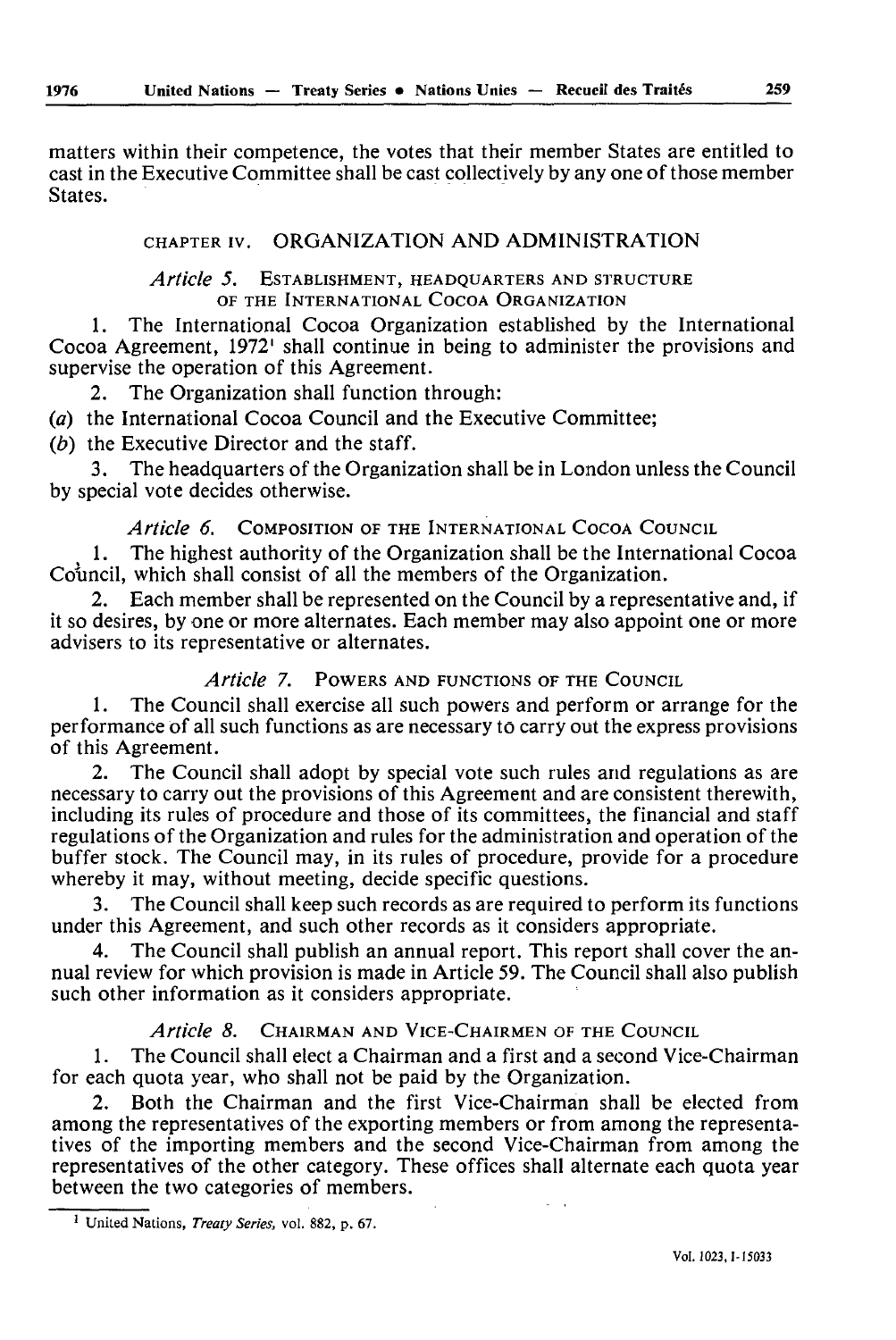3. In the temporary absence of both the Chairman and the two Vice-Chairmen or the permanent absence of one or more of them, the Council may elect new officers from among the representatives of the exporting members or from among the repre sentatives of the importing members, as appropriate, on a temporary or permanent basis as may be required.

4. Neither the Chairman nor any other officer presiding at meetings of the Council shall vote. His alternate may exercise the voting rights of the member which he represents.

# *Article 9.* SESSIONS OF THE COUNCIL

1. As a general rule, the Council shall hold one regular session in each half of the quota year.

2. The Council, in addition to meeting in the other circumstances specifically provided for in this Agreement, shall also meet in special session whenever it so decides or at the request of:

*(a)* any five members; or

*(b)* a member or members having at least 200 votes; or

(c) the Executive Committee.

3. Notice of sessions shall be given at least 30 days in advance, except in case of emergency or where the provisions of this Agreement require otherwise.

Sessions shall be held at the headquarters of the Organization unless by special vote the Council decides otherwise. If on the invitation of any member the Council meets elsewhere than at the headquarters of the Organization, that member shall pay the additional costs involved.

#### *Article 10.* VOTES

1. The exporting members shall together hold 1,000 votes and the importing members shall together hold 1,000 votes, distributed within each category of members - that is, exporting and importing members, respectively - in accordance with the following paragraphs of this Article.

2. The votes of exporting members shall be distributed as follows: 100 shall be divided equally among all exporting members to the nearest whole vote for each member; the remaining votes shall be distributed in proportion to their basic quotas.

3. The votes of importing members shall be distributed as follows: 100 shall be divided equally among all importing members to the nearest whole vote for each member; the remaining votes shall be distributed in proportion to their imports as set out in Annex D.

4. No member shall have more than 300 votes. Any votes above this figure arising from the calculations in paragraphs 2 and 3 shall be redistributed among the other members on the basis of paragraphs 2 and 3 respectively.

5. When the membership in the Organization changes or when the voting rights of a member are suspended or restored under any provision of this Agreement, the Council shall provide for the redistribution of votes in accordance with this Article.

6. There shall be no fractional votes.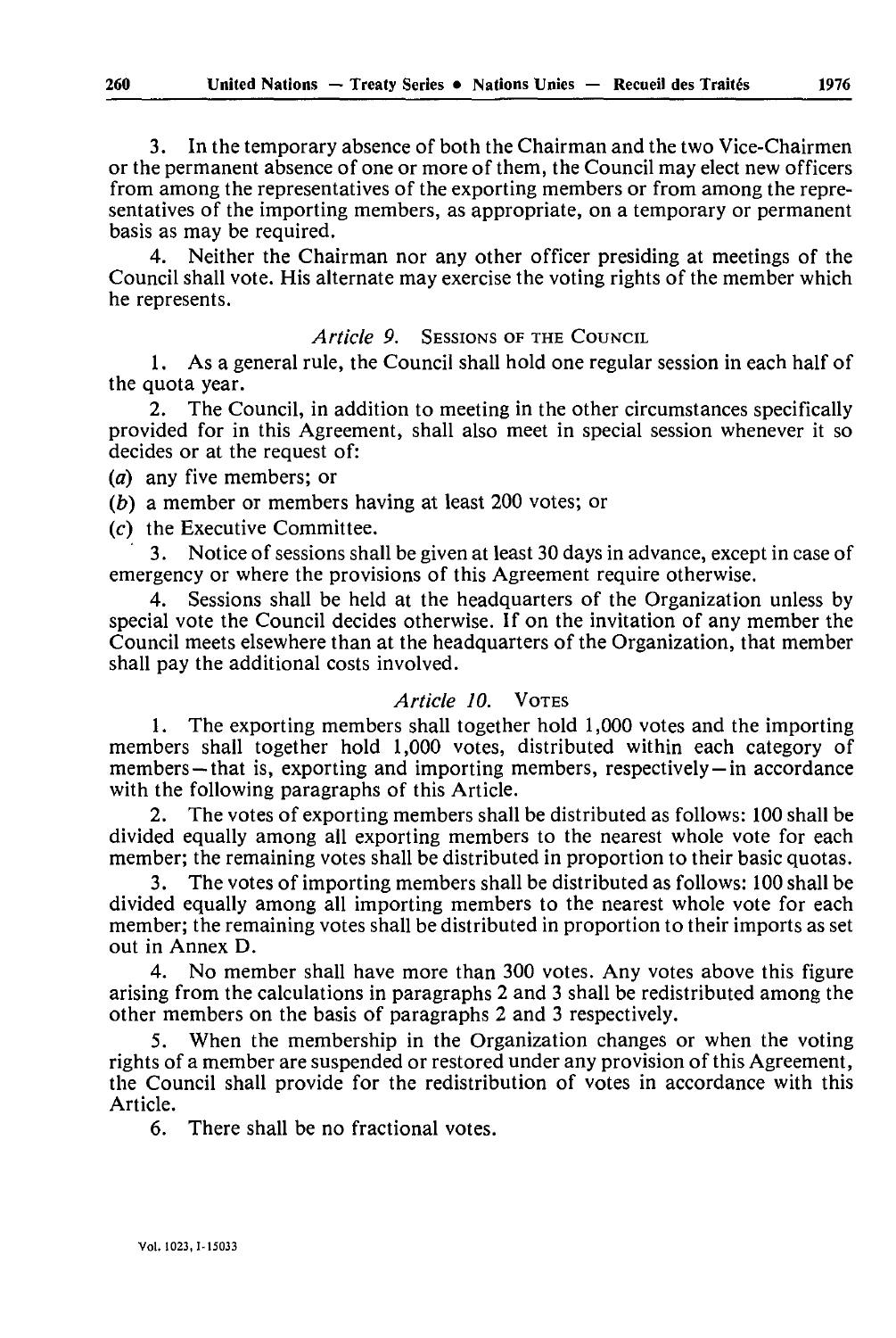## *Article 11.* VOTING PROCEDURE OF THE COUNCIL

1. Each member shall be entitled to cast the number of votes it holds and no member shall be entitled to divide its votes. A member may, however, cast differently from such votes any votes which it is authorized to cast under paragraph 2.

2. By written notification to the Chairman of the Council, any exporting member may authorize any other exporting member, and any importing member may authorize any other importing member, to represent its interests and to cast its votes at any meeting of the Council. In this case the limitation provided for in paragraph 4 of Article 10 shall not apply.

3. Exporting members producing exclusively fine or flavour cocoa shall not take part in voting on matters relating to the establishment and adjustment of quotas and the administration and operation of the buffer stock.

## *Article 12.* DECISIONS OF THE COUNCIL

1. All decisions of the Council shall be taken, and all recommendations shall be made, by a simple distributed majority vote unless this Agreement provides for a special vote.

2. In arriving at the number of votes necessary for any of the decisions or recommendations of the Council, votes of members abstaining shall not be reckoned.

3. The following procedure shall apply with respect to any action by the Coun cil which under this Agreement requires a special vote:

*(a)* If the required majority is not obtained because of the negative vote of three or less exporting or three or less importing members, the proposal shall, if the Council so decides by a simple distributed majority vote, be put to a vote again within 48 hours.

*(b)* If the required majority is again not obtained because of the negative vote of two or less exporting or two or less importing members, the proposal shall, if the Council so decides by a simple distributed majority vote, be put to a vote again within 24 hours.

(c) If the required majority is not obtained in the third vote because of the negative vote cast by one exporting or one importing member, the proposal shall be considered adopted.

*(d)* If the Council fails to put a proposal to a further vote, it shall be con sidered rejected.

4. Members undertake to accept as binding all decisions of the Council under the provisions of this Agreement.

# *Article 13.* CO-OPERATION WITH OTHER ORGANIZATIONS

1. The Council shall make whatever arrangements are appropriate for con sultation or co-operation with the United Nations and its organs, in particular the United Nations Conference on Trade and Development, and with the Food and Agriculture Organization and such other specialized agencies of the United Nations and intergovernmental organizations as may be appropriate.

2. The Council, bearing in mind the particular role of the United Nations Con ference on Trade and Development in international commodity trade, shall, as ap propriate, keep that organization informed of its activities and programmes of work.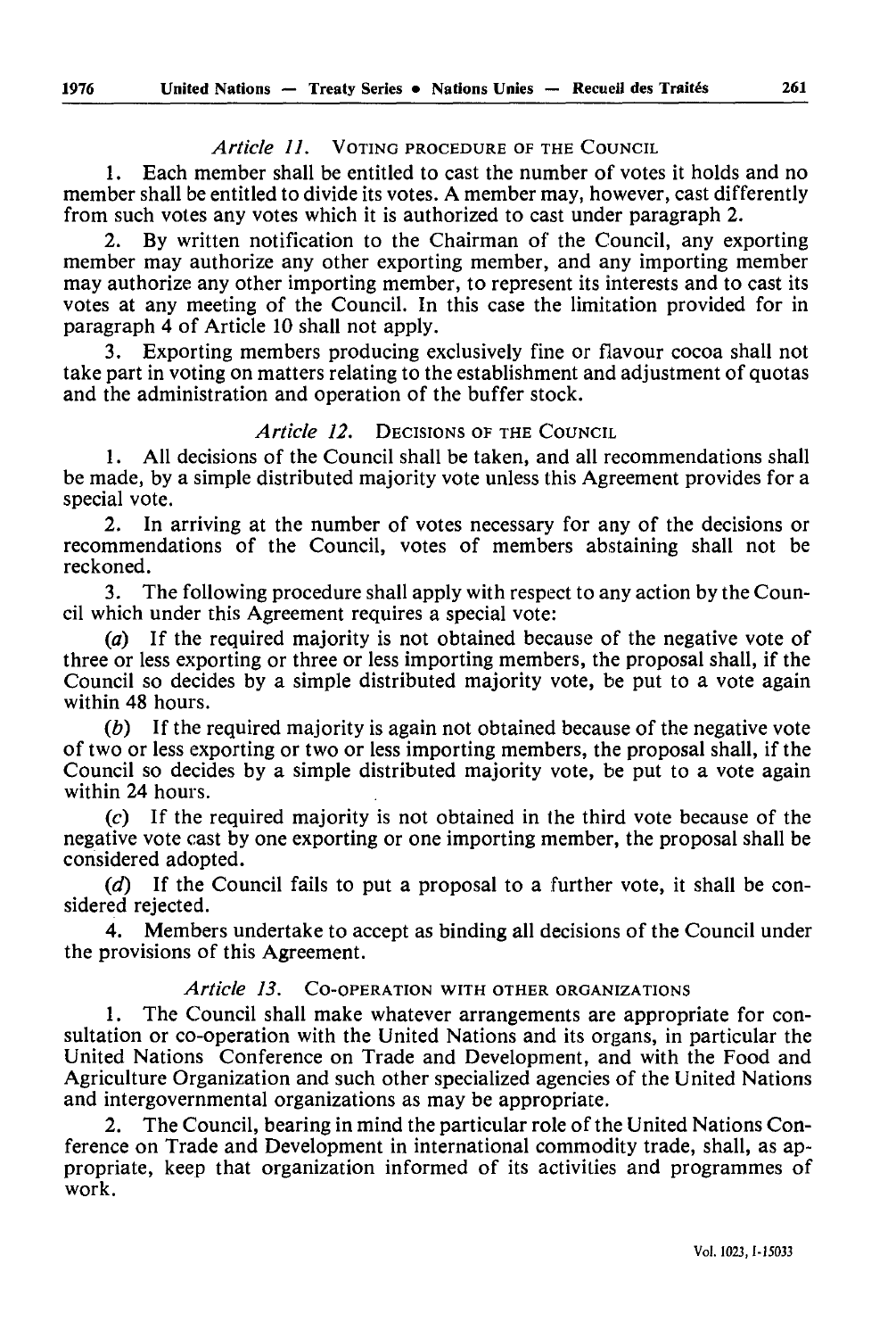3. The Council may also make whatever arrangements are appropriate for maintaining effective contact with international organizations of cocoa producers, traders and manufacturers.

# *Article 14.* ADMISSION OF OBSERVERS

1. The Council may invite any non-member that is a member of the United Nations, its specialized agencies or the International Atomic Energy Agency to attend any of its meetings as an observer.

2. The Council may also invite any of the organizations referred to in Article 13 to attend any of its meetings as an observer.

# *Article 15.* COMPOSITION OF THE EXECUTIVE COMMITTEE

1. The Executive Committee shall consist of eight exporting members and eight importing members, provided that if either the number of exporting members or the number of importing members in the Organization is ten or less the Council may, while maintaining parity between the two categories of members, decide by special vote the total number on the Executive Committee. Members of the Executive Committee shall be elected for each quota year in accordance with Article 16 and may be re-elected.

2. Each elected member shall be represented on the Executive Committee by a representative and, if it so desires, by one or more alternates. Each such member may also appoint one or more advisers to its representative or alternates.

3. The Chairman and Vice-Chairman of the Executive Committee, elected for each quota year by the Council, shall both be chosen from among the delegations of the exporting members or from among the delegations of the importing members. These offices shall alternate each quota year between the two categories of members. In the temporary or permanent absence of the Chairman and the Vice-Chairman, the Executive Committee may elect new officers from among the representatives of the exporting members or from among the representatives of the importing members, as appropriate, on a temporary or permanent basis as may be required. Neither the Chairman nor any other officer presiding at meetings of the Executive Committee may vote. His alternate may exercise the voting rights of the member which he represents.

4. The Executive Committee shall meet at the headquarters of the Organiza tion unless by special vote it decides otherwise. If on the invitation of any member the Executive Committee meets elsewhere than at the headquarters of the Organization, that member shall pay the additional costs involved.

# *Article 16.* ELECTION OF THE EXECUTIVE COMMITTEE

1. The exporting and importing members of the Executive Committee shall be elected in the Council by the exporting and importing members of the Organization respectively. The election within each category shall be held in accordance with the following paragraphs of this Article.

2. Each member shall cast all the votes to which it is entitled under Article 10 for a single candidate. A member may cast for another candidate any votes which it is authorized to cast under paragraph 2 of Article 11.

3. The candidates receiving the largest number of votes shall be elected.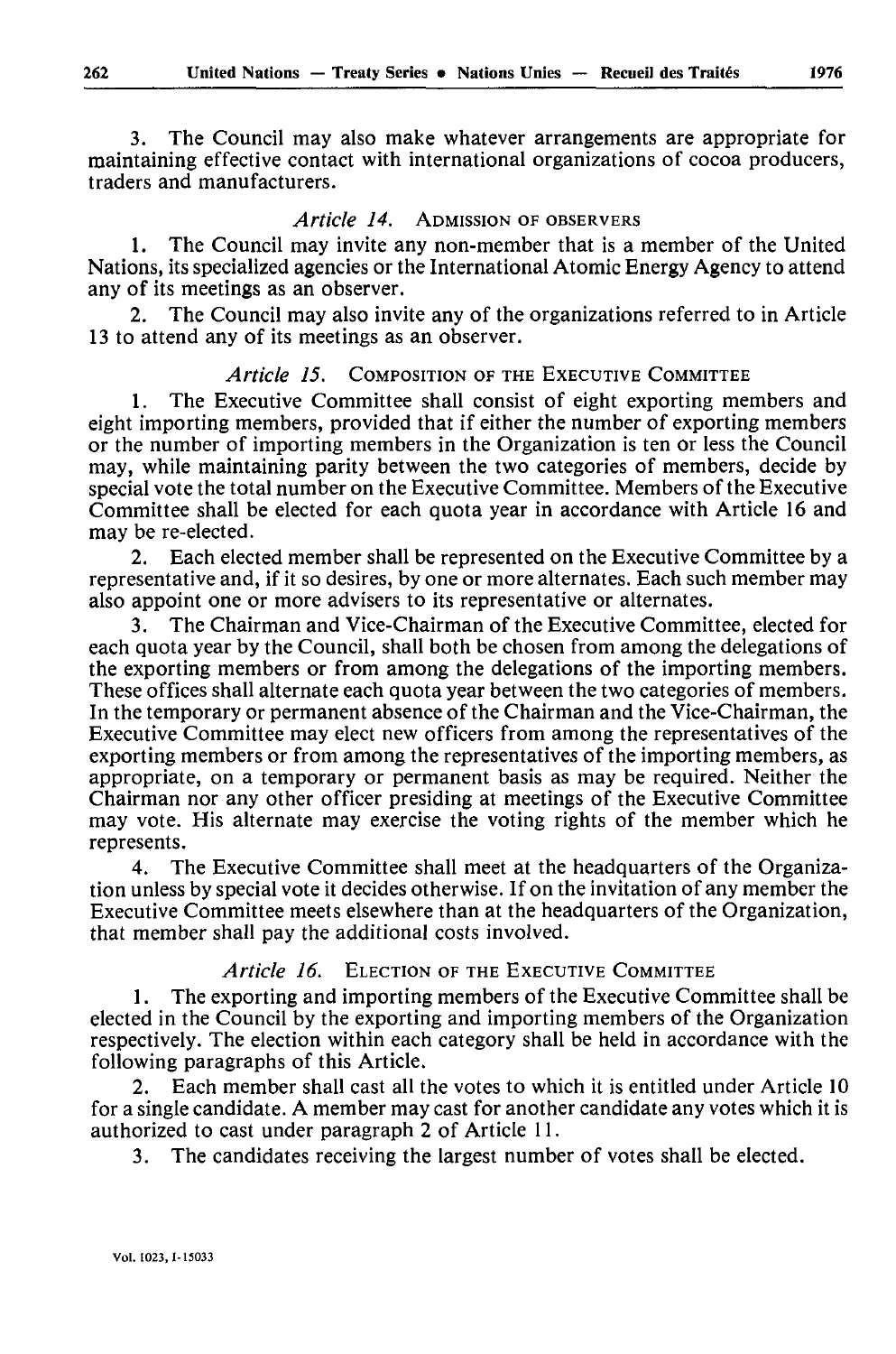*Article 17.* COMPETENCE OF THE EXECUTIVE COMMITTEE

1. The Executive Committee shall be responsible to, and work under the general direction of, the Council.

2. The Executive Committee shall keep the market under continuous review and recommend to the Council such measures as it may consider advisable.

3. Without prejudice to the right of the Council to exercise any of its powers, the Council may, by a simple distributed majority vote or a special vote depending on whether a decision by the Council on the subject requires a simple distributed major ity vote or a special vote, delegate to the Executive Committee the exercise of any of its powers, except the following:

- *(a)* redistribution of votes under Article 10;
- *(b)* approval of the administrative budget and assessment of contributions under Article 23;
- (c) revision of the minimum and maximum prices under paragraph 2 or 3 of Ar ticle 29;
- *(d)* revision of Annex C under paragraph 3 of Article 33;
- *(e)* determination of annual export quotas under Article 31 and quarterly quotas under paragraph 8 of Article 35;
- (/) restriction or suspension of purchases by the buffer stock under paragraph 10 *(b)* of Article 40;
- (g) action relating to diversion of cocoa to non-traditional uses under Article 46;
- *(h)* relief from obligations under Article 60;
- $(i)$  decision of disputes under Article 62:
- $(i)$  suspension of rights under paragraph 3 of Article 63;
- *(k)* establishment of conditions for accession under Article 67;
- (/) exclusion of a member under Article 73;
- *(m)* extension or termination of this Agreement under Article 75;
- $(n)$  recommendation of amendments to members under Article 76.

4. The Council may at any time, by a simple distributed majority vote, revoke any delegation of powers to the Executive Committee.

> *Article 18.* VOTING PROCEDURE AND DECISIONS OF THE EXECUTIVE COMMITTEE

1. Each member of the Executive Committee shall be entitled to cast the number of votes received by it under the provisions of Article 16, and no member of the Executive Committee shall be entitled to divide its votes.

Without prejudice to the provisions of paragraph 1 and by written notification to the Chairman, any exporting or importing member which is not a member of the Executive Committee and which has not cast its votes under paragraph 2 of Arti cle 16 for any of the members elected may authorize any exporting or importing member of the Executive Committee, as appropriate, to represent its interests and to cast its votes in the Executive Committee.

3. In the course of any quota year a member may, after consultation with the member of the Executive Committee for which it voted under Article 16, withdraw its votes from that member. The votes thus withdrawn may be reassigned to another member of the Executive Committee but may not be withdrawn from that member for the remainder of that quota year. The member of the Executive Committee from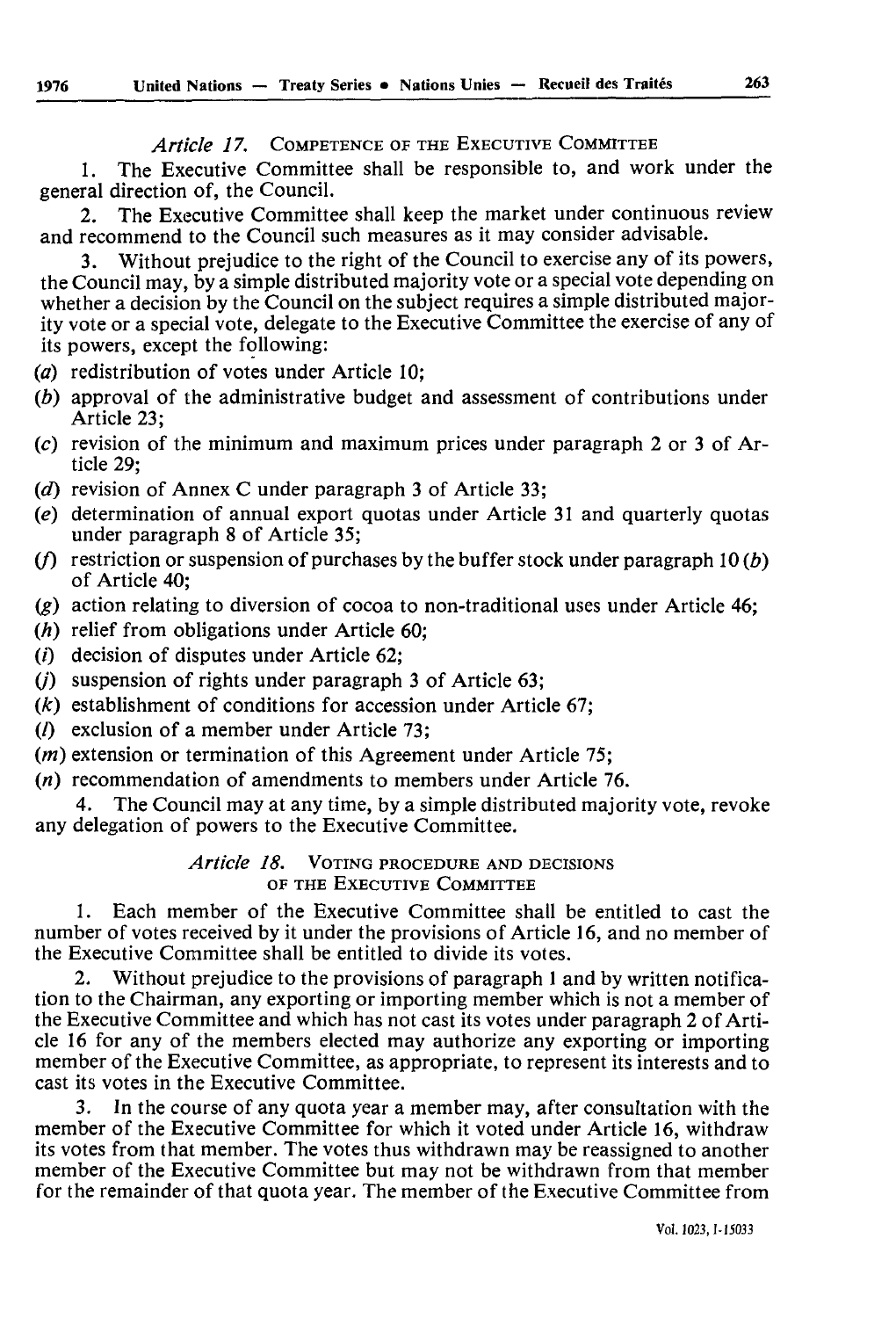which the votes have been withdrawn shall nevertheless retain its seat on the Execu tive Committee for the remainder of that quota year. Any action taken pursuant to the provisions of this paragraph shall become effective after the Chairman has been informed in writing thereof.

4. Any decision taken by the Executive Committee shall require the same ma jority as that decision would require if taken by the Council.

5. Any member shall have the right of appeal to the Council, under such con ditions as the Council shall prescribe in its rules of procedure, against any decision of the Executive Committee.

# *Article 19.* QUORUM FOR THE COUNCIL AND THE EXECUTIVE COMMITTEE

1. The quorum for the opening meeting of any session of the Council shall be constituted by the presence of a majority of exporting members and a majority of importing members, provided that such members together hold in each category at least two-thirds of the total votes of the members in that category.

2. If there is no quorum in accordance with paragraph 1 on the day appointed for the opening meeting of any session and on the following day, the quorum on the third day and throughout the remainder of the session shall be constituted by the presence of a majority of exporting members and a majority of importing members, provided that such members together hold in each category a simple majority of the total votes of the members in that category.

The quorum for meetings subsequent to the opening meeting of any session pursuant to paragraph 1 shall be that prescribed in paragraph 2.

4. Representation in accordance with paragraph 2 of Article 11 shall be con sidered as presence.

5. The quorum for any meeting of the Executive Committee shall be pre scribed by the Council in the rules of procedure of the Executive Committee.

## *Article 20.* THE STAFF OF THE ORGANIZATION

1. The Council, after consulting the Executive Committee, shall appoint the Executive Director by special vote. The terms of appointment of the Executive Director shall be fixed by the Council in the light of those applying to corresponding officials of similar intergovernmental organizations.

2. The Executive Director shall be the chief administrative officer of the Organization and shall be responsible to the Council for the administration and operation of this Agreement in accordance with the decisions of the Council.

3. The Council, after consulting the Executive Committee, shall appoint the Buffer Stock Manager by special vote. The terms of appointment of the Manager shall be fixed by the Council.

4. The Manager shall be responsible to the Council for the functions conferred upon him by this Agreement as well as for such additional functions as the Council may determine. The responsibility for these functions shall be exercised in consulta tion with the Executive Director.

5. Without prejudice to the provisions of paragraph 4, the staff of the Organization shall be responsible to the Executive Director, who in turn shall be responsible to the Council.

6. The Executive Director shall appoint the staff in accordance with regula tions established by the Council. In drawing up such regulations the Council shall have regard to those applying to officials of similar intergovernmental organizations.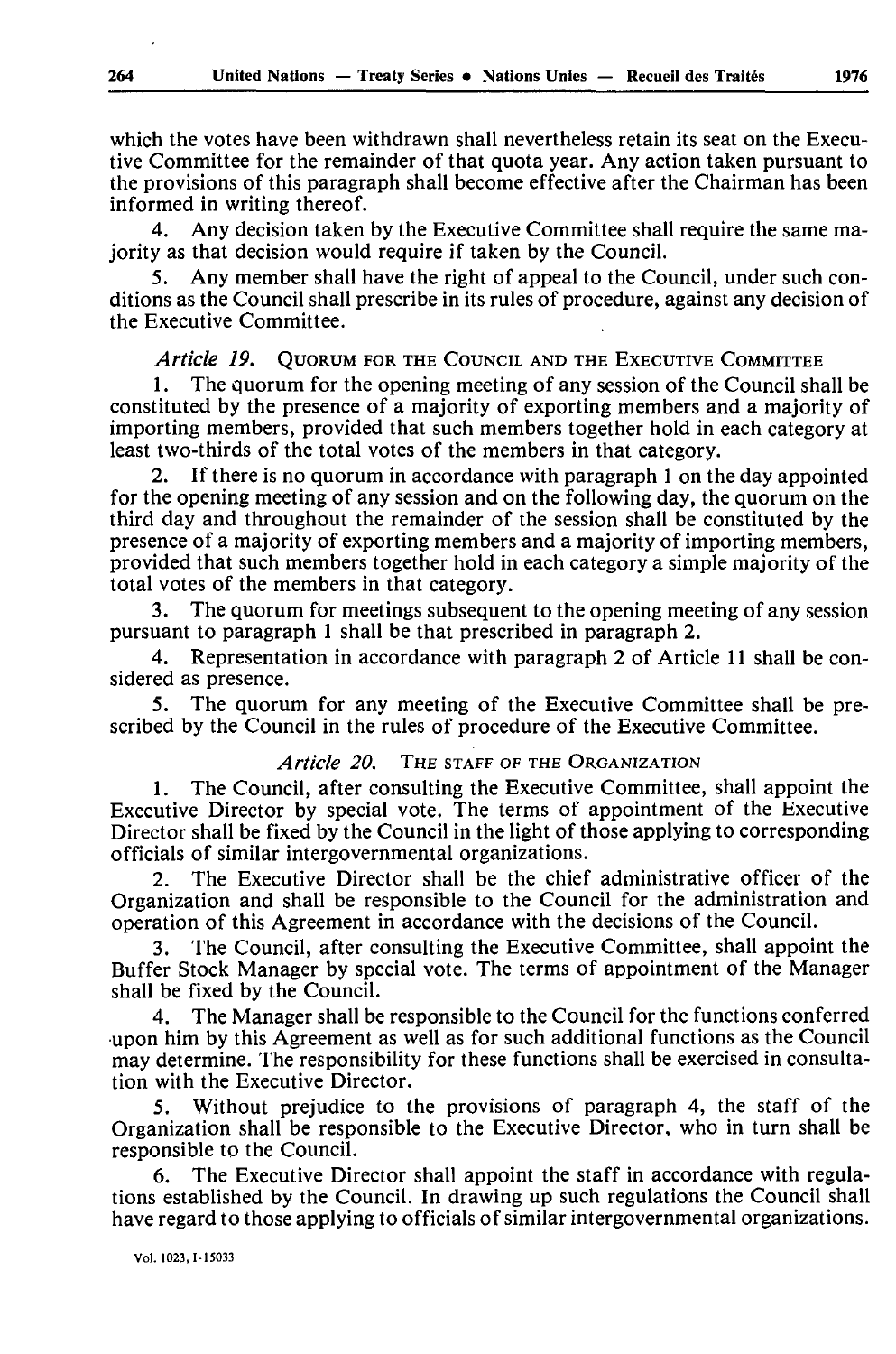Staff appointments shall be made in so far as is practicable from nationals of export ing and importing members.

7. Neither the Executive Director nor the Manager, nor any other member of the staff, shall have any financial interest in the cocoa industry, the cocoa trade, cocoa transportaton or cocoa publicity.

8. In the performance of their duties, the Executive Director, the Manager and the other members of the staff shall not seek or receive instructions from any member or from any other authority external to the Organization. They shall refrain from any action which might reflect on their position as international officials responsible only to the Organization. Each member undertakes to respect the exclu sively international character of the responsibilities of the Executive Director, the Manager and the staff and not to seek to influence them in the discharge of their responsibilities.

#### CHAPTER v. PRIVILEGES AND IMMUNITIES

# *Article 21.* PRIVILEGES AND IMMUNITIES

1. The Organization shall have legal personality. It shall in particular have the capacity to contract, to acquire and dispose of movable and immovable property and to institute legal proceedings.

2. The status, privileges and immunities of the Organization, of its Executive Director, its staff and experts and of representatives of members whilst in the ter ritory of the United Kingdom of Great Britain and Northern Ireland (hereinafter referred to as the host Government) for the purpose of exercising their functions, shall continue to be governed by the Headquarters Agreement concluded between the Government of the United Kingdom of Great Britain and Northern Ireland and the International Cocoa Organization in London on 26 March 1975.'

3. The Headquarters Agreement referred to in paragraph 2 shall be independ ent of this Agreement. It shall, however, terminate:

- (a) by agreement between the host Government and the Organization, or
- *(b)* in the event of the headquarters of the Organization being moved from the ter ritory of the host Government, or
- (c) in the event of the Organization ceasing to exist.

4. The Organization may conclude with one or more other members agreements to be approved by the Council relating to such privileges and immunities as may be necessary for the proper functioning of this Agreement.

# CHAPTER vi. FINANCE

#### *Article 22.* FINANCE

1. There shall be kept two accounts - the Administrative Account and the Buffer Stock Account – for the administration and operation of this Agreement.

The expenses necessary for the administration and operation of this Agreement, excluding those attributable to the operation and maintenance of the buffer stock instituted under Article 37, shall be brought into the Administrative Account and shall be met by annual contributions from members assessed in accordance with

<sup>1</sup> United Nations, *Treaty Series,* vol. 990, No. 1-14470.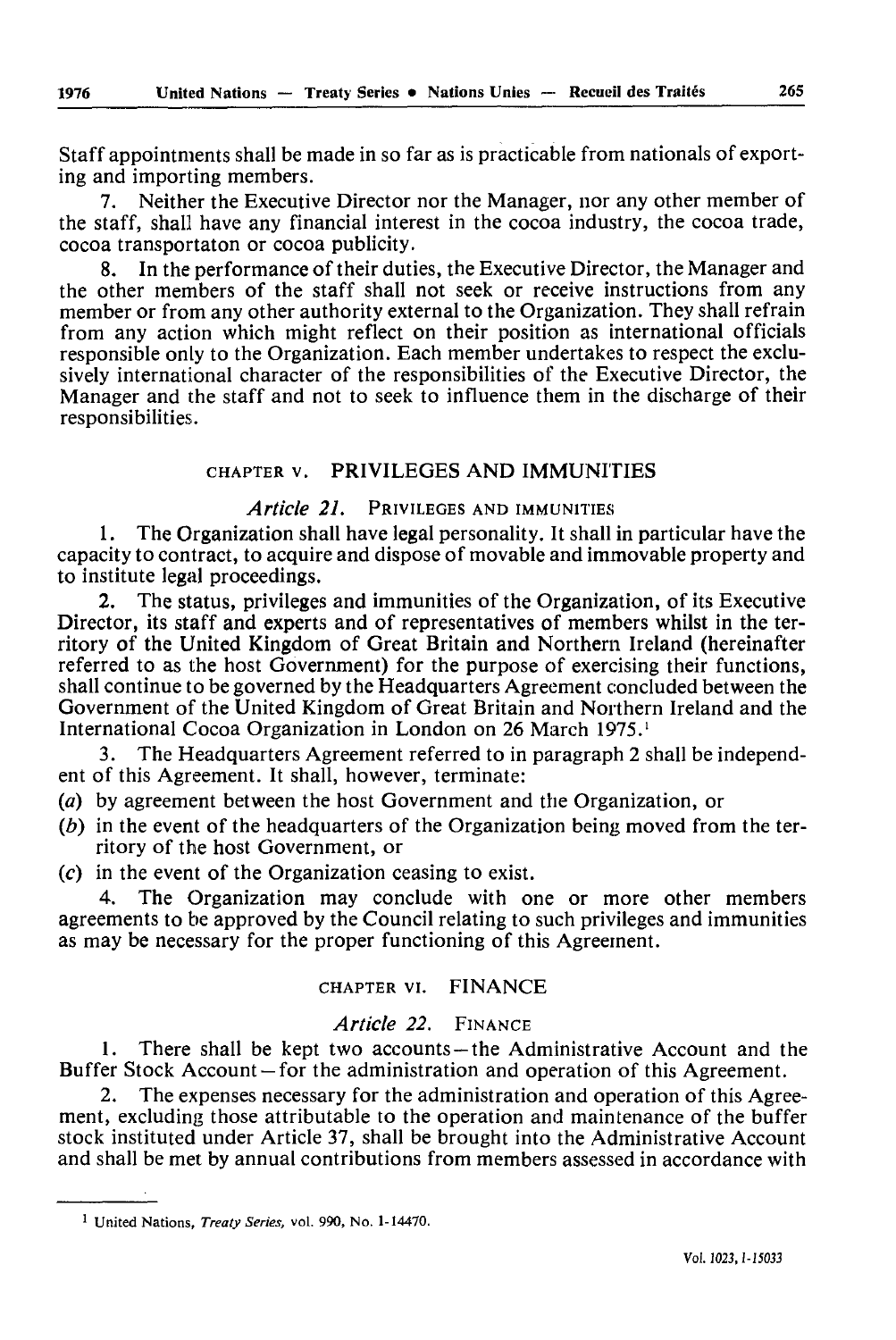Article 23. If, however, a member requests special services, the Council may require that member to pay for them.

3. Any expenditure which is attributable to the operation and maintenance of the buffer stock under paragraph 6 of Article 37 shall be brought into the Buffer Stock Account. The liability of the Buffer Stock Account for any expenditure other than that specified in paragraph 6 of Article 37 shall be decided by the Council.

4. The financial year of the Organization shall be the same as the quota year.

5. The expenses of delegations to the Council, to the Executive Committee and to any of the committees of the Council or of the Executive Committee shall be met by the members concerned.

## *Article 23.* APPROVAL OF THE ADMINISTRATIVE BUDGET AND ASSESSMENT OF CONTRIBUTIONS

1. During the second half of each financial year, the Council shall approve the administrative budget of the Organization for the following financial year, and shall assess the contribution of each member to that budget.

2. The contribution of each member to the administrative budget for each financial year shall be in the proportion which the number of its votes at the time the administrative budget for that financial year is approved bears to the total votes of all the members. In assessing contributions, the votes of each member shall be calculated without regard to the suspension of any member's voting rights or any redistribution of votes resulting therefrom.

The initial contribution of any member joining the Organization after the entry into force of this Agreement shall be assessed by the Council on the basis of the number of votes to be held by it and the period remaining in the current financial year, but the assessment made upon other members for the current financial year shall not be altered.

*Article 24.* PAYMENT OF CONTRIBUTIONS TO THE ADMINISTRATIVE BUDGET

1. Contributions to the administrative budget for each financial year shall be payable in freely convertible currencies, shall be exempt from foreign exchange restrictions and shall become due on the first day of that financial year.

If at the end of five months after the beginning of the financial year a member has not paid its full contribution to the administrative budget, the Executive Director shall request the member to make payment as quickly as possible. If at the expiration of two months after the request of the Executive Director the member has still not paid its contribution, the voting rights of that member in the Council and the Executive Committee shall be suspended until such time as it has made full payment of the contribution.

3. A member whose voting rights have been suspended under paragraph 2 shall not be deprived of any of its other rights or relieved of any of its obligations under this Agreement unless the Council so decides by special vote. It shall remain liable to pay its contribution and to meet any other financial obligations under this Agreement.

# *Article 25.* AUDIT AND PUBLICATIONS OF ACCOUNTS

1. As soon as possible, but not later than six months after the close of each financial year, the statement of the Organization's accounts for that financial year and the balance-sheet at the close of that financial year under each of the accounts referred to in paragraph 1 of Article 22 shall be audited. The audit shall be carried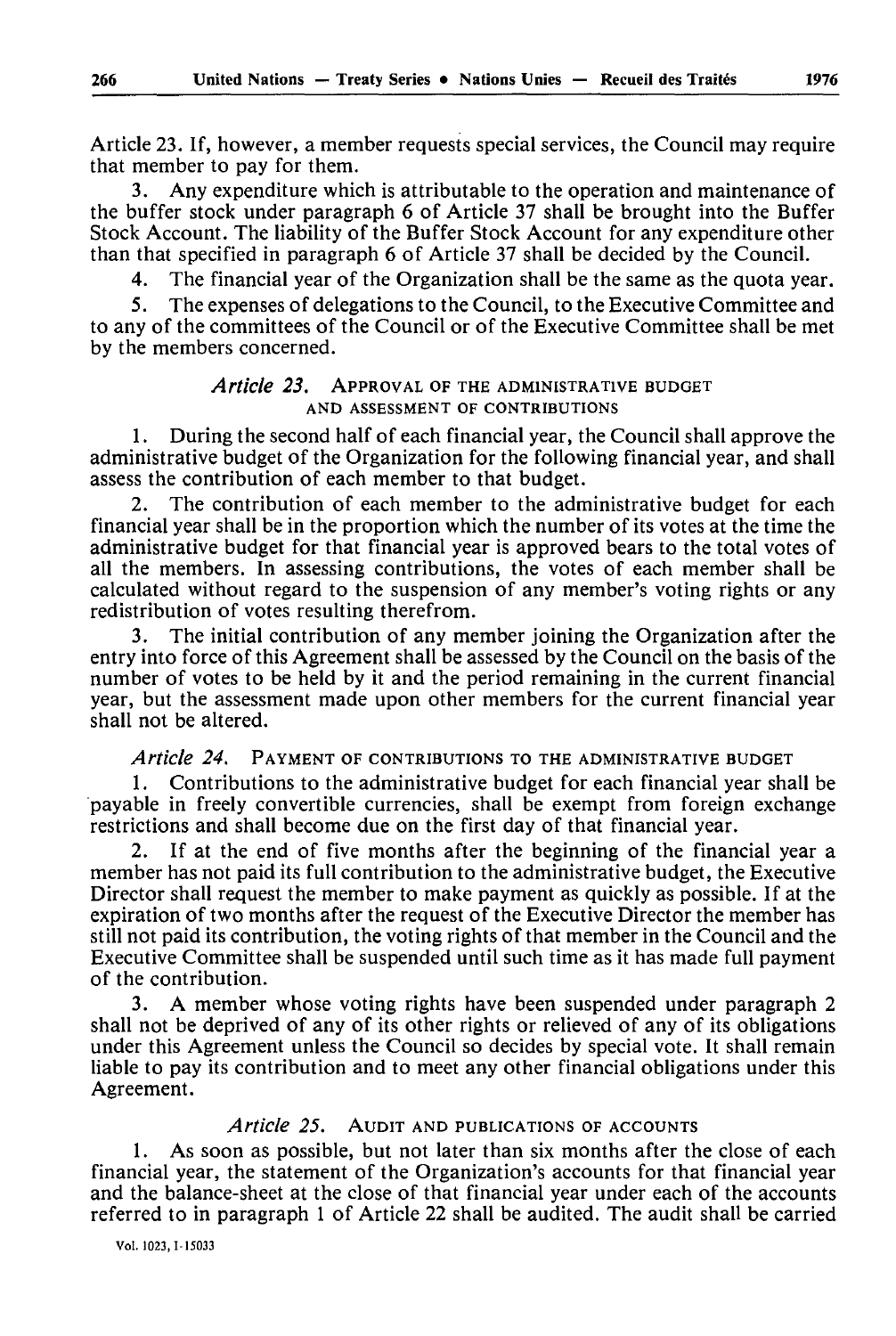out by an independent auditor of recognized standing in co-operation with two qualified auditors from member Governments, one from exporting members and one from importing members, to be elected by the Council for each financial year. The auditors from member Governments shall not be paid by the Organization.

2. The terms of appointment of the independent auditor of recognized stand ing, as well as the intentions and objectives of the audit, shall be laid down in the Financial regulations of the Organization. The audited statement of the Organiza tion's accounts and the audited balance-sheet shall be presented to the Council at its next regular session for approval.

3. A summary of the audited accounts and balance-sheet shall be published.

# CHAPTER vu. PRICE, QUOTAS, BUFFER STOCK AND DIVERSION TO NON-TRADITIONAL USES

### *Article 26.* OPERATION OF THIS AGREEMENT

1. In furthering the objectives of this Agreement, members shall adopt measures for maintaining the price of cocoa beans between agreed prices, and for that purpose and under the control of the Council an export quota system shall be es tablished, a buffer stock arrangement shall be instituted and arrangements shall be made for the diversion to non-traditional uses, under strict regulation, of cocoa surplus to quotas and of cocoa beans surplus to the buffer stock.

2. Members shall conduct their trade policies so that the objectives of this Agreement may be attained.

## *Article 27.* CONSULTATION AND CO-OPERATION WITH THE COCOA INDUSTRY

1. The Council shall encourage members to seek the views of experts in cocoa matters.

2. In fulfilling their obligations under this Agreement, members shall conduct their activities in a manner consonant with the established channels of trade and shall take due account of the legitimate interests of the cocoa industry.

3. Members shall not interfere with the arbitration of commercial disputes be tween cocoa buyers and sellers if contracts cannot be fulfilled because of regulations established in order to implement this Agreement, nor place impediments in the way of the conclusion of arbitration proceedings. The requirement that members comply with the provisions of this Agreement shall not be accepted as grounds for nonfulfilment of contract or as a defence in such cases.

# *Article 28.* DAILY PRICE AND INDICATOR PRICE

1. For the purposes of this Agreement, the price of cocoa beans shall be deter mined by reference to a daily price and an indicator price.

The daily price shall, subject to paragraph 4, be the average taken daily of the quotations for cocoa beans of the nearest three active future trading months on the New York Cocoa Exchange at noon and on the London Cocoa Terminal Market at closing time. The London prices shall be converted to United States cents per pound by using the current six months forward rate of exchange published in London at closing time. The Council shall decide the method of calculation to be used when the quotations on only one of these two cocoa markets are available or when the London Exchange Market is closed. The time for shift to the next three months' period is the fifteenth of the month immediately preceding the nearest active maturing month.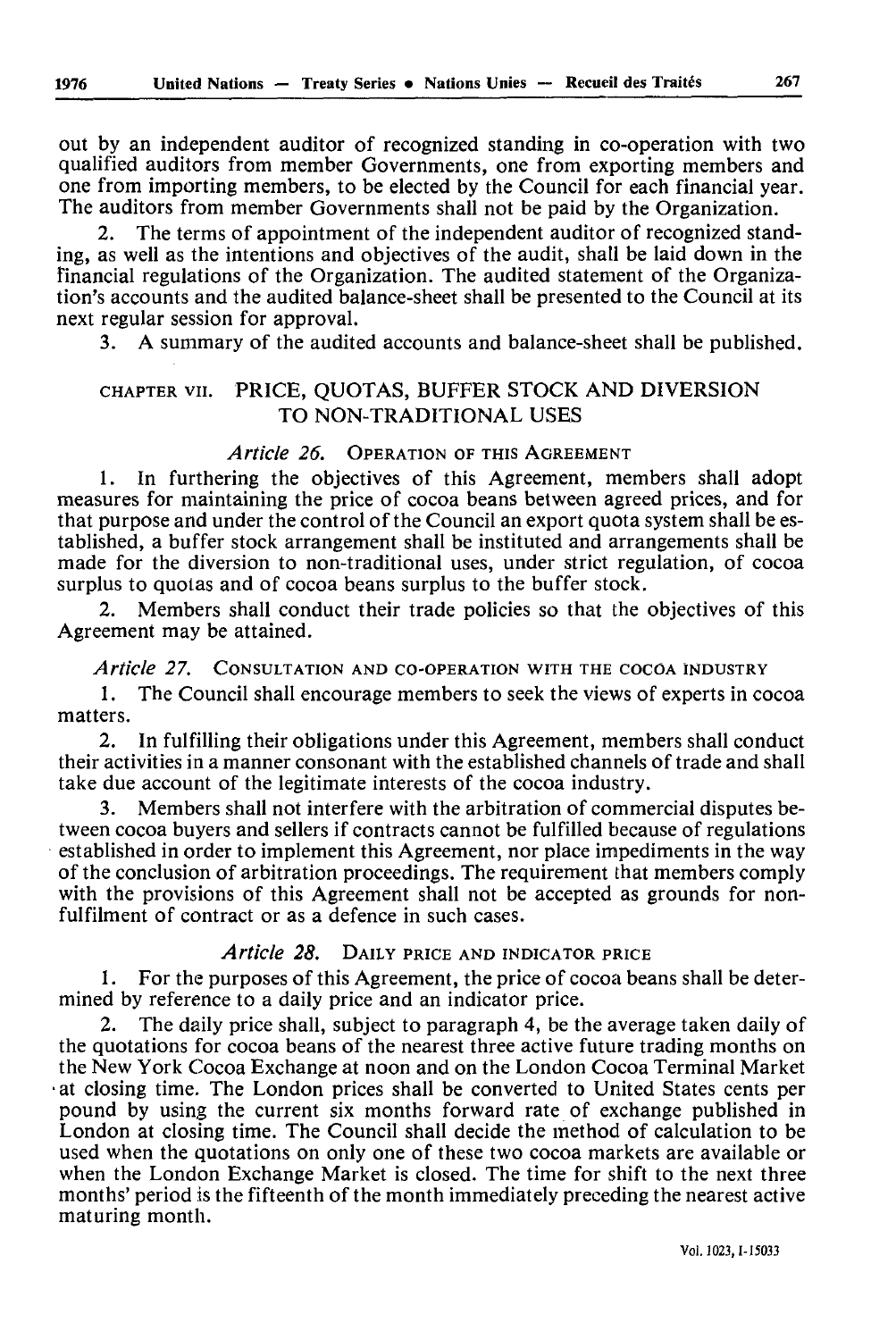3. The indicator price shall be the average of the daily prices over a period of 15 consecutive market days or, for the purposes of paragraph 2 *(c)* of Article 34, over a period of 22 consecutive market days. Any reference in this Agreement to the in dicator price being at, below or above any figure means that the average of the daily prices over the required period of consecutive market days has been at, below or above that figure. The Council shall adopt rules to implement the provisions of this paragraph.

4. The Council may, by special vote, decide on any other methods of deter mining the daily price and the indicator price if it considers such methods to be more satisfactory than those set out in paragraphs 2 and 3.

#### *Article 29.* PRICES

1. For the purpose of this Agreement, a minimum price of cocoa beans shall be established at 39 United States cents per pound and a maximum price at 55 United States cents per pound.

2. Before the end of the first quota year, and again, if it is decided to extend this Agreement for a further period of two years under Article 75, before the end of the third quota year, the Council shall review the minimum price and the maximum price and may, by special vote, revise them.

3. In exceptional circumstances resulting from upheavals in the international economic or monetary situation, the Council shall review the minimum price and maximum price and may, by special vote, revise them.

4. In conducting the review of prices referred to in paragraphs 2 and 3 the Council shall take into consideration the trend of cocoa prices, consumption, pro duction, stocks, the influence on cocoa prices of changes in the world economic situation or monetary system and any other factors which might affect the achieve ment of the objectives set out in this Agreement. The Executive Director shall supply data necessary for the appropriate consideration of the foregoing elements.

5. The provisions of Article 76 shall not be applicable to the revision of prices under this Article.

# *Article 30.* BASIC QUOTAS

1. For each quota year, the basic quota allocated to each exporting member listed in Annex A shall be the percentage which the average of its annual production  $\cdot$  in the preceding five crop years for which final figures are available in the Organization represents in the total of the averages for all the exporting members listed in Annex A.

2. There shall be no basic quotas for the exporting members listed in Annex B producing less than 10,000 tonnes of bulk cocoa.

3. The Council shall revise the lists in Annexes A and B if the development of production of an exporting member so requires.

#### *Article 31.* ANNUAL EXPORT QUOTAS

1. At least 40 days before the beginning of each quota year, the Council shall adopt an estimate of the world net import demand for cocoa. In so doing the Council shall take into account all relevant factors affecting the demand for and the supply of cocoa, which shall include, *inter alia,* the past trends of grindings, prospective stock variations and current and anticipated price trends. In the light of this estimate, and taking account of the expected volume of exports not subject to quotas, and imports from non-members, the Council shall forthwith determine annual export quotas by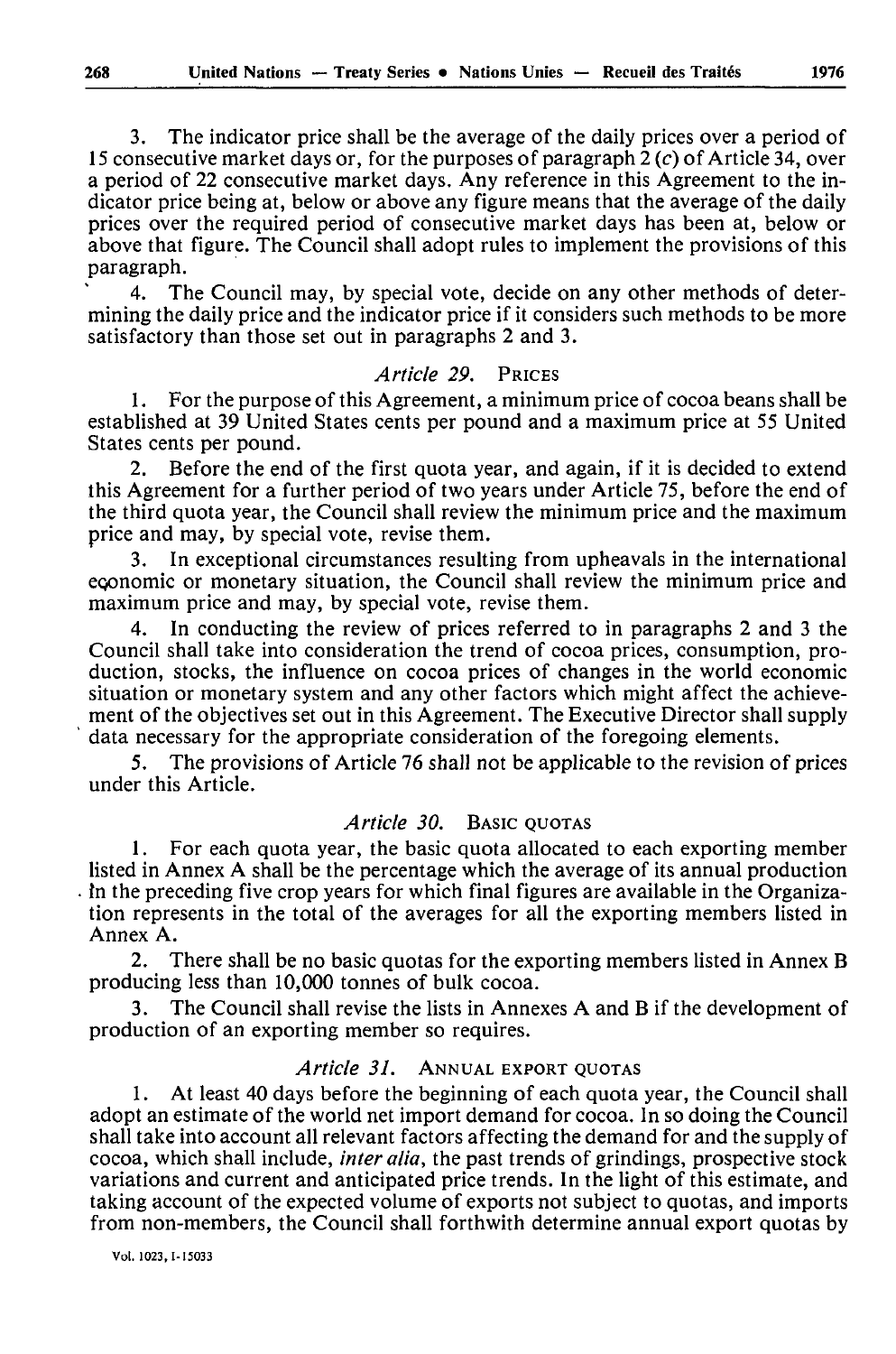special vote at a level such as would be required to maintain the prices within the range specified in Article 29.

2. If, at least 35 days before the beginning of the quota year, the Council is unable to reach agreement on annual export quotas, the Executive Director shall sub mit to the Council his own proposal on the total of annual export quotas. The Coun- \*cil shall immediately proceed to a decision by special vote on the proposal. The Council shall, in any event, determine the annual export quotas at least 30 days before the beginning of the quota year.

3. The estimate adopted under paragraph 1, together with the annual export quotas determined on that basis, shall be reviewed and, if necessary, revised by the Council by special vote at its regular session in the first half of the quota year con cerned, in the light of such updated statistical information as it may have collected under Article 57.

4. The annual export quota for each exporting member shall be proportionate to the basic quota determined in accordance with Article 30.

5. On the presentation of such evidence as it considers satisfactory, the Coun cil shall authorize an exporting member producing less than 10,000 tonnes in any quota year to export during that year a quantity not greater than its effective produc tion available for exports.

# *Article 32.* SCOPE OF EXPORT QUOTAS

1. Annual export quotas cover:

*(a)* exports of cocoa from exporting members; and

*(b)* cocoa from the current crop year registered for export within the limit of the ex port quota in effect at the end of the quota year but shipped after the quota year, provided that such exports shall be made not later than the end of the first quarter of the succeeding quota year and shall be subject to conditions to be established by the Council.

2. For the purpose of determining the beans equivalent of the exports of cocoa products from exporting members and exporting non-members, the following shall be the conversion factors: cocoa butter 1.33; cocoa cake and powder 1.18; cocoa paste and nibs 1.25. The Council may determine if necessary that other products con taining cocoa are cocoa products. The conversion factors for cocoa products other than those for which conversion factors are set out in this paragraph shall be fixed by the Council.

3. The Council shall, on the basis of any document referred to in Article 49, keep the exports of cocoa products by exporting members and imports of cocoa products from exporting non-members under continuous observation. If the Council finds that, during the quota year, the difference between exports of cocoa cake and/or cocoa powder by an exporting country and its exports of cocoa butter has considerably increased at the expense of cocoa cake and/or cocoa power because, for example, of increased extraction-method processing, the conversion factors to be used for the purpose of determining the beans equivalent of its exports of cocoa products during that quota year, and/or, if the Council so decides, in a subsequent quota year, will be as follows: cocoa butter 2.15; cocoa paste and nibs 1.25; cocoa cake and powder 0.30; with consequential adjustment in the contribution remaining to be collected in accordance with Article 39. However, this provision shall not apply if the decrease in exports of products other than cocoa butter is due to increased domestic human consumption or to other reasons - to be provided by the exporting country-considered as satisfactory and acceptable to the Council.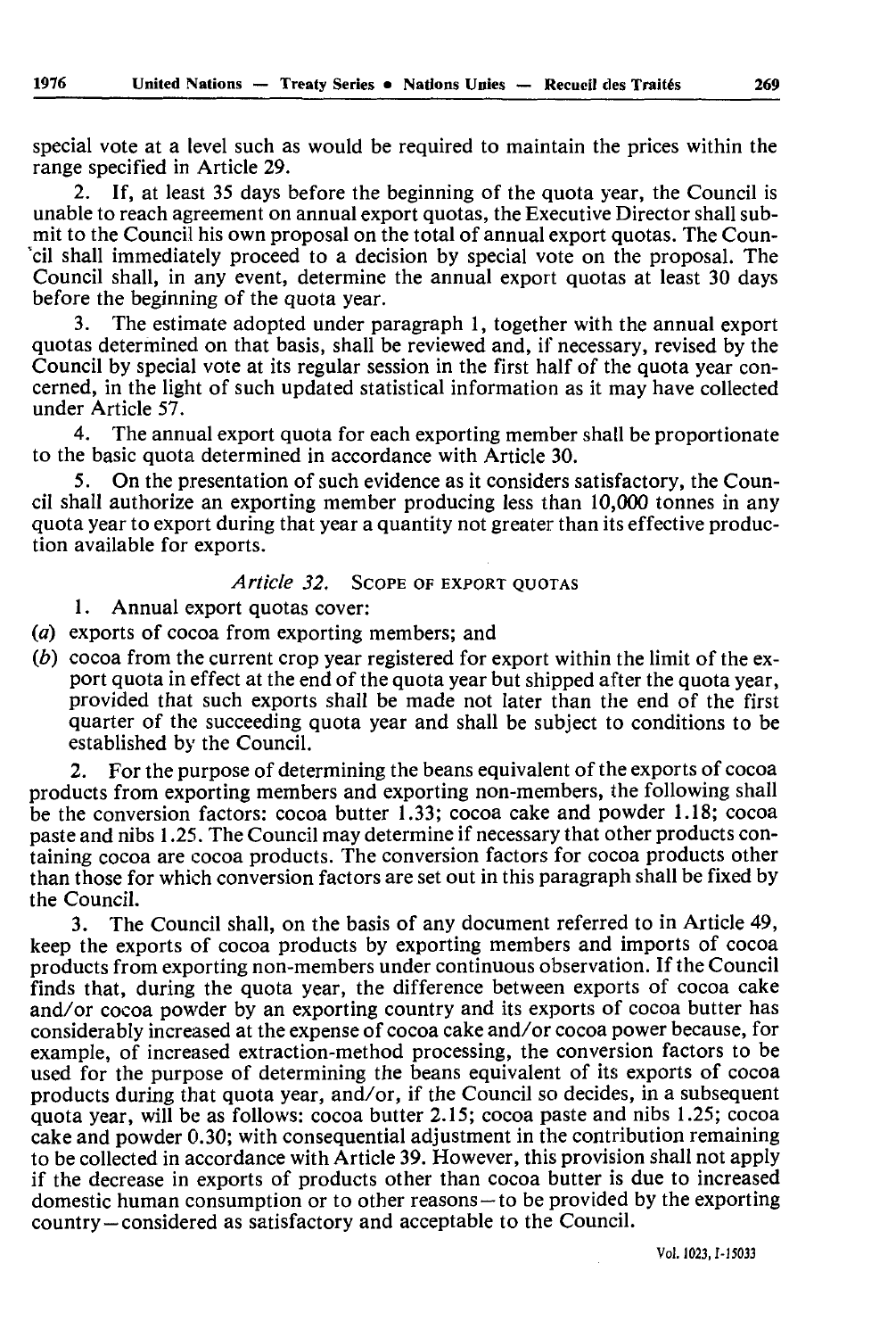4. Deliveries to the Buffer Stock Manager by exporting members under paragraph 2 of Article 40 and under paragraph 1 of Article 46, as well as diversion of cocoa under paragraph 2 of Article 46, shall not be counted against the export quotas of those members.

5. If the Council is satisfied that cocoa has been exported by exporting members for humanitarian or other non-commercial purposes, such cocoa shall not be counted against the export quotas of those members.

# *Article 33.* FINE OR FLAVOUR COCOA

1. Notwithstanding Articles 31 and 39, the provisions of this Agreement con cerning export quotas and contributions for financing the buffer stock shall not ap ply to fine or flavour cocoa from any exporting member listed in paragraph 1 of An nex C whose production is exclusively of fine or flavour cocoa.

2. Paragraph 1 shall also apply in the case of any exporting member listed in paragraph 2 of Annex C, part of whose production consists of fine or flavour cocoa, to the extent of the proportion of their production stated in paragraph 2 of Annex C. With regard to the remaining proportion, the provisions of this Agreement concern ing export quotas and contributions for financing the buffer stock and other limita tions of this Agreement shall apply.

3. The Council may, by special vote, revise Annex C.

4. If the Council finds that the production of, or export from, countries listed in Annex C has risen sharply, it shall take appropriate steps to ensure that no abuse or evasion of this Agreement is taking place.

5. Each exporting member listed in Annex C undertakes to require the presen tation of an authorized Council control document before permitting the export of fine or flavour cocoa from its territory. Each importing member undertakes to re quire the presentation of an authorized Council control document before permitting the import of fine or flavour cocoa into its territory.

*Article 34.* OPERATION AND ADJUSTMENT OF ANNUAL EXPORT QUOTAS

1. The Council shall keep the market situation under review and shall meet whenever circumstances so require.

2. The following quotas shall have effect unless the Council decides by special vote to increase or reduce them:

(a) When the indicator price is above the minimum price  $+6$  United States cents per pound, and at or below the minimum price  $+8$  United States cents per pound, the export quotas in effect shall be 100 per cent of the initial annual export quotas.

*(b)* When the indicator price is above the minimum price + 3 United States cents per pound, and at or below the minimum price  $+6$  United States cents per pound, the export quotas in effect shall be 97 per cent of the initial annual export quotas.

 $(c)$  When the indicator price is above the minimum price  $+8$  United States cents per pound the export quotas in effect shall be suspended.

3. When the indicator price is above the minimum price and at or below the minimum price + 3 United States cents per pound, the Manager shall purchase cocoa beans up to 4 per cent of the initial annual export quotas under the terms provided for by paragraphs 3 and 6 of Article 40.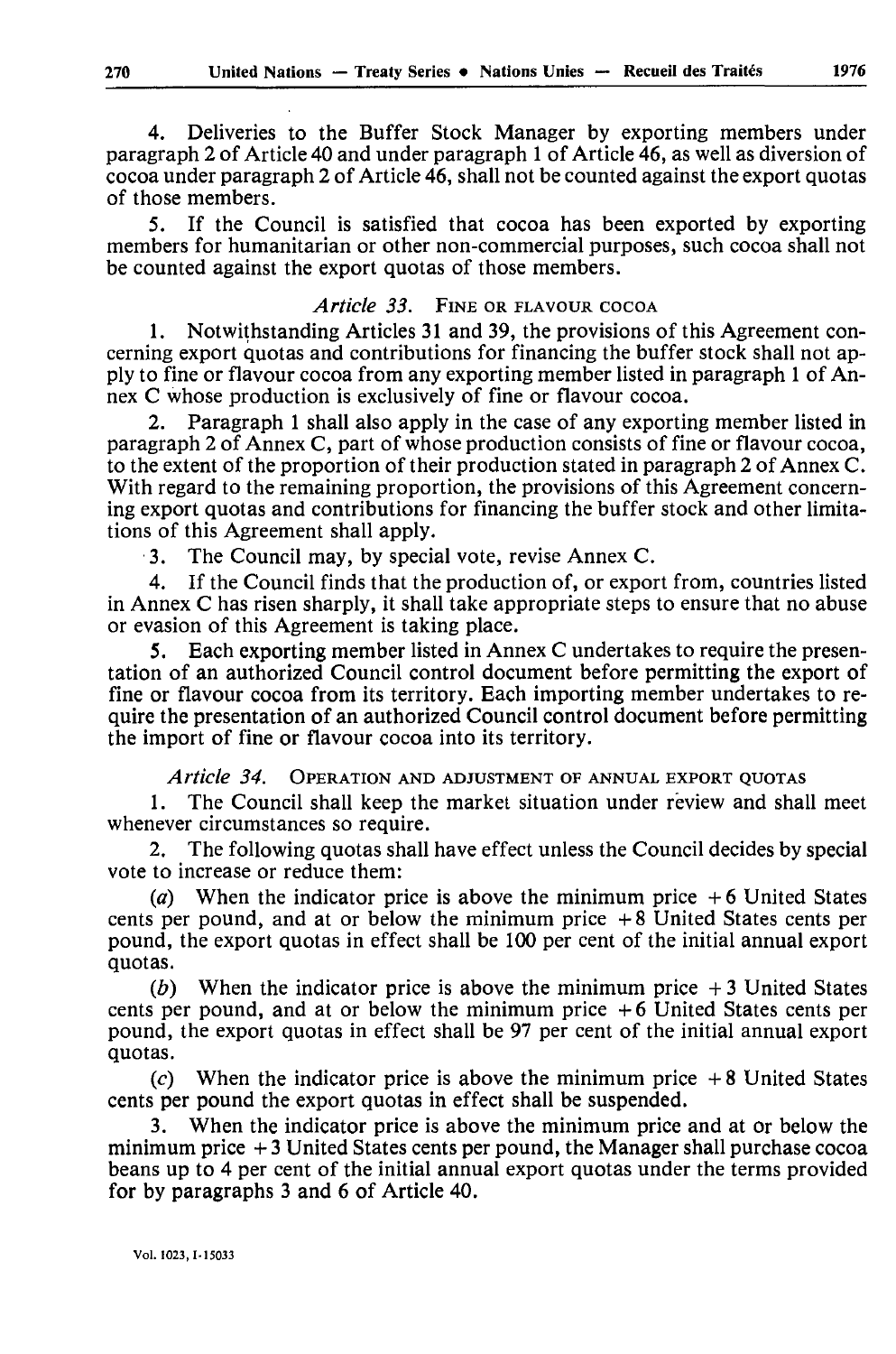4. When the indicator price is below the minimum price, the Manager shall purchase cocoa beans under the terms provided for by paragraphs 4 and 6 of Article 40.

5. When the indicator price is above the minimum price  $+14$  United States cents per pound and at or below the maximum price, sales from the buffer stock shall take place up to 7 per cent of the initial annual export quotas under the terms pro vided for by paragraph 1 of Article 41.

6. When the indicator price is above the maximum price, sales from the buffer stock shall take place under the terms provided for by paragraph 1 of Article 41.

# Article 35. COMPLIANCE WITH EXPORT OUOTAS

1. Members shall adopt the measures required to ensure full compliance with the obligations undertaken by them in this Agreement in respect of export quotas. The Council may call upon members to adopt additional measures, if necessary, for the effective implementation of the export quota system, including the making of regulations by exporting members providing for the registration of all their cocoa to be exported within the limit of the export quota in effect.

2. Exporting members undertake to regulate their sales in such a manner as to make for orderly marketing and to be in a position to comply at all times with their export quotas in effect. In any case, no exporting member shall export more than 85 per cent and 90 per cent of its annual export quota determined under Article 31 dur ing the first two and the first three quarters respectively.

3. Each exporting member undertakes that the volume of its exports of cocoa shall not exceed its export quota in effect.

If an exporting member exceeds its export quota in effect by less than one per cent of its annual export quota, this shall not be considered a breach of paragraph 3. However, any such excess shall be deducted from the export quota in effect of the member concerned in the following quota year.

5. If an exporting member exceeds for the first time its export quota in effect beyond the margin of tolerance referred to in paragraph 4, that member shall sell to the buffer stock, unless the Council decides otherwise, an amount equal to the excess within three months of this excess being discovered by the Council. This amount shall be automatically deducted from its export quota in effect for the quota year immediately following the one in which the breach took place. Sales to the buffer stock under this paragraph shall be made in accordance with paragraphs 6 and 7 of Article 40.

6. If an exporting member exceeds for a second or subsequent time its export quota in effect beyond the margin of tolerance referred to in paragraph 4, that member shall sell to the buffer stock, unless the Council decides otherwise, an amount equal to twice the excess within three months of this excess being discovered by the Council. This amount shall be automatically deducted from its export quota in effect for the quota year immediately following the one in which the breach took place. Sales to the buffer stock under this paragraph shall be made in accordance with paragraphs 6 and 7 of Article 40.

7. Any action taken under paragraphs 5 and 6 shall be without prejudice to the provisions of Chapter XV.

8. When the Council determines annual export quotas under Article 31, it may decide by special vote to establish quarterly export quotas. It shall at the same time establish the rules for operating and removing such quarterly export quotas. In es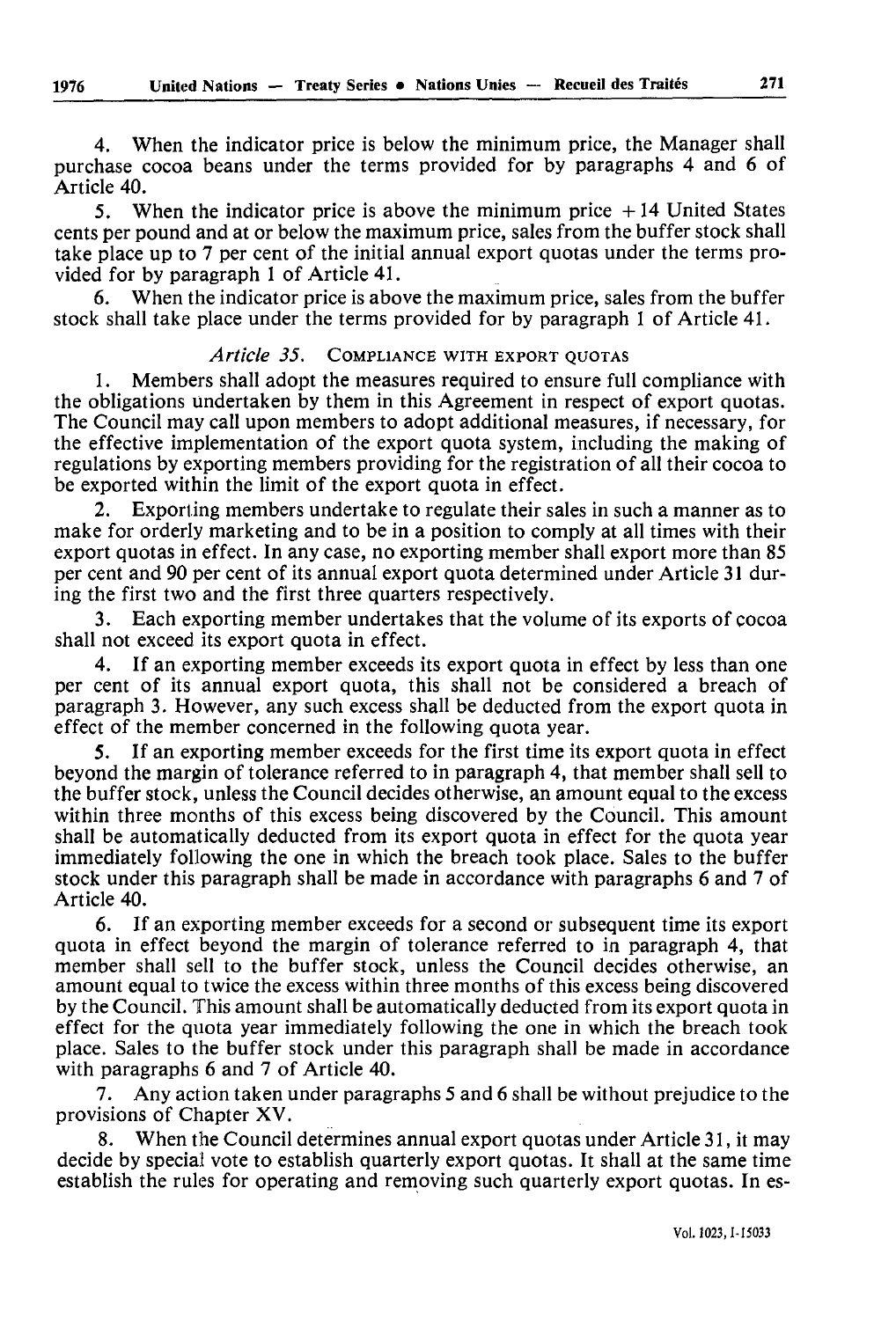tablishing such rules the Council shall take into account the production pattern of each exporting member.

9. In the event that an introduction or a reduction of export quotas cannot be fully respected during the current quota year because of the existence of *bonafide*  contracts entered into when export quotas were suspended or within export quotas in effect at the time the contracts were made, the adjustment shall be made in the export quotas in effect for the succeeding quota year. The Council may require evidence of such contracts.

10. Members undertake to transmit immediately to the Council any informa tion which they may obtain in relation to any breach of this Agreement or of any ' rules or regulations established by the Council.

#### *Article 36.* REDISTRIBUTION OF SHORTFALLS

1. Each exporting member shall, as soon as possible and in any case before the end of May in each quota year, notify the Council of the extent to which and the reasons why it expects either that it will not use all its quota in effect or that it will have a surplus over that quota. In the light of such notifications and explanations the Executive Director shall, unless the Council decides otherwise by special vote taking into account market conditions, redistribute shortfalls among exporting members in accordance with rules which the Council shall establish covering the conditions, tim ing and mode of such redistribution. Such rules shall include provisions regulating the manner in which reductions made under paragraphs 5 and 6 of Article 35 shall be dealt with.

2. For exporting members not in a position to notify the Council of their ex pected shortfalls or surpluses before the end of May because of the timing of the harvest of their main crop, the time-limit for notification of shortfalls or surpluses shall be extended up to the middle of July. The exporting countries which qualify for this extension of time are listed in Annex E.

*Article 37.* INSTITUTION AND FINANCING OF THE BUFFER STOCK

1. A buffer stock arrangement is hereby instituted.

2. The buffer stock shall purchase and hold only cocoa beans and its max imum capacity shall be 250,000 tonnes.

3. The Buffer Stock Manager shall, in accordance with rules adopted by the Council, be responsible for the operation of the buffer stock and for buying cocoa beans, selling and maintaining in good condition stocks of cocoa beans and, without incurring market risks, replacing lots of cocoa beans in accordance with the relevant provisions of this Agreement. The Council shall examine the feasibility and desirability of the conversion into cocoa products of cocoa beans purchased by the buffer stock and, in the light of this examination, the Council may make recommen dations to be taken into account at the re-negotiation of this Agreement under Arti cle 75.

4. In order to finance its operations, the buffer stock shall, from the start of the first quota year after the entry into force of this Agreement, receive regular in come in the form of contributions charged on cocoa in accordance with the provi sions of Article 39. If, however, the Council has other sources of finance it may decide another date on which to implement the contribution.

5. Should the income of the buffer stock through contributions at any time seem likely to be insufficient to finance its operations, the Council may by special vote borrow funds in freely convertible currency from appropriate sources, including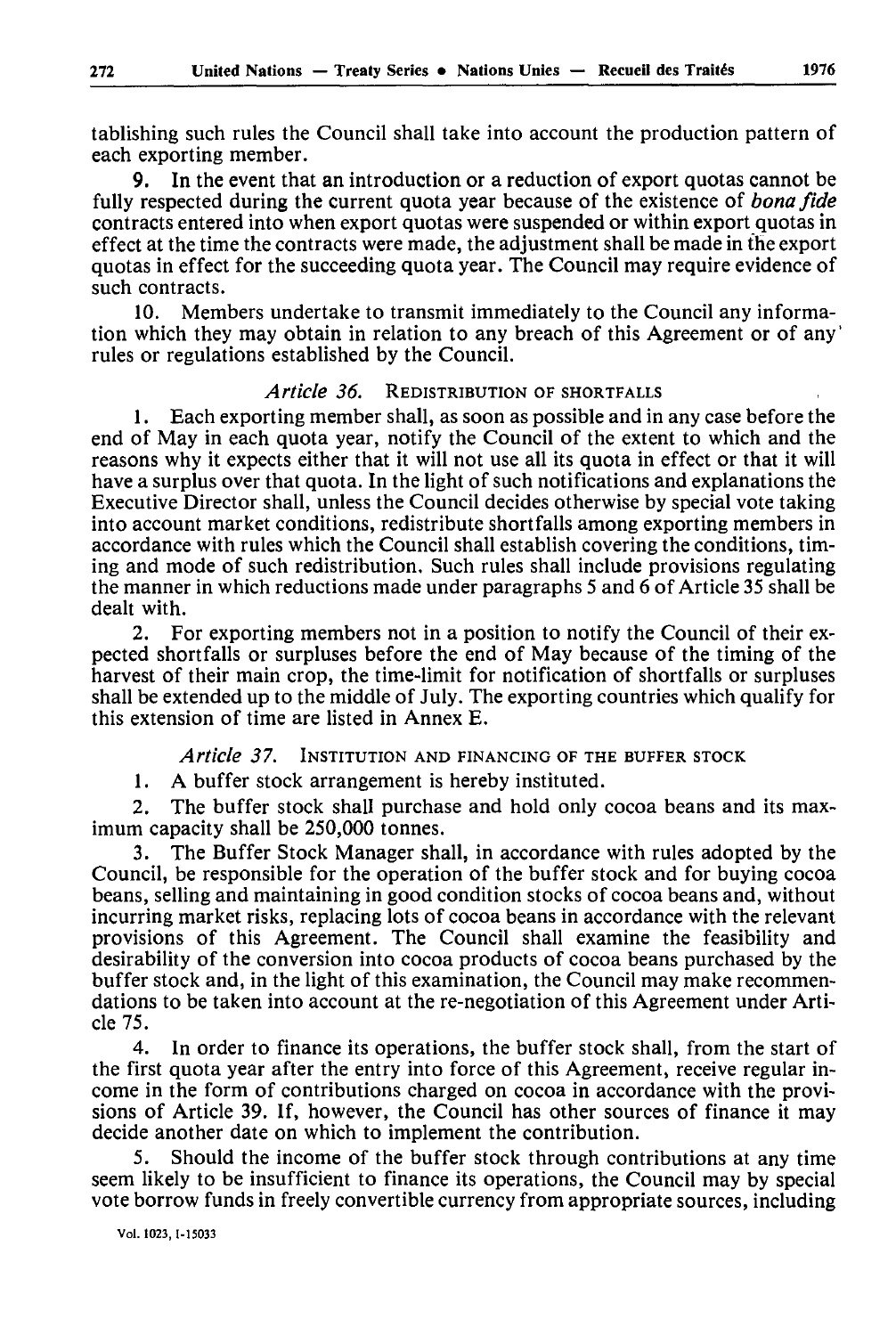the Governments of member countries. Any such loans shall be repaid out of the pro ceeds of contributions, of the sale of cocoa beans by the buffer stock and of miscellaneous income of the buffer stock, if any. Individual members of the Organization shall not be responsible for the repayment of such loans.

6. The cost of operating and maintaining the buffer stock including

- *(a)* the remuneration of the Manager and the members of the staff who operate and maintain the buffer stock, the cost to the Organization of administering and con trolling the collection of contributions and interest or capital charges due on sums borrowed by the Council, and
- $(b)$  other costs such as the cost of transportation and insurance from the f.o.b. point into the buffer stock storage point, storage including fumigation, handling charges, insurance, management and inspection and any expenditure incurred in replacing lots of cocoa beans to maintain their condition and value,

shall be met out of the regular source of income from contributions or loans under paragraph 5 or the proceeds of resale under paragraph 6 of Article 40.

# *Article 38.* INVESTMENT OF SURPLUS BUFFER STOCK FUNDS

1. Part of the funds of the buffer stock as are temporarily surplus to that re quired to finance its operations may be suitably deposited in importing and exporting member countries in accordance with rules to be established by the Council.

2. These rules shall, among other things, take into account the liquidity necessary for the full operation of the buffer stock and the desirability of maintain ing the real value of the funds.

# *Article 39.* CONTRIBUTIONS FOR FINANCING THE BUFFER STOCK

1. The contribution charged on cocoa either on first export by a member or on first import by a member shall be one United States cent per pound of cocoa beans and proportionately on cocoa products in accordance with paragraphs 2 and 3 of Ar ticle 32. In any case the contribution shall only be charged once. For this purpose, imports of cocoa by a member from a non-member country shall be deemed to have originated from that non-member unless satisfactory evidence is given that such cocoa originated from a member. The Council shall review annually the buffer stock contribution and, notwithstanding the provisions of the first sentence of this paragraph may, by special vote, determine a lower rate of contribution or decide to suspend the contribution in the light of the financial resources and obligations of the Organization in relation to the buffer stock.

2. Certificates of contribution shall be issued by the Council in accordance with the rules which it shall establish. Such rules shall take into account the interests of the cocoa trade and shall cover, *inter alia,* the possible use of agents, the issuance of documents against contributions, and the payment of contributions within a given time limit.

3. Contributions under this Article shall be payable in freely convertible cur rencies and shall be exempt from foreign exchange restrictions.

Nothing contained in this Article shall affect the right of any buyer or seller to regulate the terms of payment for supplies of cocoa by agreement between them.

#### *Article 40.* PURCHASES BY THE BUFFER STOCK

1. For the purposes of this Article, the maximum capacity of the buffer stock shall be divided into individual entitlements for each exporting member in the same proportion as its basic quota determined in accordance with Article 30.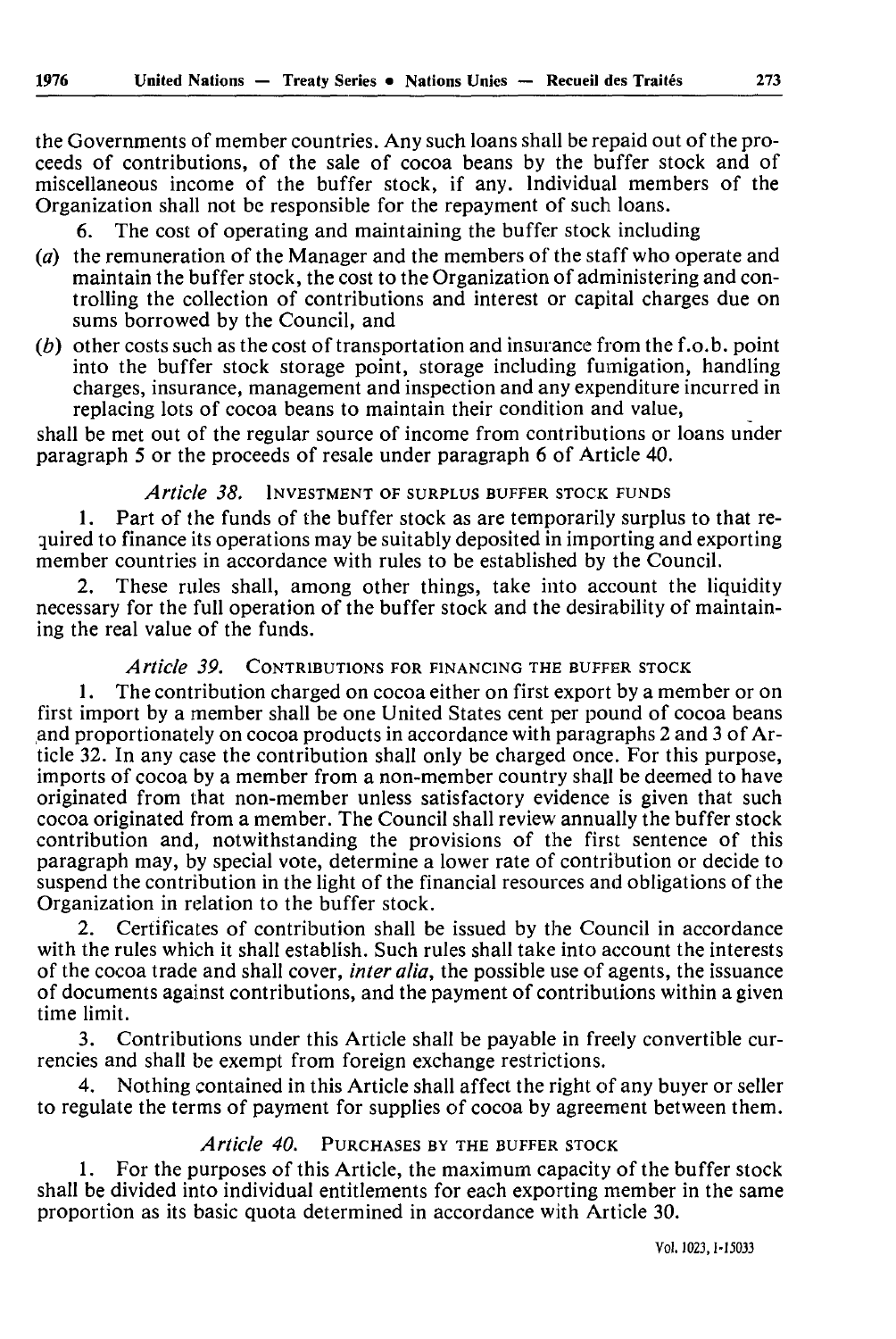2. If annual export quotas are reduced under Article 34, each exporting member shall forthwith offer to sell to the Buffer Stock Manager, and the Manager shall, within 10 days of the quota reduction, enter into a contract to buy from each exporting member, an amount of cocoa beans equal to the reduction in its quota.

3. When the Manager makes purchases under paragraph 3 of Article 34, he shall continue to purchase cocoa beans up to 4 per cent of the initial annual export quotas, or until the indicator price rises above the minimum price  $+3$  United States cents per pound, whichever is earlier.

4. When the Manager makes purchases under paragraph 4 of Article 34, he shall continue to purchase cocoa beans until the indicator price rises above the minimum price or the maximum capacity of the buffer stock is reached, whichever is earlier.

5. The Manager shall purchase only cocoa beans of recognized standard marketable grades and in quantities of not less than 100 tonnes. Such beans shall be the property of the Organization and under its control.

6. In purchasing cocoa beans under the provisions of paragraphs 3 and 4 of Article 34 and paragraph 2 of this Article, the Manager shall make

- (a) payment at current market prices in accordance with rules to be determined by the Council; or,
- *(b)* at the request of the exporting member concerned,
	- (i) an initial payment of 25 United States cents per pound f.o.b. on delivery of the cocoa beans; provided that at any time after the end of the first quota year the Council, on the recommendation of the Manager, may decide, by special vote, in the light of the current and prospective financial position of the buffer stock, to increase the initial payment;
	- (ii) a complementary payment on the sale of the cocoa beans by the buffer stock representing the proceeds of the sale less the payment made under (i) and the cost of transportation and insurance from the f.o.b. point into the buffer stock storage point, storage and handling charges, and costs, if any, of replacing lots of cocoa beans as necessary to maintain the condition and value of such lots.

7. Where a member has already sold to the Manager a quantity of cocoa beans equal to its individual entitlement as defined in paragraph 1, the Manager shall for subsequent purchases pay at the time of delivery only such a price as would be real ized by the disposal of the cocoa beans for non-traditional uses. If cocoa beans bought under the provisions of this paragraph are subsequently resold under the pro visions of Article 41, the Manager shall make a complementary payment to the ex porting member concerned representing the proceeds of the re-sale less the payment already made under this paragraph and the cost of transportation and insurance from the f.o.b. point into the buffer stock storage point, storage and handling charges, and costs, if any, of replacing lots of cocoa beans as necessary to maintain the condition and value of such lots.

Where cocoa beans are sold to the Manager under paragraph 2, the contract shall contain a clause allowing the exporting member to cancel all or part of the con tract before the cocoa beans are delivered:

- *(a)* if subsequently in the same quota year the reduction in quota which gave rise to the sale is restored under the provisions of Article 34; or
- *(b)* to the extent that, after making such sales, production in the same quota year proves to be insufficient to satisfy the member's export quota in effect.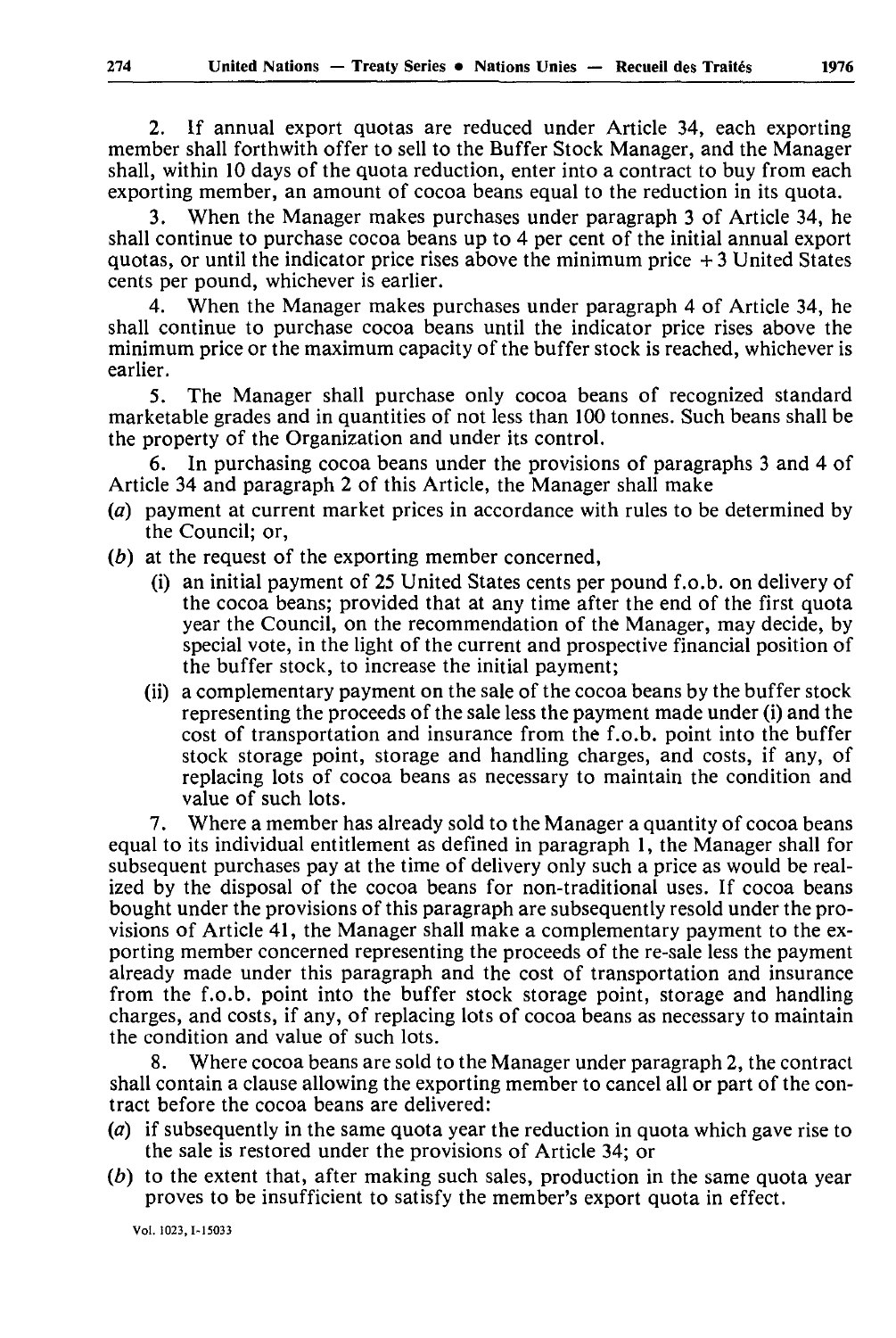9. Purchase contracts under this article shall provide for delivery within a period to be stipulated in the contract but at the latest within two months after the end of the quota year.

10. *(a)* The Manager shall keep the Council informed of the financial posi tion of the buffer stock. If he considers that funds will not be sufficient to pay for the cocoa beans which he believes will be offered to him during the current quota year, he shall request the Executive Director to convene a special session of the Council.

*(b)* If the Council is unable to find any other practicable solution, it may by special vote suspend or restrict purchases under paragraphs *2,3,4* and 7, until such time as it is able to resolve the financial situation.

11. The Manager shall maintain appropriate records to enable him to fulfil his functions under this Agreement.

*Article 4L* BUFFER STOCK SALES IN DEFENCE OF THE MAXIMUM PRICE

1. The Buffer Stock Manager shall make sales from the buffer stock pursuant to paragraphs *5* and 6 of Article 34 in accordance with the provisions of this Article:

*(a)* Sales shall be at current market prices.

*(b)* When sales from the buffer stock commence pursuant to paragraph 5 of Article 34, the Manager shall continue to offer to sell until

- (i) the indicator price falls to the minimum price  $+14$  United States cents per pound; or
- (ii) he has exhausted all the supplies at his disposal; or

(iii) he has sold up to 7 per cent of the initial export quotas; whichever is earliest.

(c) When the indicator price is above the maximum price, the Manager shall continue to offer to sell until the indicator price falls to the maximum price or until he has exhausted all the supplies at his disposal, whichever is earlier.

2. In making sales in accordance with paragraph 1, the Manager shall, in ac cordance with rules approved by the Council, sell through normal channels to firms and organizations in member countries, but mainly in importing member countries, engaged in the trade in or processing of cocoa for the purpose of future processing.

3. In making sales in accordance with paragraph 1, the Manager shall, subject to the acceptability of the price bid, give first refusal to purchasers in member coun tries before accepting bids from purchasers in non-member countries.

4. The Buffer Stock shall be stored in such locations as will facilitate immedi ate ex-store delivery to buyers referred to in paragraph 2.

*Article 42.* WITHDRAWAL OF COCOA BEANS FROM THE BUFFER STOCK

1. Notwithstanding the provisions of Article 41, an exporting member which is unable to fulfil its quota during a quota year owing to a shortfall in its crop may ap ply to the Council for approval to withdraw all or part of its cocoa beans purchased by the Buffer Stock Manager during the preceding quota year and still held in stock unsold, to the extent of the amount by which its export quota in effect exceeds pro duction for the quota year. The exporting member concerned shall pay to the Manager, on release of the cocoa beans, the costs incurred in respect of the cocoa beans covering the initial payment, the cost of transportation and insurance from the f.o.b. point into the buffer stock storage point, and storage and handling charges.

2. The Council shall establish the rules for the withdrawal of cocoa beans from the buffer stock under paragraph 1.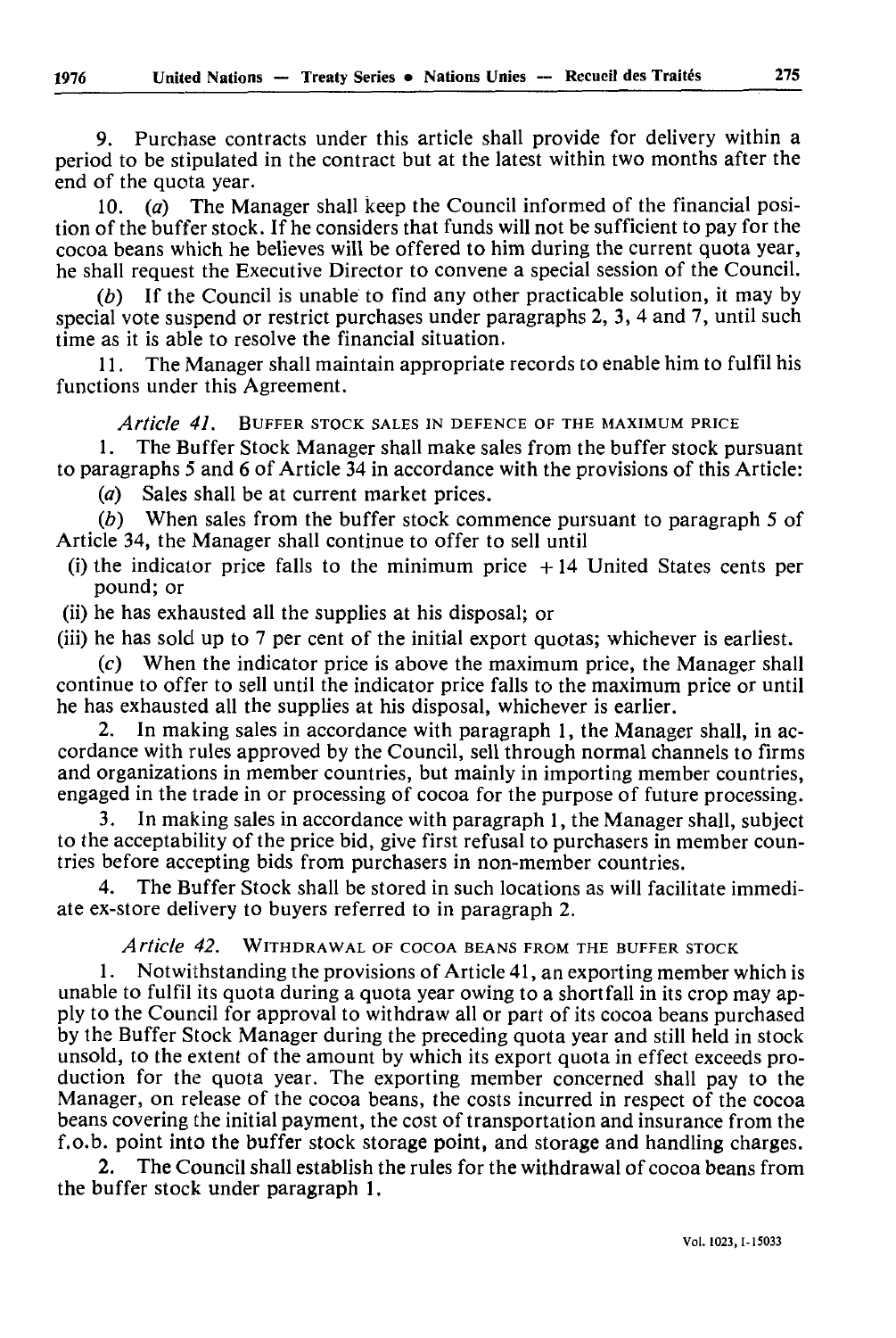# *Article 43.* CHANGES IN THE EXCHANGE RATES OF CURRENCIES

1. A special session of the Council shall be called by the Executive Director either on his own initiative or at the request of members in accordance with paragraph 2 of Article 9, if conditions on the foreign exchange markets are such as to have im portant implications for the price provisions of this Agreement. Special sessions of the Council under this paragraph shall be convened within not more than four work ing days.

2. After calling such special session and pending its outcome, the Executive Director and the Buffer Stock Manager may take such minimum interim measures as they consider necessary to avoid serious disrupton of the effective functioning of this Agreement on account of conditions on the foreign exchange markets. In particular they may, after consultation with the Chairman of the Council, temporarily restrict or suspend operations of the buffer stock.

3. After consideration of the circumstances, including a review of the interim measures that may have been taken by the Executive Director and the Manager and the potential effect that conditions on the foreign exchange markets mentioned above may have on the effective operation of this Agreement, the Council may, by special vote, take any necessary corrective measures.

# *Article 44.* LIQUIDATION OF THE BUFFER STOCK

1. If this Agreement is to be replaced by a new agreement which includes pro visions relating to the buffer stock, the Council shall make such arrangements as it considers appropriate regarding the continued functioning of the buffer stock.

If this Agreement terminates without being replaced by a new agreement which includes provisions relating to the buffer stock, the following provisions shall apply:

*(a)* No further contracts shall be made for the purchase of cocoa beans for the buffer stock. The Buffer Stock Manager shall, in the light of current market condi tions, dispose of the buffer stock in accordance with the rules laid down by the Coun cil by special vote on the entry into force of this Agreement, unless, prior to the ter mination of this Agreement, the Council revises these rules by special vote. The Manager shall retain the right to sell cocoa beans at any time during liquidation to meet the costs thereof.

*(b)* The proceeds of sales and monies standing to the account of the buffer stock shall be used to pay, in the following order:

(i)the costs of liquidation;

(ii) any outstanding balance of, plus interest on, any loan incurred by or on behalf of the Organization in respect of the buffer stock;

(iii) any outstanding complementary payments under Article 40.

(c) Any monies remaining after payments have been made under *(b)* shall be paid to the exporting members concerned in proportion to the contribution-paid ex ports of each such exporting member.

# *Article 45.* ASSURANCE OF SUPPLIES

1. Exporting members undertake to pursue sales and export policies in accord ance with the provisions of this Agreement which will not artificially restrict offer for sale of available cocoa and which will ensure the regular supply of cocoa to importers in importing member countries.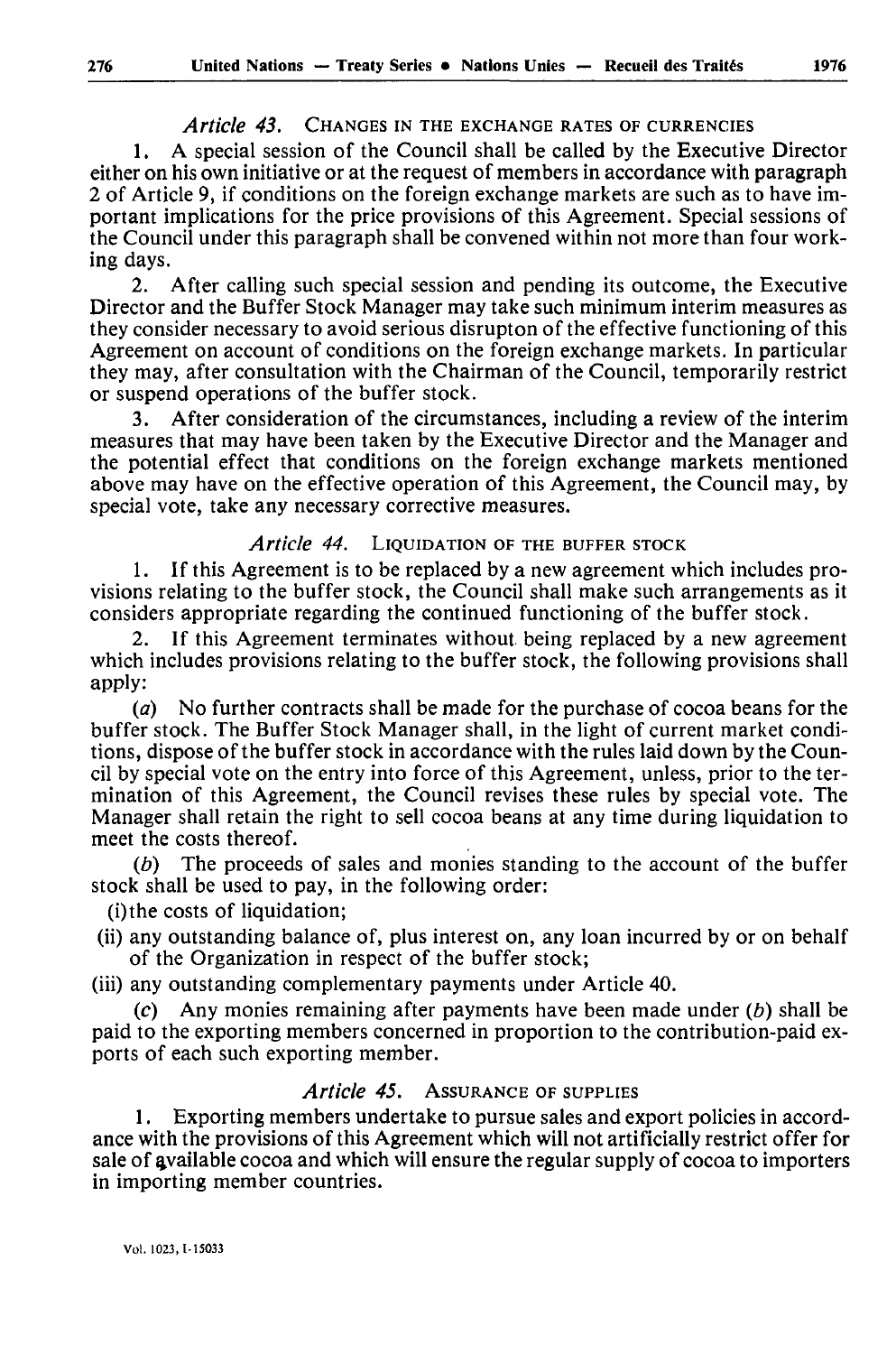2. In offering cocoa for sale when the price is above the maximum price, ex porting members shall give preference to importers in importing member countries as against importers in non-member countries. When the indicator price is above the maximum price, exporting members shall, where possible, endeavour to place a limitation on their exports to non-member countries.

# *Article 46.* DIVERSION TO NON-TRADITIONAL USES

1. If the quantity of cocoa beans held in store by the Buffer Stock Manager under Article 40 exceeds the maximum capacity of the buffer stock, the Manager shall, under terms and conditions laid down by the Council, dispose of such excess cocoa beans for diversion to non-traditional uses. Such terms and conditions shall, *inter alia,* be designed to ensure that the cocoa does not re-enter the normal cocoa market. Each member shall co-operate with the Council in this respect to the fullest extent possible.

2. Instead of selling cocoa beans to the Manager when the maximum capacity of the buffer stock has been reached, an exporting member may, under the control of the Council, divert internally its surplus cocoa to non-traditional uses.

3. Whenever any case of diversion inconsistent with this Agreement is brought to the attention of the Council, including any case of re-entry into the market of cocoa diverted to non-traditional uses, the Council shall decide at the earliest oppor tunity what measures should be taken to remedy the situation.

# CHAPTER vin. REPORTING OF IMPORTS AND EXPORTS, RECORDS OF QUOTA PERFORMANCE AND CONTROL MEASURES

# *Article 47.* REPORTING OF EXPORTS AND RECORD OF QUOTA PERFORMANCE

In accordance with rules to be established by the Council, the Executive Director shall maintain a record of the annual export quota and its adjustments in the case of each exporting member. Against the quota shall be recorded the exports for quota purposes which are made by that member so that the quota position of each exporting member is kept up to date.

2. For this purpose, each exporting member shall report to the Executive Director at such intervals as the Council may determine the total quantity of exports registered, together with such other data as the Council may prescribe. This informa tion shall be published at the end of each month.

3. Exports for non-quota purposes shall be recorded separately.

# *Article 48.* REPORTING OF IMPORTS AND EXPORTS

1. In accordance with rules to be established by the Council, the Executive Director shall maintain a record of members' imports and of exports from importing members.

2. For this purpose, each member shall report to the Executive Director the total quantities of its imports, and each importing member shall report to the Execu tive Director the total quantities of its exports, at such intervals as the Council may determine, together with such other data as the Council may prescribe. This infor mation shall be published at the end of each month.

3. Imports which, under this Agreement, do not count against export quotas shall be recorded separately.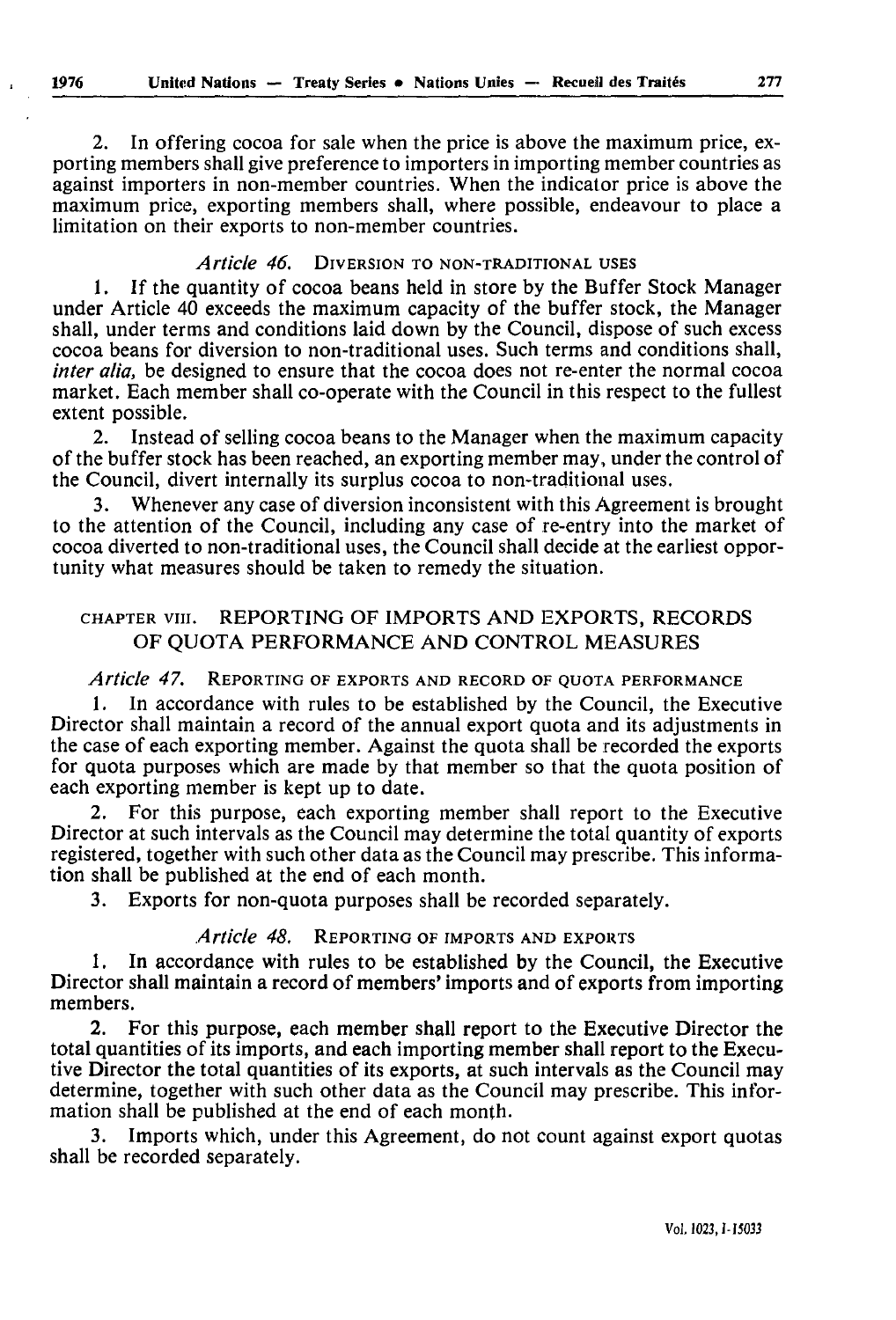# *Article 49.* CONTROL MEASURES

1. Each member exporting cocoa shall require the presentation of a valid cer tificate of contribution or other authorized Council control document before permit ting the shipment of cocoa from its customs territory. Each member importing cocoa shall require the presentation of a valid certificate of contribution or other author ized Council control document before permitting the import of any cocoa into its customs territory whether from a member or a non-member.

2. Certificates of contribution will not be required for cocoa exported under the provisions of paragraphs 4 and 5 of Article 32. The Council shall arrange to issue appropriate control documents to cover such shipments.

3. Certificates of contribution or other authorized Council control documents shall not be issued to cover shipments, in any period, of cocoa in excess of authorized exports for that period.

4. The Council shall by special vote adopt such rules as it considers necessary in respect of certificates of contribution and other authorized Council control docu ments.

5. For fine or flavour cocoa the Council shall make such rules as it considers necessary in respect of the simplification of the procedure for authorized Council control documents, taking into account all relevant factors.

# CHAPTER ix. PRODUCTION AND STOCKS

#### *Article 50.* PRODUCTION AND STOCKS

1. Members recognize the necessity of keeping production in reasonable balance with consumption, and shall co-operate with the Council in the attainment of this objective.

2. Each producing member may develop a programme to adjust its produc tion, in order that the objective set forth in paragraph 1 may be attained. Each pro ducing member concerned shall be responsible for the policies and procedures it ap plies to attain this objective.

The Council shall review annually the level of stocks held throughout the world and make any necessary recommendations based on this review.

4. At its first session, the Council shall take measures to develop a programme for the collection of information needed to establish, on a scientific basis, the world's current and potential productive capacity, as well as the world's current and potential consumption. Members shall facilitate the carrying out of this programme.

# CHAPTER x. EXPANSION OF CONSUMPTION

#### *Article 51.* OBSTACLES TO THE EXPANSION OF CONSUMPTION

1. Members recognize the importance of ensuring the greatest possible expan sion of the cocoa economy and therefore of facilitating the expansion of cocoa con sumption in relation to production so as to secure the best equilibrium in the long term between supply and demand, and in this connexion also recognize that it is important to bring about the gradual removal of all possible obstacles to such expan sion.

2. The Council shall identify the specific problems related to the obstacles to the expansion of the trade in and consumption of cocoa referred to in paragraph 1,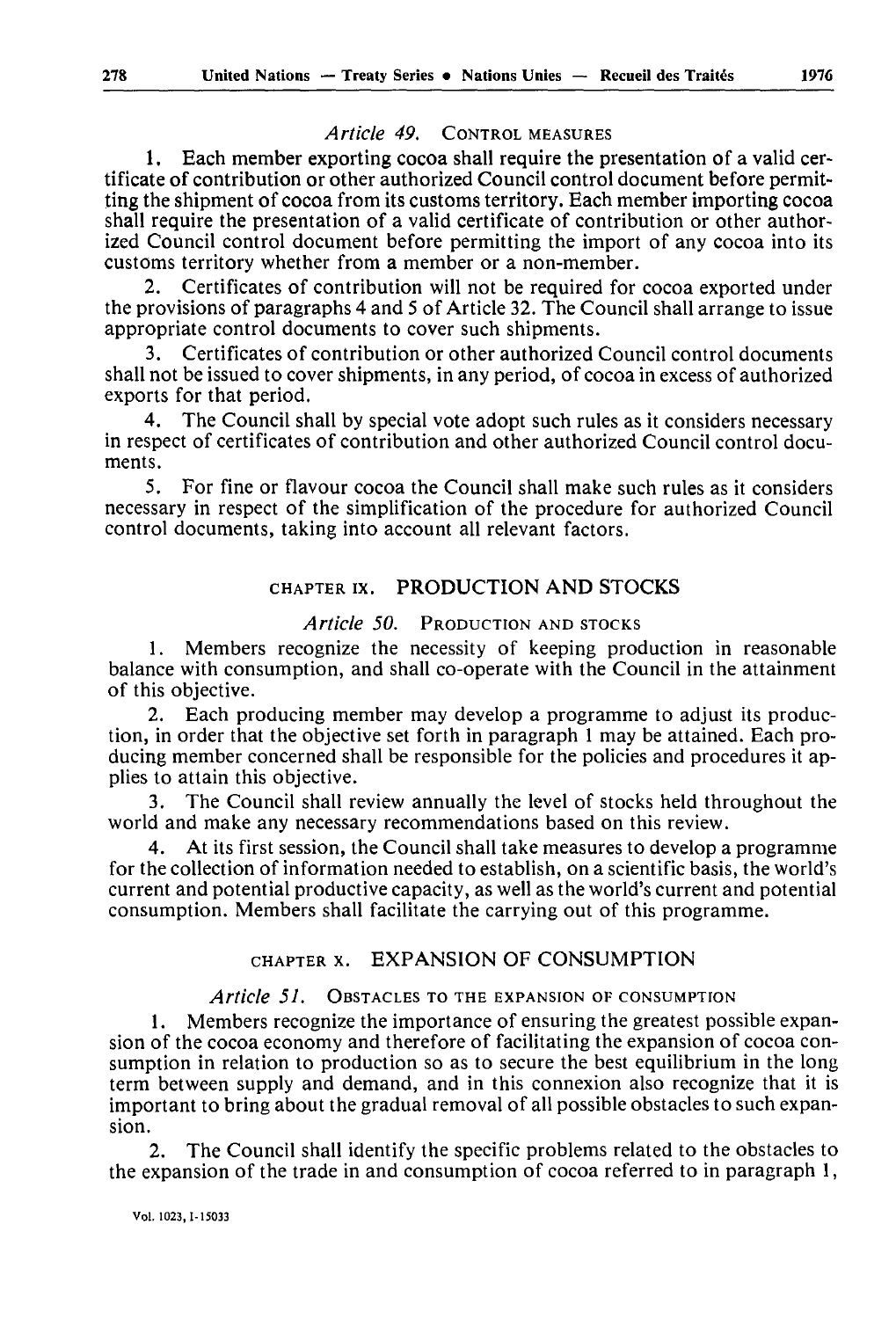and shall seek mutually acceptable practical measures designed to remove pro gressively such obstacles.

3. In view of the objectives stated above and the provisions of paragraph 2, members shall endeavour to apply measures to reduce progressively the obstacles to the expansion of consumption and as far as possible eliminate them or to diminish substantially their impact.

4. The Council may, in order to further the purposes of this Article, make any recommendations to members and shall examine periodically, beginning at its first regular session in the second quota year, the results achieved.

5. Members shall inform the Council of all measures adopted with a view to implementing the provisions of this Article.

# *Article 52.* PROMOTION OF CONSUMPTION

1. The Council may establish a committee whose aim shall be to stimulate the expansion of consumption of cocoa in both exporting and importing countries. The Council shall periodically review the work of the committee.

2. The cost of the promotion programme shall be met by contributions from exporting members. Importing members may also contribute financially. Member ship of the committee shall be limited to members contributing to the promotion pro gramme.

3. The committee shall seek the approval of a member before conducting a campaign in the territory of that member.

# *Article 53.* COCOA SUBSTITUTES

1. Members recognize that the use of substitutes may prejudice the expansion of cocoa consumption. In this regard they agree to establish regulations on cocoa products and chocolate or to adapt existing regulations, if necessary, so that the said regulations shall prohibit materials of non-cocoa origin from being used in place of cocoa to mislead the consumer.

2. In preparing or reviewing regulations based on the principles in para graph 1, members shall take fully into account the recommendations and decisions of competent international bodies such as the Council and the Codex Committee on Cocoa Products and Chocolate.

3. The Council may recommend to a member that it take any measures which the Council considers advisable for assuring the observance of the provisions of this Article.

4. The Executive Director shall present an annual report to the Council on the manner in which the provisions of this Article are being observed.

#### CHAPTER xi. PROCESSED COCOA

#### *Article 54.* PROCESSED COCOA

1. The needs of developing countries to broaden the base of their economies through, *inter alia,* industrialization and the export of manufactured prod ucts including cocoa processing and the export of cocoa products and chocolate – are recognized. In this connexion, the need to avoid serious injury to the cocoa economy of importing and exporting members is also recognized.

2. If any member considers that there is a danger of injury to its interest in any of the above respects, that member may consult with the other member concerned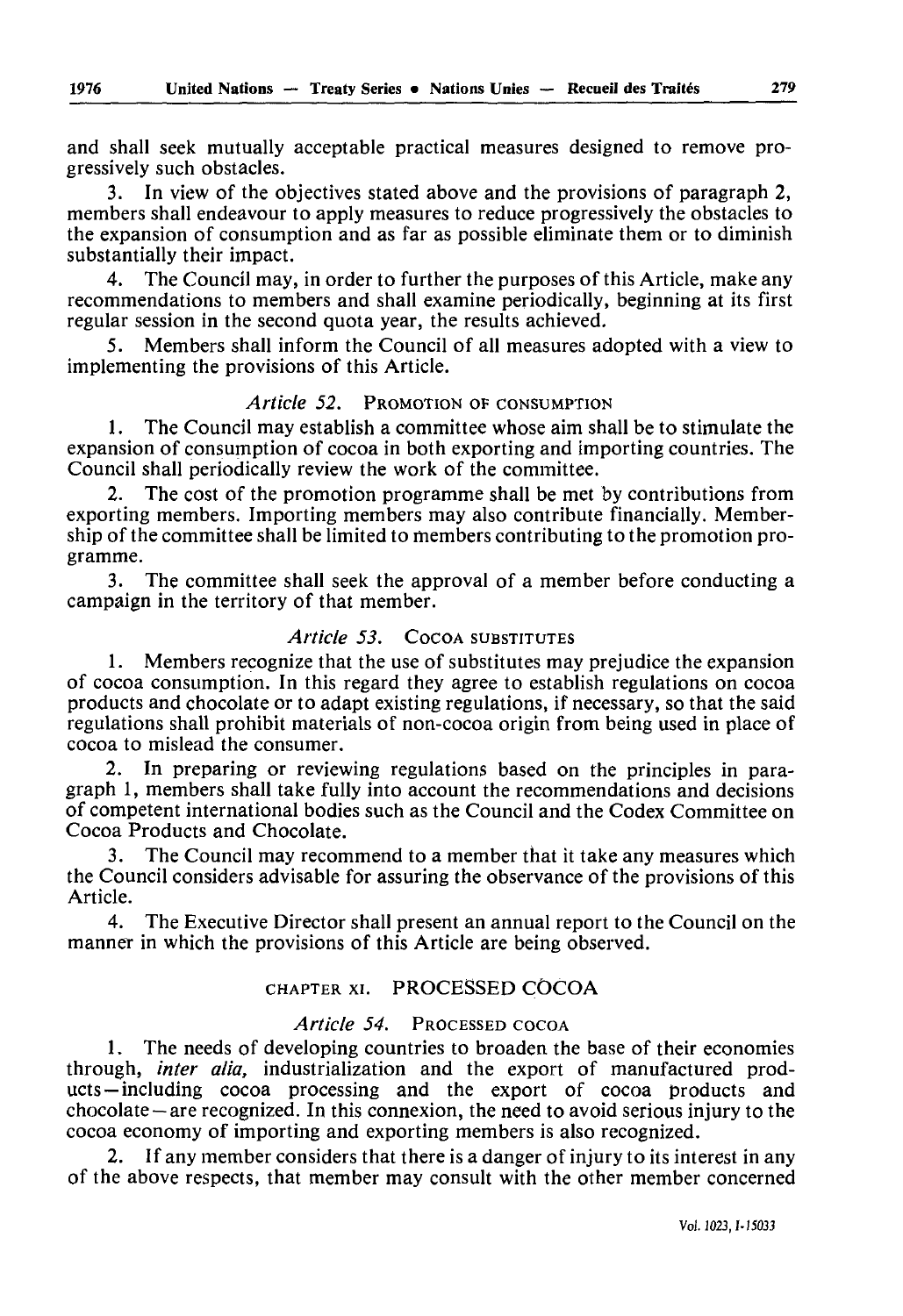with a view to reaching an understanding satisfactory to the parties concerned, fail ing which the member may report to the Council, which shall use its good offices in the matter to reach such understanding.

# CHAPTER xii. RELATIONS BETWEEN MEMBERS AND NON-MEMBERS

#### *Article 55.* LIMITATION OF IMPORTS FROM NON-MEMBERS

1. Each member shall limit its annual imports of cocoa produced in nonmember countries, other than imports of fine or flavour cocoa from exporting coun tries listed in Annex C, in accordance with the provisions of this Article.

2. Each member undertakes for each quota year:

- *(a)* not to permit the import of a total quantity of cocoa produced in non-member countries as a group which is in excess of the average quantity imported from them as a group in the three calendar years 1970, 1971 and 1972;
- *(b)* to reduce by half the quantity specified in *(a)* when the indicator price falls below the minimum price, and to maintain this reduction until the level of quotas in ef fect reaches that provided for in paragraph  $2(a)$  of Article 34.

3. The Council may by special vote suspend in whole or in part the limitations under paragraph 2. The limitations in paragraph 2 *(a)* shall not in any event apply when the indicator price of cocoa is above the maximum price.

4. The limitations under paragraph 2 *(a)* shall not apply to cocoa purchased under *bona fide* contracts concluded when the indicator price was above the maxi mum price, nor those in 2 *(b)* to cocoa purchased under *bona fide* contracts con cluded before the indicator price fell below the minimum price. In such cases the reductions shall, subject to the provisions of paragraph 2 *(b),* be applied in the following quota year unless the Council decides to waive the reductions or to apply them in a subsequent quota year.

5. Members shall inform the Council regularly of the quantities of cocoa im ported by them from non-members or exported by them to non-members.

6. Any imports by a member from non-members in excess of the quantity which it is permitted to import under this Article shall be deducted from the quantity which such member would otherwise be permitted to import in the next quota year, unless the Council decides otherwise.

7. If a member on more than one occasion fails to comply with the provisions of this Article, the Council may by special vote suspend both its voting rights in the Council and its right to vote or to have its votes cast in the Executive Committee.

8. The obligations set out in this Article shall not prejudice conflicting bilat eral or multilateral obligations assumed by members with respect to non-members before the entry into force of this Agreement, provided that any member which has assumed such conflicting obligations shall fulfil them in such a way as to attenuate as much as possible the conflict between those obligations and the obligations set out in this Article, that it shall take steps as promptly as possible to reconcile those obliga tions and the provisions of this Article, and that it shall describe to the Council in detail the nature of those obligations and the steps it has taken to attenuate or eliminate the conflict.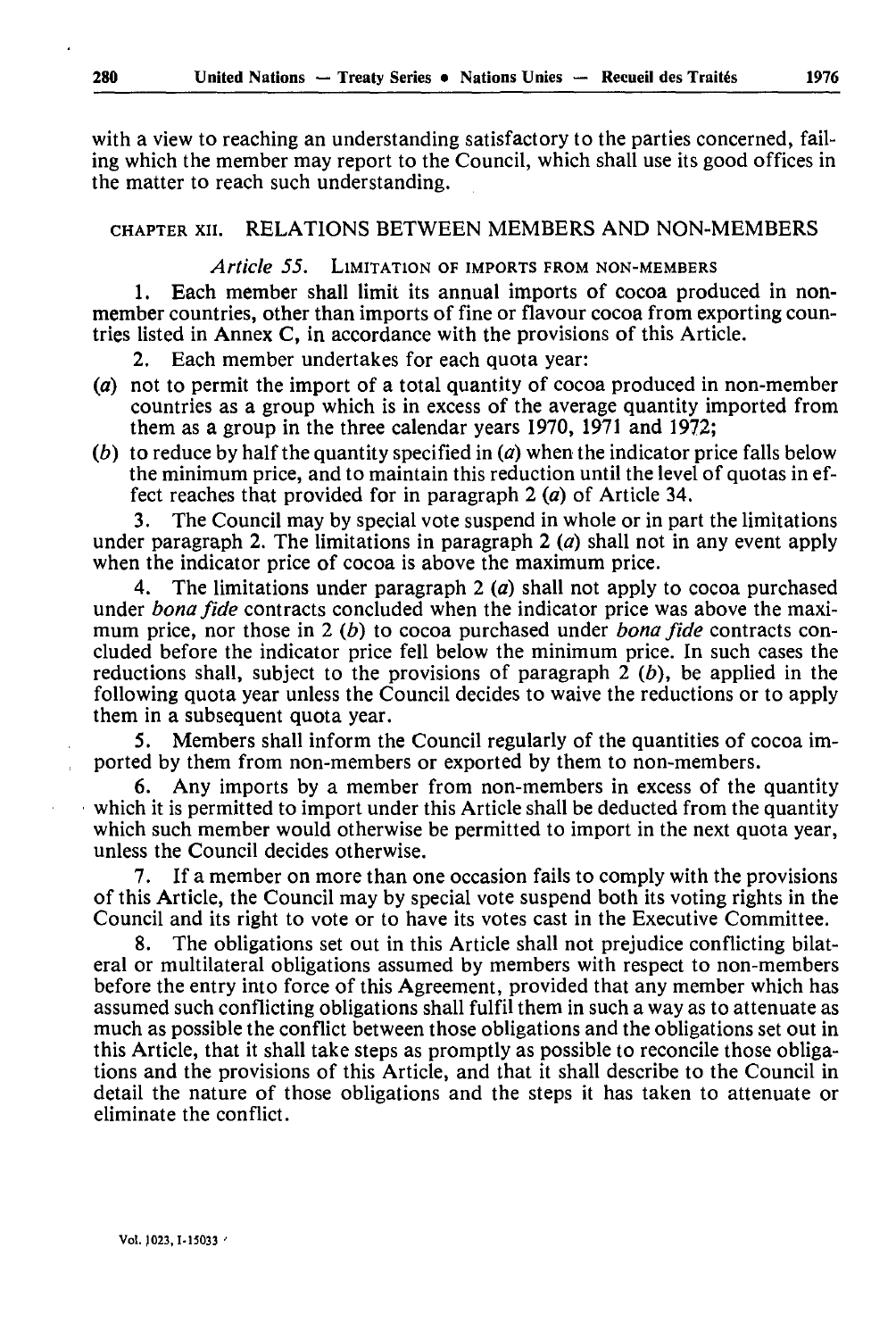#### *Article 56.* COMMERCIAL TRANSACTIONS WITH NON-MEMBERS

1. Exporting members undertake not to sell cocoa to non-members on terms commercially more favourable than those which they are prepared to offer at the same time to importing members, taking into account normal trade practices.

2. Importing members undertake not to buy cocoa from non-members on terms commercially more favourable than those which they are prepared to accept at the same time from exporting members, taking into account normal trade practices.

3. The Council shall periodically review the operation of paragraphs 1 and 2 and may require members to supply appropriate information in accordance with Ar ticle 57.

4. Without prejudice to the provisions of paragraph 8 of Article 55, any member which has reason to believe that another member has not fulfilled the obliga tion under paragraph 1 or 2 may so inform the Executive Director and call for con sultations under Article 61, or refer the matter to the Council under Article 63.

# CHAPTER xin. INFORMATION AND STUDIES

# *Article 57.* INFORMATION

1. The Organization shall act as a centre for the collection, exchange and publication of:

- *(a)* statistical information on world production, sales, prices, exports and imports, consumption and stocks of cocoa; and
- *(b)* in so far as is considered appropriate, technical information on the cultivation, processing and utilization of cocoa.

In addition to information which members are required to furnish under other Articles of this Agreement, the Council may require members to furnish such information as it considers necessary for its operations, including regular reports on policies for production and consumption, sales prices, exports and imports, stocks and taxation.

3. If a member fails to supply, or finds difficulty in supplying, within a reason able time, statistical and other information required by the Council for the proper functioning of the Organization, the Council may require the member concerned to explain the reasons therefor. If it is found that technical assistance is needed in the matter, the Council may take any necessary measures.

4. The Council shall at appropriate times but not less than twice a year publish estimates of production of cocoa beans and grindings for the current quota year.

#### *Article 58.* STUDIES

The Council shall, to the extent it considers necessary, promote studies of the economics of cocoa production and distribution, including trends and projections, the impact of governmental measures in exporting and importing countries on the production and consumption of cocoa, the opportunities for expansion of cocoa consumption for traditional and possible new uses, and the effects of the operation of this Agreement on exporters and importers of cocoa, including their terms of trade, and may submit recommendations to members on the subjects of these studies. The Council may also decide to promote scientific research in specific areas of production, manufacture and consumption. In the promotion of these studies and research, the Council may co-operate with international organizations and research institutions in member countries.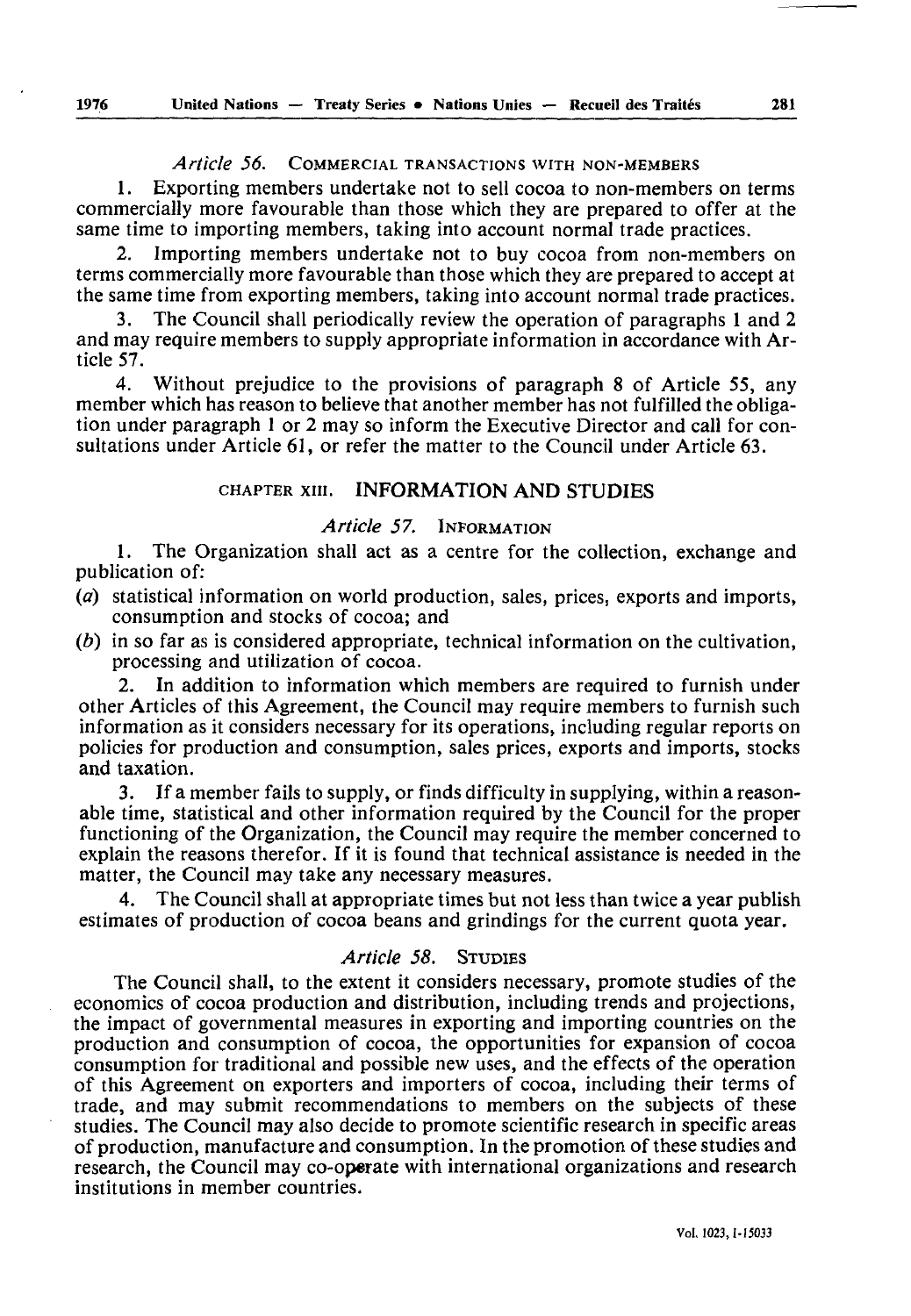#### *Article 59.* ANNUAL REVIEW

The Council shall, as soon as practicable after the end of each quota year, review the operation of this Agreement and the performance of members in con forming to the principles and promoting the objectives thereof. It may then make recommendations to members regarding ways and means of improving the function ing of this Agreement.

# CHAPTER xiv. RELIEF FROM OBLIGATIONS IN EXCEPTIONAL CIRCUMSTANCES

#### *Article 60.* RELIEF FROM OBLIGATIONS IN EXCEPTIONAL CIRCUMSTANCES

1. The Council may, by special vote, relieve a member of an obligation on ac count of exceptional or emergency circumstances, *force majeure,* or international obligations under the Charter of the United Nations for territories administered under the trusteeship system.

2. The Council, in granting relief to a member under paragraph 1, shall state explicitly the terms and conditions on which and the period for which the member is relieved of the obligation.

3. Notwithstanding the foregoing provisions of this Article, the Council shall not grant relief to a member in respect of:

- *(a)* the obligation under Article 24 to pay contributions, or the consequences of a failure to pay them;
- *(b)* any export quota or other limitation on exports, if the quota or other limitation has already been exceeded;
- (c) the obligation to require payment of any contribution charged under Article 39.

# CHAPTER xv. CONSULTATIONS, DISPUTES AND COMPLAINTS

# *Article 61.* CONSULTATIONS

Each member shall accord sympathetic consideration to any representations made to it by another member concerning the interpretation or application of this Agreement and shall afford adequate opportunity for consultations. In the course of such consultations, on the request of either party and with the consent of the other, the Executive Director shall establish an appropriate conciliation procedure. The costs of such procedure shall not be chargeable to the Organization. If such proce dure leads to a solution, this shall be reported to the Executive Director. If no solu tion is reached, the matter may, at the request of either party, be referred to the Council in accordance with Article 62.

#### *Article 62.* DISPUTES

1. Any dispute concerning the interpretation or application of this Agreement which is not settled by the parties to the dispute shall, at the request of either party to the dispute, be referred to the Council for decision.

2. When a dispute has been referred to the Council under paragraph 1, and has been discussed, a majority of members, or members holding not less than one third of the total votes, may require the Council, before giving its decision, to seek the opinion on the issues in dispute of an *ad hoc* advisory panel to be constituted as des cribed in paragraph 3.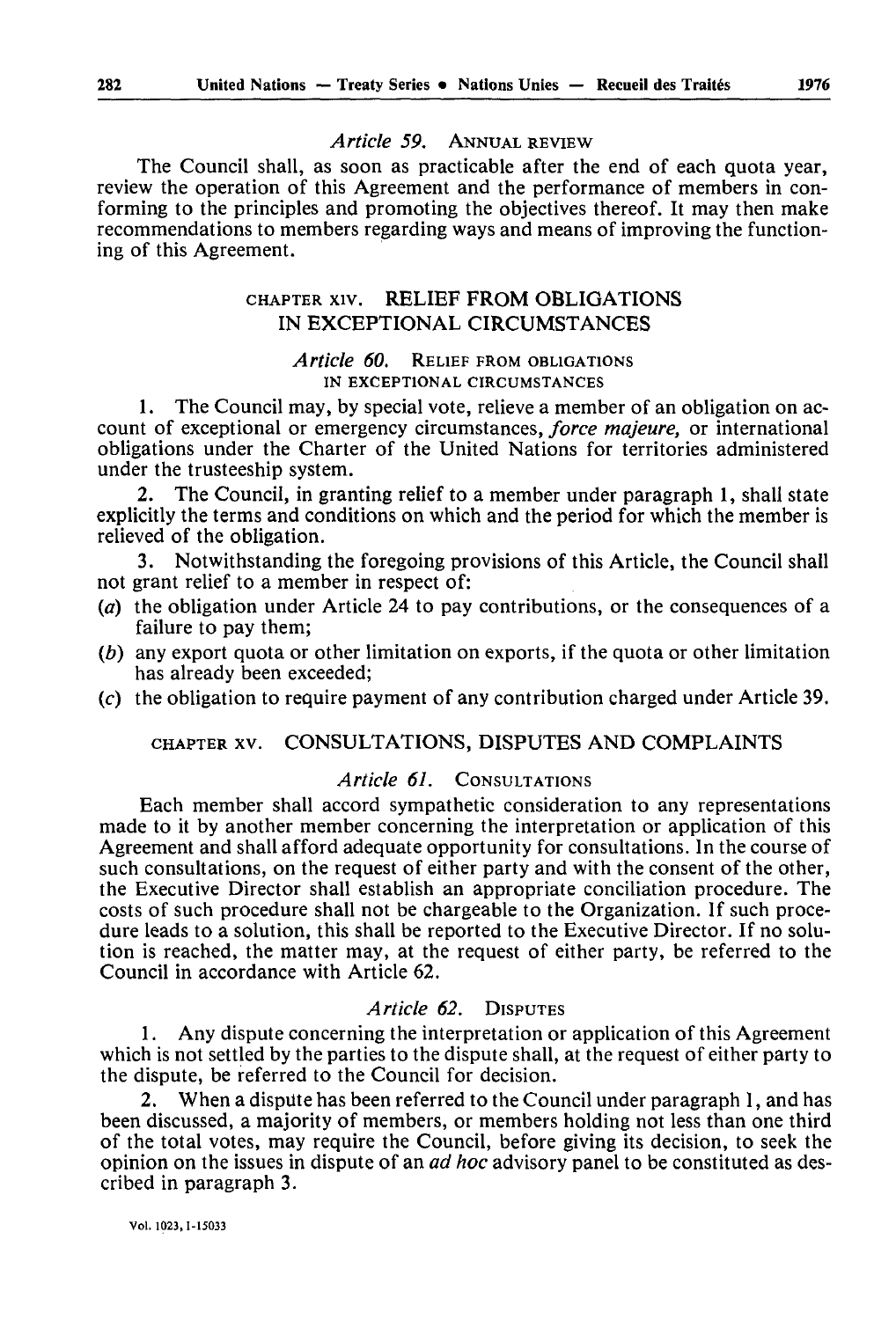3. *(à)* Unless the Council unanimously decides otherwise, the *ad hoc* ad visory panel shall consist of:

- (i) two persons, one having wide experience in matters of the kind in dispute and the other having legal standing and experience, nominated by the exporting mem bers;
- (ii) two such persons nominated by the importing members; and
- (iii) a chairman selected unanimously by the four persons nominated under (i) and (ii) or, if they fail to agree, by the Chairman of the Council.
- (6) Nationals of members shall not be ineligible to serve on the *ad hoc* advisory panel.
- (c) Persons appointed to the *ad hoc* advisory panel shall act in their personal capacities and without instructions from any Government.
	- *(d)* The costs of the *ad hoc* advisory panel shall be paid by the Organization.
- 4. The opinion of the *ad hoc* advisory panel and the reasons therefor shall be submitted to the Council which, after considering all the relevant information, shall decide the dispute.

# *Article 63.* COMPLAINTS AND ACTION BY THE COUNCIL

1. Any complaint that any member has failed to fulfil its obligations under this Agreement shall, at the request of the member making the complaint, be referred to the Council, which shall consider it and make a decision on the matter.

2. Any finding by the Council that a member is in breach of its obligations under this Agreement shall be made by a simple distributed majority vote and shall specify the nature of the breach.

3. Whenever the Council, whether as a result of a complaint or otherwise, finds that a member is in breach of its obligations under this Agreement it may, without prejudice to such other measures as are specifically provided for in other Ar ticles of this Agreement, including Article 73, by special vote:

- (a) suspend that member's voting rights in the Council and in the Executive Com mittee; and
- *(b)* if it considers [it] necessary, suspend additional rights of such member, including that of being eligible for, or of holding, office in the Council or in any of its com mittees until it has fulfilled its obligations.

4. A member whose voting rights are suspended under paragraph 3 shall remain liable for its financial and other obligations under this Agreement.

# CHAPTER xvi. FAIR LABOUR STANDARDS

# *Article 64.* FAIR LABOUR STANDARDS

Members declare that, in order to raise the levels of living of populations and provide full employment, they will endeavour to maintain fair labour standards and working conditions in the various branches of cocoa production in the countries con cerned, consistent with their stage of development, as regards both agricultural and industrial workers employed therein.

# CHAPTER xvii. FINAL PROVISIONS

# *Article 65.* SIGNATURE

This Agreement shall be open for signature at United Nations Headquarters from 10 November 1975 until and including 31 August 1976 by parties to the Interna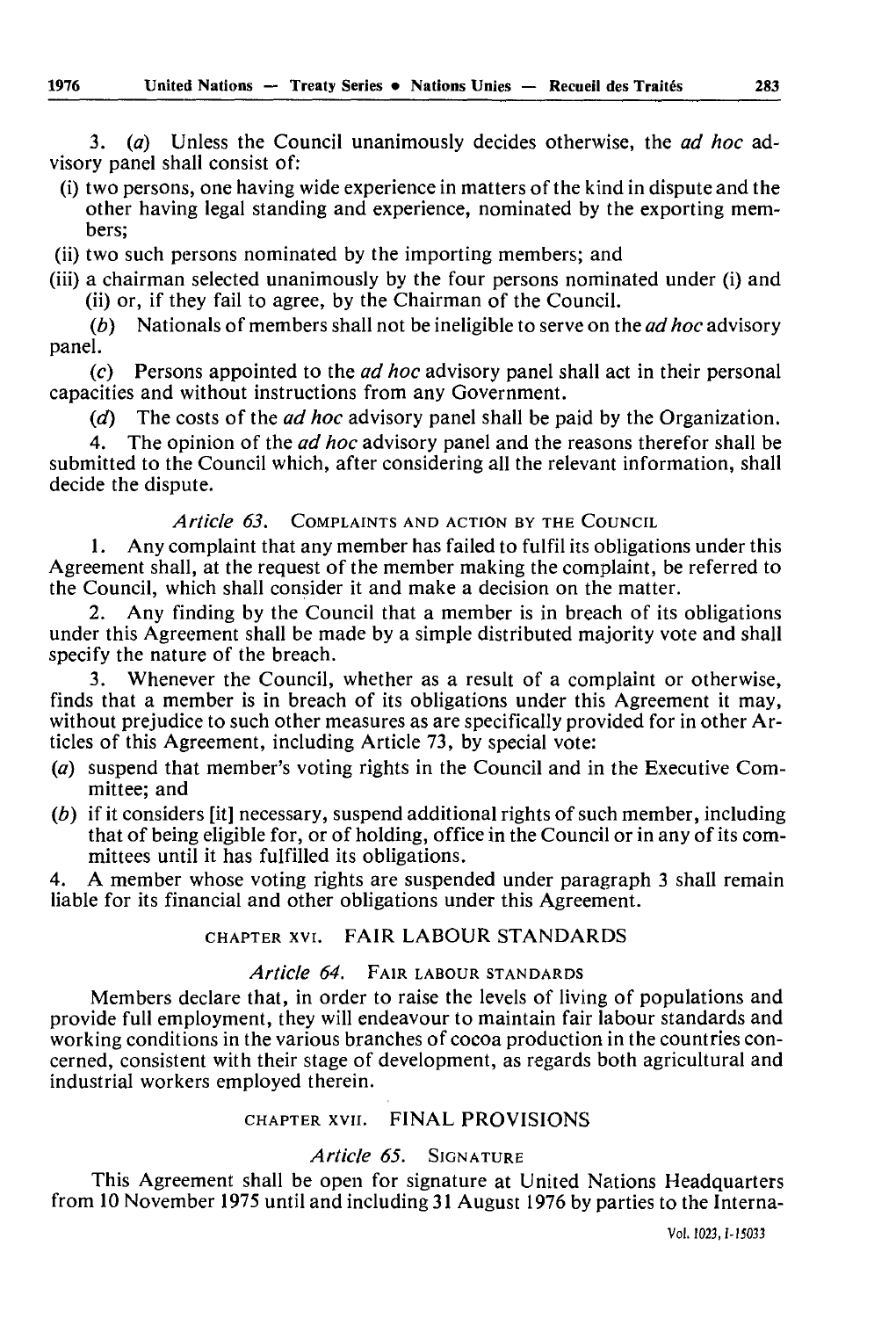tional Cocoa Agreement, 1972, and Governments invited to the United Nations Cocoa Conference, 1975.

# *Article 66.* RATIFICATION, ACCEPTANCE, APPROVAL

1. This Agreement shall be subject to ratification, acceptance or approval by the signatory Governments in accordance with their respective constitutional pro cedures.

2. Instruments of ratification, acceptance or approval shall be deposited with the Secretary-General of the United Nations not later than 30 September 1976; pro vided, however, that the Council may grant extensions of time to signatory Govern ments which are unable to deposit their instruments by that date.

3. Each Government depositing an instrument of ratification, acceptance or approval shall, at the time of such deposit, indicate whether it is an exporting member or an importing member.

#### *Article 67.* ACCESSION

1. This Agreement shall be open to accession by the Governments of all States\* upon conditions established by the Council.

2. The Council of the International Cocoa Agreement, 1972, may, pending the entry into force of this Agreement, establish the conditions referred to in para graph 1, subject to confirmation by the Council of this Agreement and the Govern ment concerned.

3. If the Government is the Government of an exporting country which is not listed in Annex A or Annex C, the Council shall, as appropriate, determine in accordance with Article 30 a basic quota for that country, which country shall be deemed to be listed in Annex A.

4. Accession shall be effected by deposit of an instrument of accession with the Secretary-General of the United Nations.

## *Article 68.* NOTIFICATION OF PROVISIONAL APPLICATION

1. A signatory Government which intends to ratify, accept or approve this Agreement or a Government for which the Council has established conditions for accession, but which has not yet been able to deposit its instrument may, at any time, notify the Secretary-General of the United Nations that it will apply this Agreement provisionally either when it enters into force in accordance with Article 69 or, if it is already in force, at a specified date. Each Government giving such notification shall at that time state whether it will be an exporting member or an importing member.

2. A Government which has notified under paragraph 1 that it will apply this Agreement either when it enters into force or at a specified date shall, from that time, be a provisional member. It shall remain a provisional member until the date of deposit of its instrument of ratification, acceptance, approval or accession.

At its seventh plenary meeting on 20 October 1975, the United Nations Cocoa Conference, 1975 adopted the fol lowing understanding recommended by its Administrative and Legal Committee:

In accordance with its terms, this Agreement will be open to accession by the Governments of all States, and the Secretary-General of the United Nations will act as depositary. It is the understanding of the Conference that the Secretary-General, in discharging his functions as depositary of an agreement with an "All-States" clause, will follow the practice of the General Assembly of the United Nations in implementing such a clause and whenever advisable, will request the opinion of the General Assembly before receiving an instrument of accession.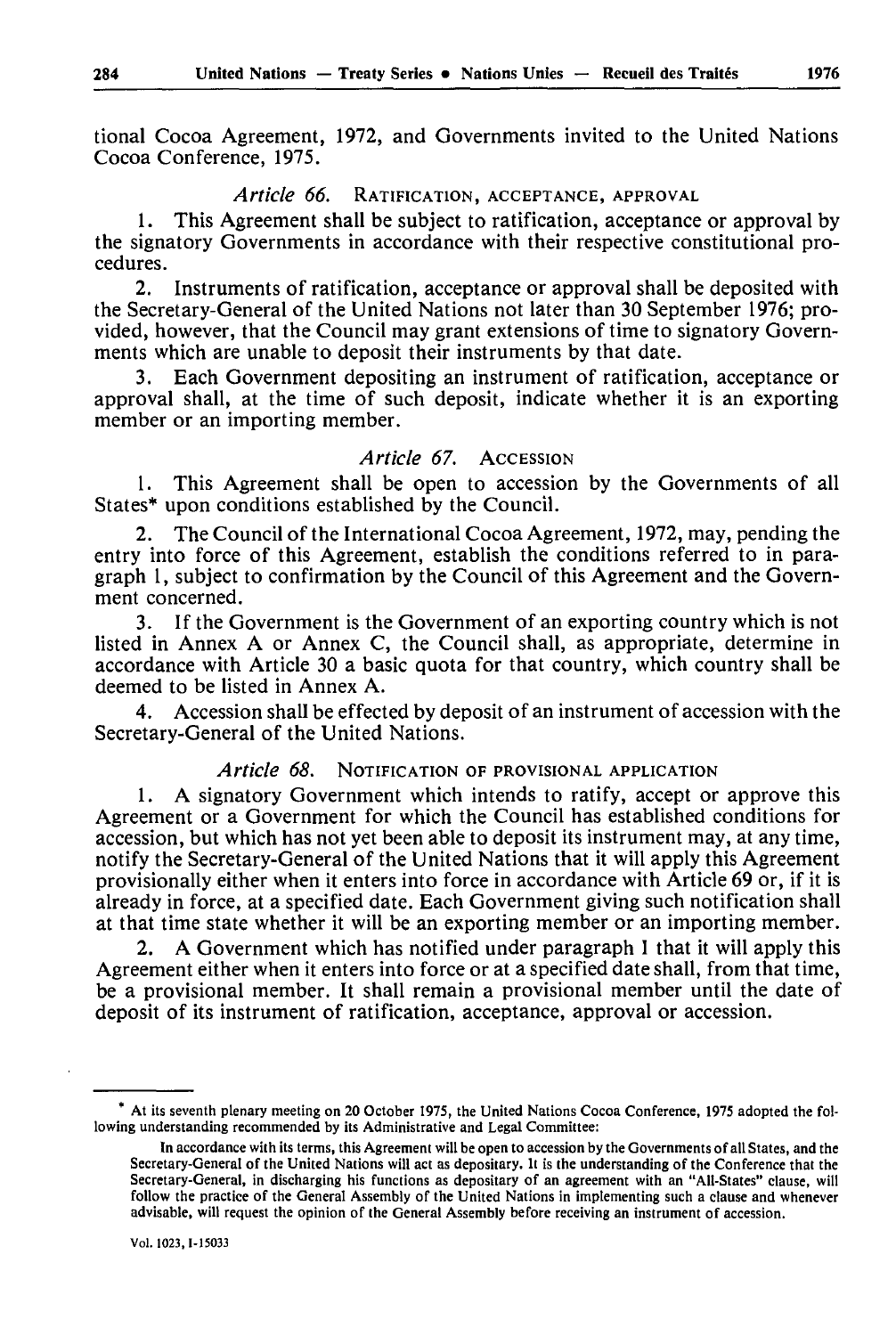# *Article 69.* ENTRY INTO FORCE

1. This Agreement shall enter definitively into force on 1 October 1976, if by that date Governments representing at least five exporting countries having at least 80 per cent of the basic quotas as set out in Annex F and Governments representing importing countries having at least 70 per cent of total imports as set out in Annex D have deposited their instruments of ratification, acceptance, approval or accession with the Secretary-General of the United Nations. If this Agreement has not definitively entered into force in accordance with the preceding sentence, it shall do so whenever these percentage requirements are satisfied by the deposit of instruments of ratification, acceptance, approval or accession.

2. If this Agreement has not entered into force definitively on 1 October 1976 in accordance with paragraph 1 it shall enter into force provisionally on 1 October 1976, if by that date Governments representing at least five exporting countries hav ing at least 80 per cent of the basic quotas as set out in Annex F and Governments representing importing countries having at least 70 per cent of total imports as set out in Annex D have deposited their instruments of ratification, acceptance, approval or accession, or have notified the Secretary-General of the United Nations that they will apply this Agreement provisionally when it enters into force.

3. If the requirements for entry into force under paragraph 1 or 2 have not been met on 1 October 1976, the Secretary-General of the United Nations shall in vite, at the earliest time he considers practicable after that date, the Governments which have deposited instruments of ratification, acceptance, approval or accession, or have notified him that they will apply this Agreement provisionally, to meet to decide whether to put this Agreement provisionally or definitively into force among themselves in whole or in part. If no decision is reached at this meeting, the Secretary-General may convene such further meetings as he considers appropriate.

4. During any period in which this Agreement is in force provisionally under paragraph 2 or 3, Governments that have deposited instruments of ratification, acceptance, approval or accession, as well as those Governments that have notified the Secretary-General of the United Nations that they will apply this Agreement pro visionally, shall be provisional members.

5. While this Agreement is in force provisionally, the Governments participat ing shall make the necessary arrangements to review the situation and decide whether this Agreement shall definitively enter into force among themselves, continue pro visionally in force, or terminate.

#### *Article 70.* RESERVATIONS

Reservations may not be made with respect to any of the provisions of this Agreement.

# *Article 71.* TERRITORIAL APPLICATION

1. A Government may at the time of signature or deposit of an instrument of ratification, acceptance, approval or accession, or at any time thereafter, by notifi cation to the Secretary-General of the United Nations, declare that this Agreement shall extend to any of the territories for whose international relations it is for the time being ultimately responsible, and this Agreement shall extend to the territories named therein from the date of such notification, or from the date on which this Agreement enters into force for that Government, whichever is the later.

2. Any Contracting Party which desires to exercise its rights under Article 3 in respect of any of the territories for whose international relations it is for the time be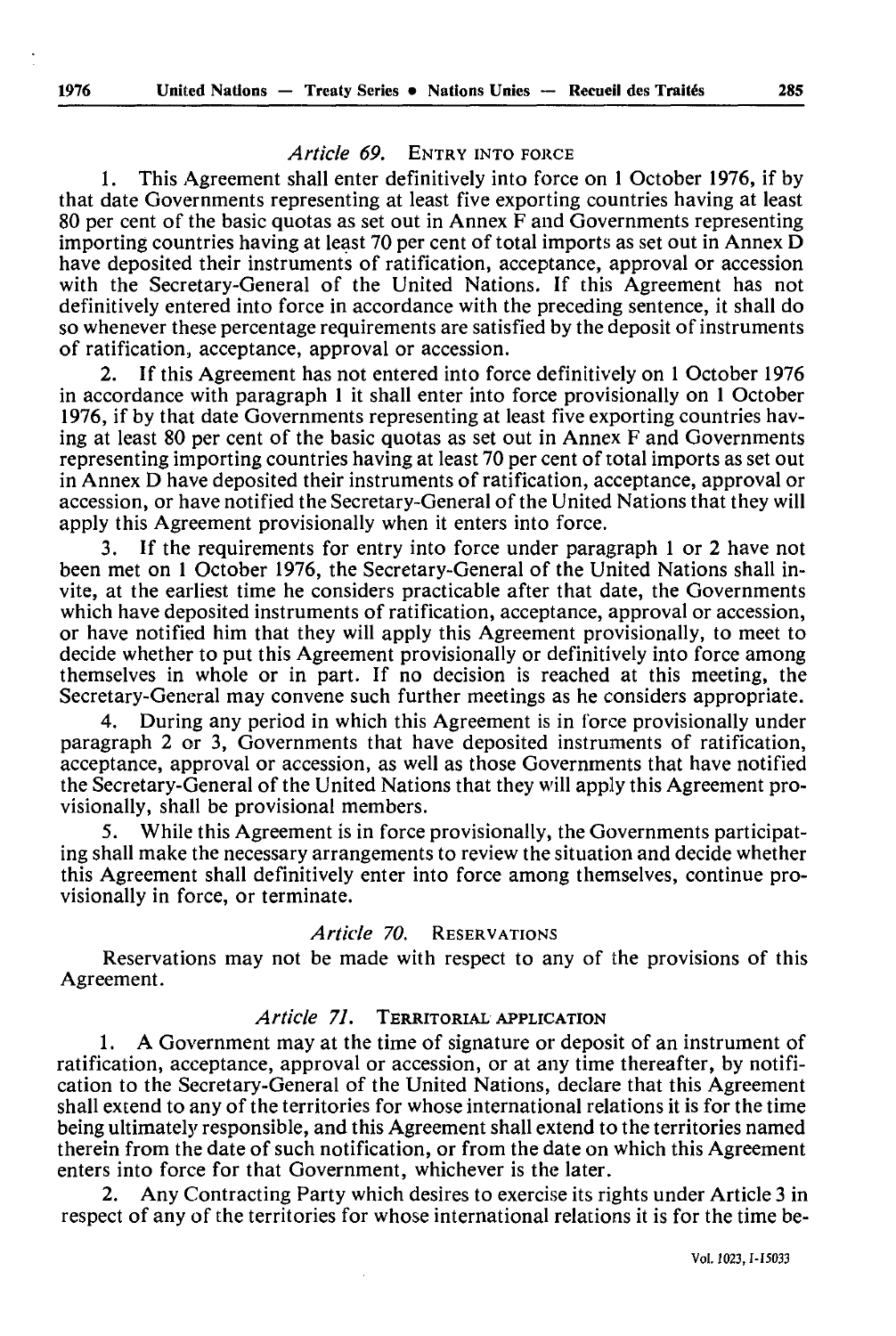ing ultimately responsible may do so by making a notification to that effect to the Secretary-General of the United Nations, either at the time of the deposit of its instrument of ratification, acceptance, approval or accession, or at any later time. If the territory which becomes a separate member is an exporting member and is not listed in Annex A or Annex C the Council shall, as appropriate, establish a basic quota for that territory, which territory shall be deemed to be listed in Annex A.

3. Any Contracting Party which has made a declaration under paragraph 1 may at any time thereafter, by notification to the Secretary-General of the United Nations, declare that this Agreement shall cease to extend to the territory named in the notification, and this Agreement shall cease to extend to such territory from the date of such notification.

4. When a territory to which this Agreement has been extended under para graph 1 subsequently attains independence, the Government of that territory may, within 90 days after the attainment of independence, declare by notification to the Secretary-General of the United Nations that it has assumed the rights and obliga tions of a Contracting Party to this Agreement. It shall, as from the date of such notification, be a Contracting Party to this Agreement. If such Party is an exporting member and is not listed in Annex A or Annex C the Council shall, as appropriate, establish a basic quota for that Party, which Party shall be deemed to be listed in Annex A.

5. The Government of a new State which intends to make a notification under paragraph 4 but which has not yet been able to complete the procedure necessary to enable it to do so may notify the Secretary-General of the United Nations that it will apply this Agreement provisionally. Such a Government shall be a provisional member until it makes its notification under the preceding paragraph or until the expiry of the 90-day period referred to therein, whichever is earlier.

#### *Article 72.* VOLUNTARY WITHDRAWAL

At any time after the entry into force of this Agreement, any member may withdraw from this Agreement by giving written notice of withdrawal to the Secretary-General of the United Nations. Withdrawal shall become effective 90 days after the notice is received by the Secretary-General of the United Nations.

#### *Article 73.* EXCLUSION

If the Council finds, under paragraph 3 of Article 63, that any member is in breach of its obligations under this Agreement and decides further that such breach significantly impairs the operation of this Agreement, it may by special vote exclude such member from the Organization. The Council shall immediately notify the Secretary-General of the United Nations of any such exclusion. Ninety days after the date of the Council's decision, that member shall cease to be a member of the Organi zation and, if such member is a Contracting Party, a Party to this Agreement.

#### *Article 74.* SETTLEMENT OF ACCOUNTS WITH WITHDRAWING OR EXCLUDED MEMBERS

1. The Council shall determine any settlement of accounts with a withdrawing or excluded member. The Organization shall retain any amounts already paid by a withdrawing or excluded member, and such member shall remain bound to pay any amounts due from it to the Organization at the time the withdrawal or the exclusion becomes effective; provided, however, that in the case of a Contracting Party which is unable to accept an amendment and consequently ceases to participate in this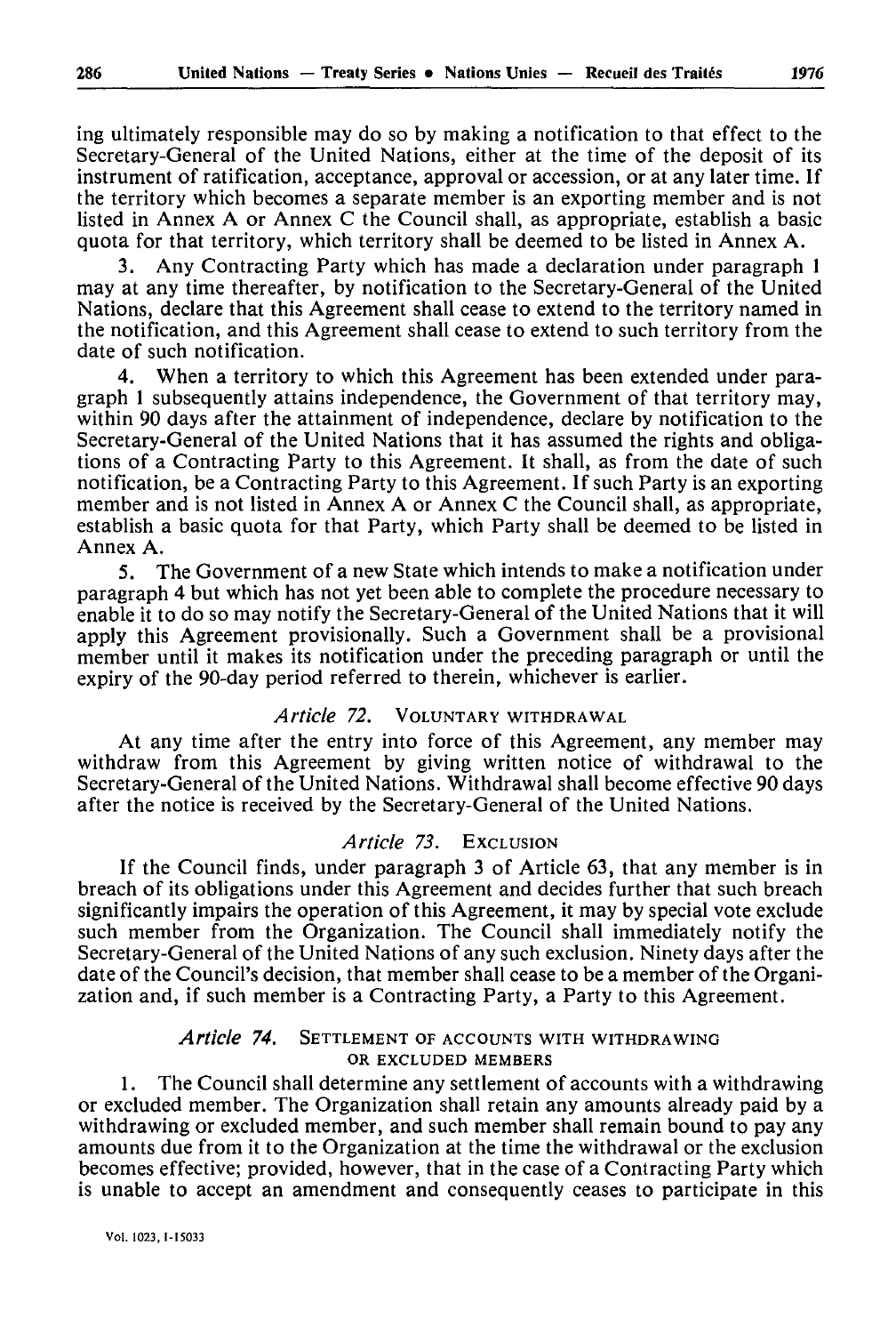Agreement under the provisions of paragraph 2 of Article 76, the Council may deter mine any settlement of accounts which it finds equitable.

2. A member which has withdrawn or been excluded from, or has otherwise ceased to participate in, this Agreement shall not be entitled to any share of the pro ceeds of liquidation or the other assets of the Organization; nor shall it be burdened with any part of the deficit, if any, of the Organization upon termination of this Agreement.

#### *Article 75.* DURATION AND TERMINATION

1. This Agreement shall remain in force until the end of the third full quota year after its entry into force, unless extended under paragraph 2, 4 or 5 or termin ated earlier under paragraph 6.

2. Before the end of the third quota year referred to in paragraph 1, the Council may by special vote decide that this Agreement be renegotiated or be extend ed for two further quota years.

3. If, in accordance with paragraph 2, this Agreement has been extended for two further quota years, the Council, before the end of the fifth quota year, may, by special vote, decide that this Agreement be renegotiated.

4. If, before the end of the third quota year referred to in paragraph 1, negoti ations for a new agreement to replace this Agreement have not yet been concluded, the Council may, by special vote, extend this Agreement for a further period not exceeding two quota years. The Council shall notify the Secretary-General of the United Nations of any such extension.

5. If, before the end of the third quota year referred to in paragraph 1, a new agreement to replace this Agreement has been negotiated, and has been signed by sufficient Governments to bring it into force after ratification, acceptance or ap proval, but the new agreement has not provisionally or definitively entered into force, this Agreement shall be extended until the provisional or definitive entry into force of the new agreement, provided that this extension shall not exceed two quota years. The Council shall notify the Secretary-General of the United Nations of any such extension.

6. The Council may at any time, by special vote, decide to terminate this Agreement. Such termination shall take effect on such date as the Council shall de cide, provided that the obligations of members under Article 39 shall continue until the financial liabilities relating to the buffer stock have been discharged or until the end of the third quota year after the entry into force of this Agreement, whichever is the earlier. The Council shall notify the Secretary-General of the United Nations of any such decision.

7. Notwithstanding termination of this Agreement, the Council shall remain in being for as long as necessary to carry out the liquidation of the Organization, set tlement of its accounts, and disposal of its assets, and shall have during that period such powers and functions as may be necessary for these purposes.

#### *Article 76.* AMENDMENTS

1. The Council may by special vote recommend an amendment of this Agree ment to the Contracting Parties. The Council may fix a time after which each Con tracting Party shall notify the Secretary-General of the United Nations of its accept ance of the amendment. The amendment shall become effective 100 days after the Secretary-General of the United Nations has received notifications of acceptance from Contracting Parties representing at least 75 per cent of the exporting members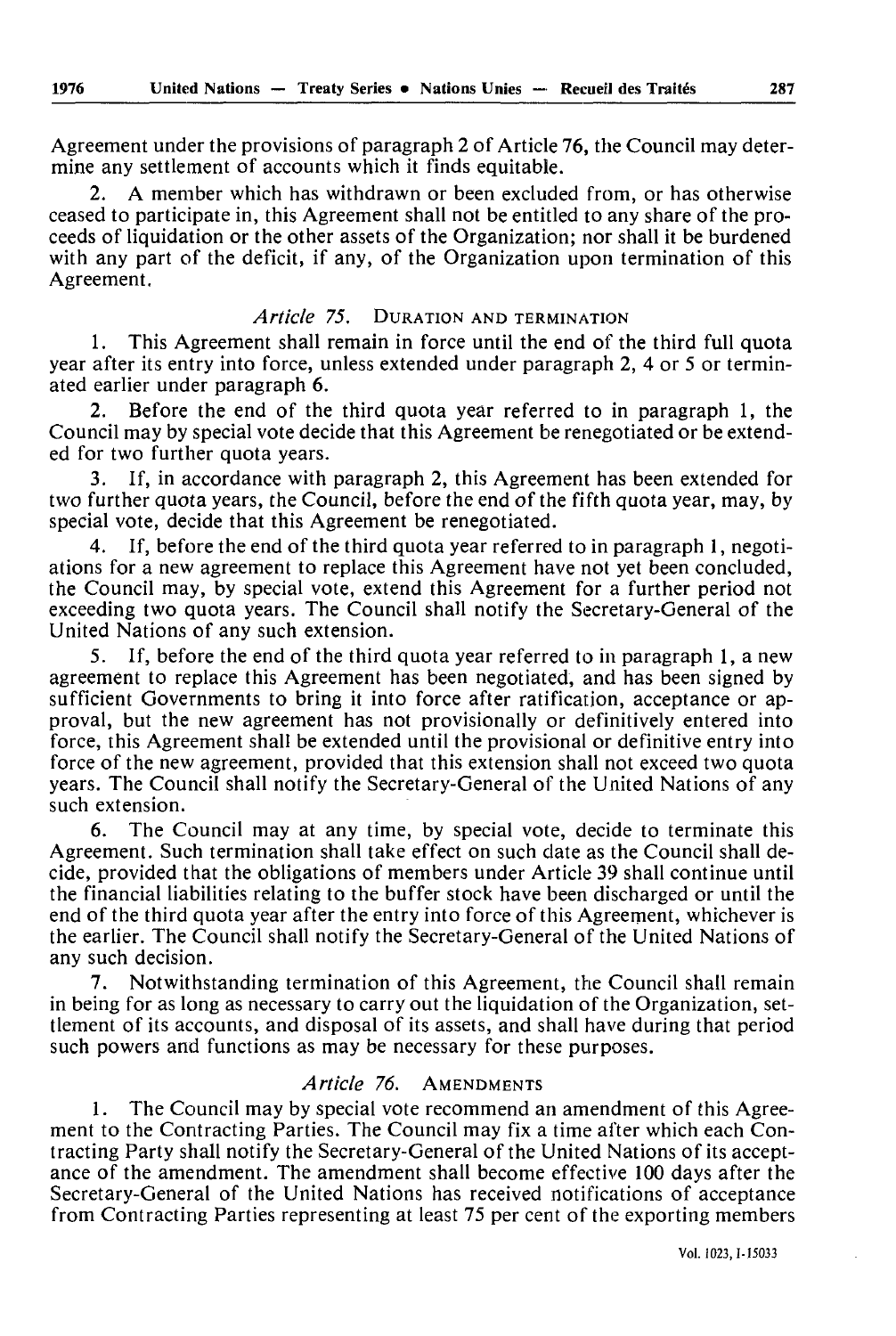holding at least 85 per cent of the votes of the exporting members, and from Contracting Parties representing at least 75 per cent of the importing members holding at least 85 per cent of the votes of the importing members, or on such later date as the Council by special vote may have determined. The Council may fix a time within which each Contracting Party shall notify the Secretary-General of the United Nations of its acceptance of the amendment, and, if the amendment has not become effective by such time, it shall be considered withdrawn. The Council shall provide the Secretary-General with the information necessary to determine whether the notifications of acceptance received are sufficient to make the amendment effective.

2. Any member on behalf of which notification of acceptance of an amend ment has not been made by the date on which such amendment becomes effective shall as of that date cease to participate in this Agreement, unless any such member satisfies the Council at its first meeting following the effective date of the amendment that acceptance could not be secured in time owing to difficulties in completing its constitutional procedures, and the Council decides to extend for such member the period fixed for acceptance until these difficulties have been overcome. Such member shall not be bound by the amendment before it has notified its acceptance thereof.

*Article 77.* SUPPLEMENTARY AND TRANSITIONAL PROVISIONS

1. This Agreement shall be considered as a continuation of the International Cocoa Agreement, 1972.

2. In order to facilitate the uninterrupted continuation of the International Cocoa Agreement, 1972:

*(a)* All acts by or on behalf of the Organization or any of its organs under the International Cocoa Agreement, 1972, which are in effect on 30 September 1976 and the terms of which do not provide for expiry on that date shall remain in effect unless changed under the provisions of this Agreement.

*(b)* All decisions required to be taken by the Council of the International Cocoa Agreement, 1972, during the 1975/1976 quota year for application in the 1976/1977 quota year shall be taken during the last regular session of that Council in the 1975/1976 quota year and applied on a provisional basis as if this Agreement had already entered into force, provided that if any member requests review of any such decision, that decision must be confirmed by the Council, by special or simple distributed majority vote in accordance with this Agreement, within 90 days after the entry into force of this Agreement.

#### *Article 78.* AUTHENTIC TEXTS OF THIS AGREEMENT

The texts of this Agreement in the English, French, Russian and Spanish languages shall all be equally authentic. The originals shall be deposited in the archives of the United Nations.

IN WITNESS WHEREOF the undersigned, having been duly authorized to this effect by their respective Governments, have signed this Agreement on the dates appearing opposite their signatures.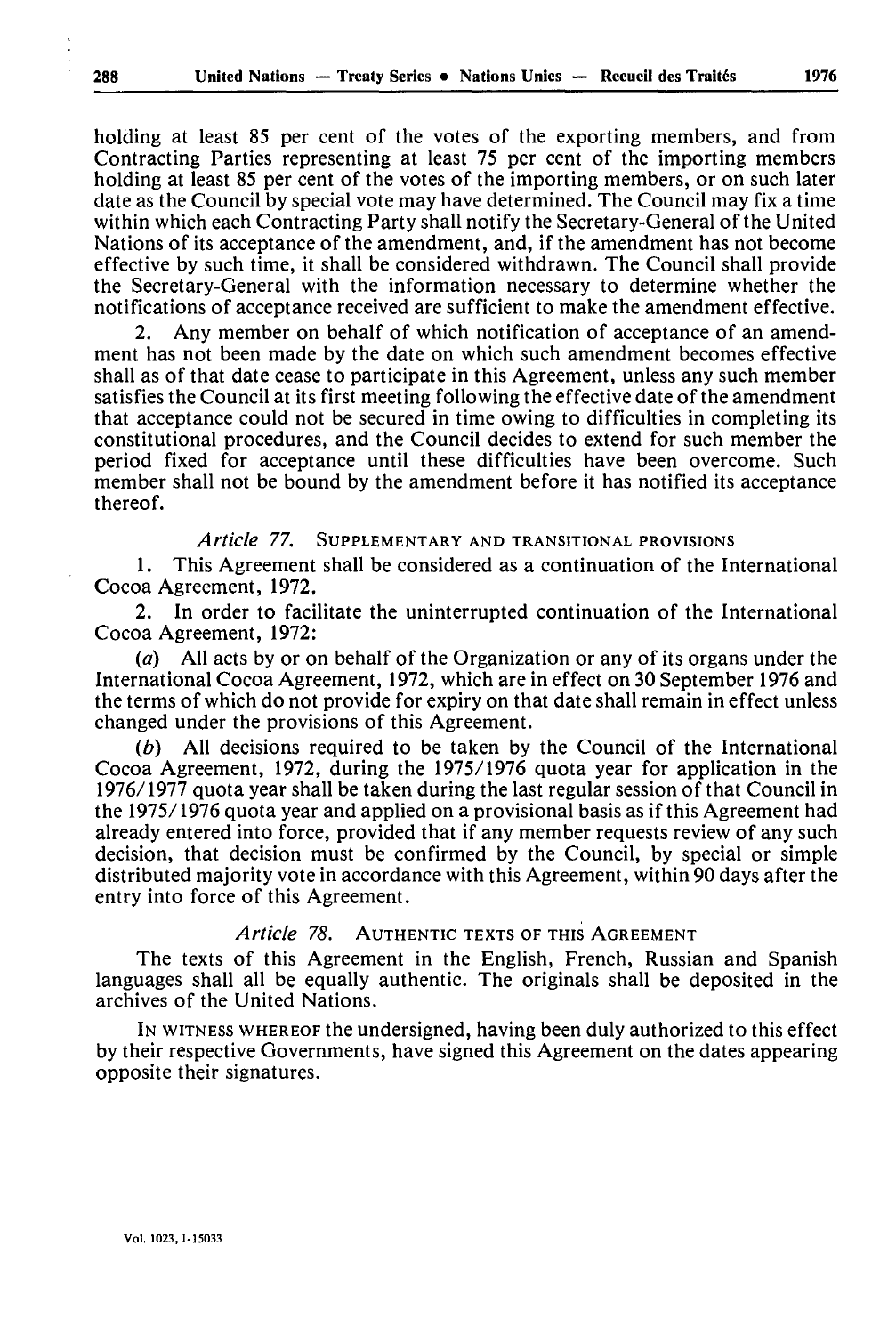# ANNEXES

#### ANNEX A

COUNTRIES SUBJECT TO BASIC QUOTAS UNDER PARAGRAPH 1 OF ARTICLE 30

Brazil Mexico Dominican Republic Nigeria Equatorial Guinea **Togo**<br>Ghana Unite Ivory Coast

United Republic of Cameroon

# **ANNEX B**

COUNTRIES PRODUCING LESS THAN 10,000 TONNES OF BULK COCOA ANNUALLY

|         | Production | in thousands of tonnes |
|---------|------------|------------------------|
| Country | 1972/73    | 1973/74                |
|         |            | 10.0                   |
|         |            | 7.7                    |
|         |            | 5.0                    |
|         |            | 5.0                    |
|         |            | 4.0                    |
|         |            | 3.5                    |
|         |            | 3.1                    |
|         |            | 2.1                    |
|         |            | 2.0                    |
|         |            | 2.0                    |
|         |            | 1.4                    |
|         |            | 0.7                    |
|         |            | 0.7                    |
|         |            | 0.7                    |
|         |            | 0.6                    |
|         |            | 0.6                    |
|         |            | 0.5                    |
|         |            | 0.3                    |
|         |            |                        |
|         | 45.1       | 49.9                   |

*Source: Quarterly Bulletin of Cocoa Statistics* (vol. I, No. 4).

#### ANNEX C

FINE OR FLAVOUR COCOA PRODUCERS

# *Exporting countries producing exclusively fine or flavour cocoa*

Dominica Sri Lanka<br>
Sri Lanka<br>
St. Lucia Ecuador St. Lucia<br>
St. Lucia<br>
St. Vincer St. Vincent Indonesia Surinam Surinam Surinam Surinam Surinam Surinam Surinam Surinam Surinam Surinam Surinam Surinam Suri<br>Ini dan Surinam Surinam Surinam Surinam Surinam Surinam Surinam Surinam Surinam Surinam Surinam Surinam Surina Trinidad and Tobago<br>Venezuela Madagascar Panama Western Samoa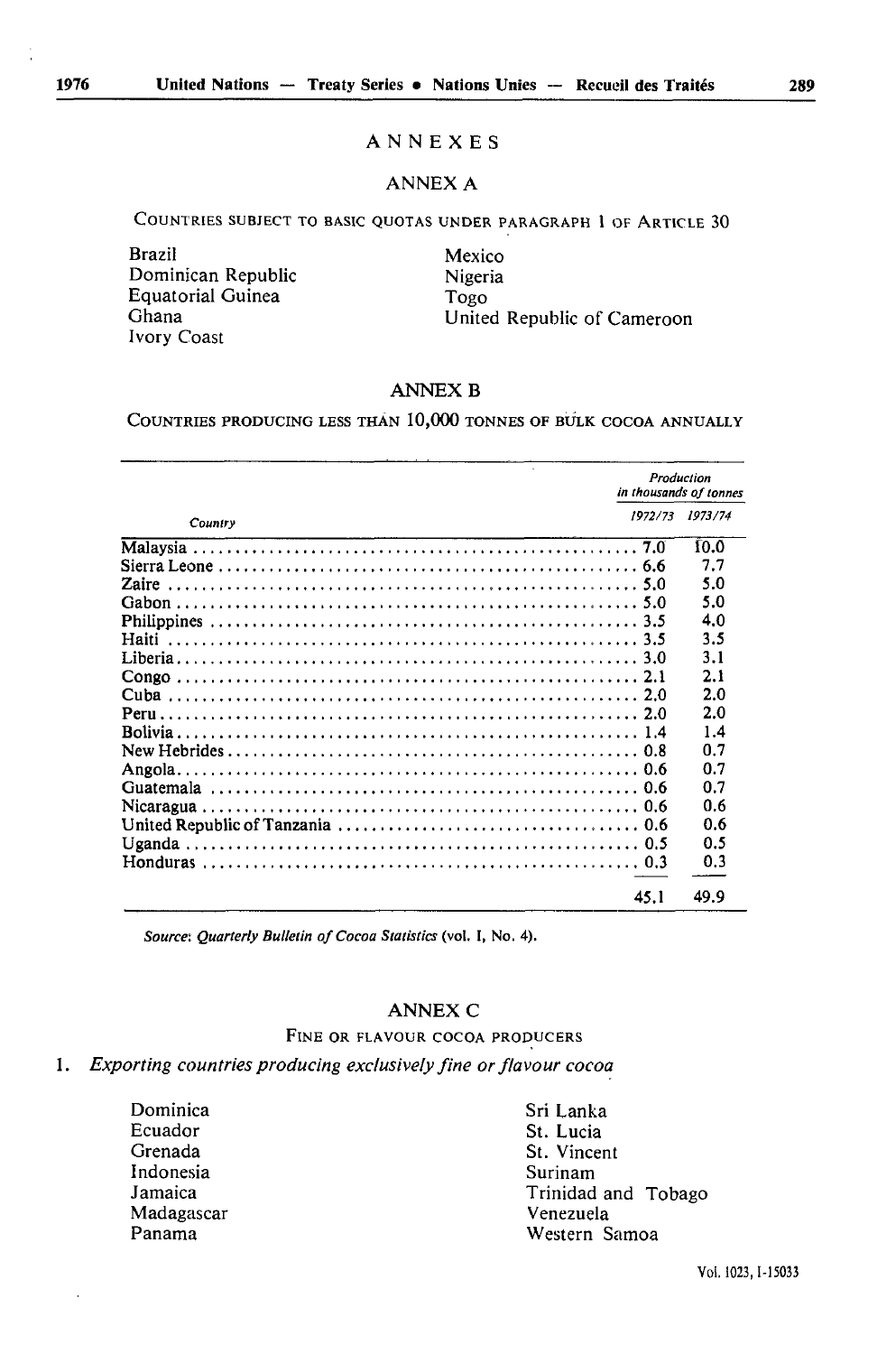|      | Production<br>in thousands of tonnes |
|------|--------------------------------------|
|      | 1972/73 1973/74                      |
|      | 6.0<br>10.4<br>30.0                  |
| 39.4 | 46.4                                 |
|      |                                      |

*Source: Quarterly Bulletin of Cocoa Statistics* (vol. I, No. 4).

# ANNEX D

#### IMPORTS OF COCOA CALCULATED FOR THE PURPOSES OF ARTICLE 10\*

|                                                                       | 1972  | 1973                     | 1974  | Average |            |
|-----------------------------------------------------------------------|-------|--------------------------|-------|---------|------------|
| Country                                                               |       | (in thousands of tonnes) |       |         | Percentage |
| United States of America                                              | 399.8 | 357.3                    | 315.7 | 357.6   | 22.89      |
| Federal Republic of Germany                                           | 179.5 | 188.4                    | 186.6 | 184.8   | 11.83      |
| United Kingdom of Great Britain and Northern                          |       |                          |       |         |            |
|                                                                       | 161.5 | 145.4                    | 158.0 | 155.0   | 9.92       |
|                                                                       | 151.9 | 144.9                    | 144.7 | 147.2   | 9.42       |
| Union of Soviet Socialist Republics                                   | 143.7 | 130.1                    | 162.8 | 145.5   | 9.31       |
|                                                                       | 77.6  | 78.4                     | 81.9  | 79.3    | 5.08       |
|                                                                       | 55.4  | 59.7                     | 38.3  | 51.1    | 3.27       |
|                                                                       | 44.3  | 47.0                     | 45.0  | 45.4    | 2.91       |
| $Belgium/Luxembourg \ldots \ldots \ldots \ldots \ldots \ldots \ldots$ | 36.8  | 36.4                     | 37.3  | 36.8    | 2.36       |
|                                                                       | 38.7  | 35.8                     | 34.9  | 36.5    | 2.34       |
|                                                                       | 39.1  | 34.9                     | 30.0  | 34.7    | 2.22       |
|                                                                       | 32.1  | 30.6                     | 31.9  | 31.5    | 2.02       |
|                                                                       | 28.8  | 31.7                     | 27.7  | 29.4    | 1.88       |
|                                                                       | 24.7  | 19.8                     | 28.0  | 24.2    | 1.55       |
| German Democratic Republic                                            | 24.4  | 21.1                     | 22.2  | 22.6    | 1.45       |
| Czechoslovakia                                                        | 20.8  | 19.3                     | 21.2  | 20.4    | 1.31       |
|                                                                       | 17.1  | 16.7                     | 15.0  | 16.3    | 1.04       |
|                                                                       | 14.3  | 16.3                     | 16.0  | 15.5    | 0.99       |
|                                                                       | 14.5  | 12.1                     | 19.1  | 15.2    | 0.97       |
|                                                                       | 14.2  | 12.1                     | 14.6  | 13.6    | 0.87       |
|                                                                       | 13.8  | 11.5                     | 11.9  | 12.4    | 0.79       |
|                                                                       | 11.2  | 11.1                     | 13.3  | 11.9    | 0.76       |
|                                                                       | 11.8  | 8.4                      | 8.5   | 9.6     | 0.61       |
|                                                                       | 9.7   | 8.2                      | 8.5   | 8.8     | 0.56       |
|                                                                       | 7.8   | 7.5                      | 8.4   | 7.9     | 0.51       |
|                                                                       | 9.4   | 7.6                      | 6.8   | 7.9     | 0.51       |
|                                                                       | 8.7   | 7.3                      | 6.1   | 7.4     | 0.47       |
|                                                                       | 7.7   | 6.0                      | 6.2   | 6.6     | 0.42       |
|                                                                       | 6.2   | 4.8                      | 7.4   | 6.1     | 0.39       |
|                                                                       | 6.0   | 5.8                      | 6.5   | 6.1     | 0.39       |
|                                                                       | 3.7   | 3.7                      | 2.9   | 3.4     | 0.22       |
|                                                                       | 4.9   | 2.8                      | 2.6   | 3.4     | 0.22       |
|                                                                       | 2.9   | 2.7                      | 2.3   | 2.6     | 0.17       |
|                                                                       | 3.6   | 2.4                      | 1.3   | 2.4     | 0.15       |
|                                                                       | 1.1   | 1.1                      | 1.1   | 1.1     | 0.07       |

Vol. 1023,1-15033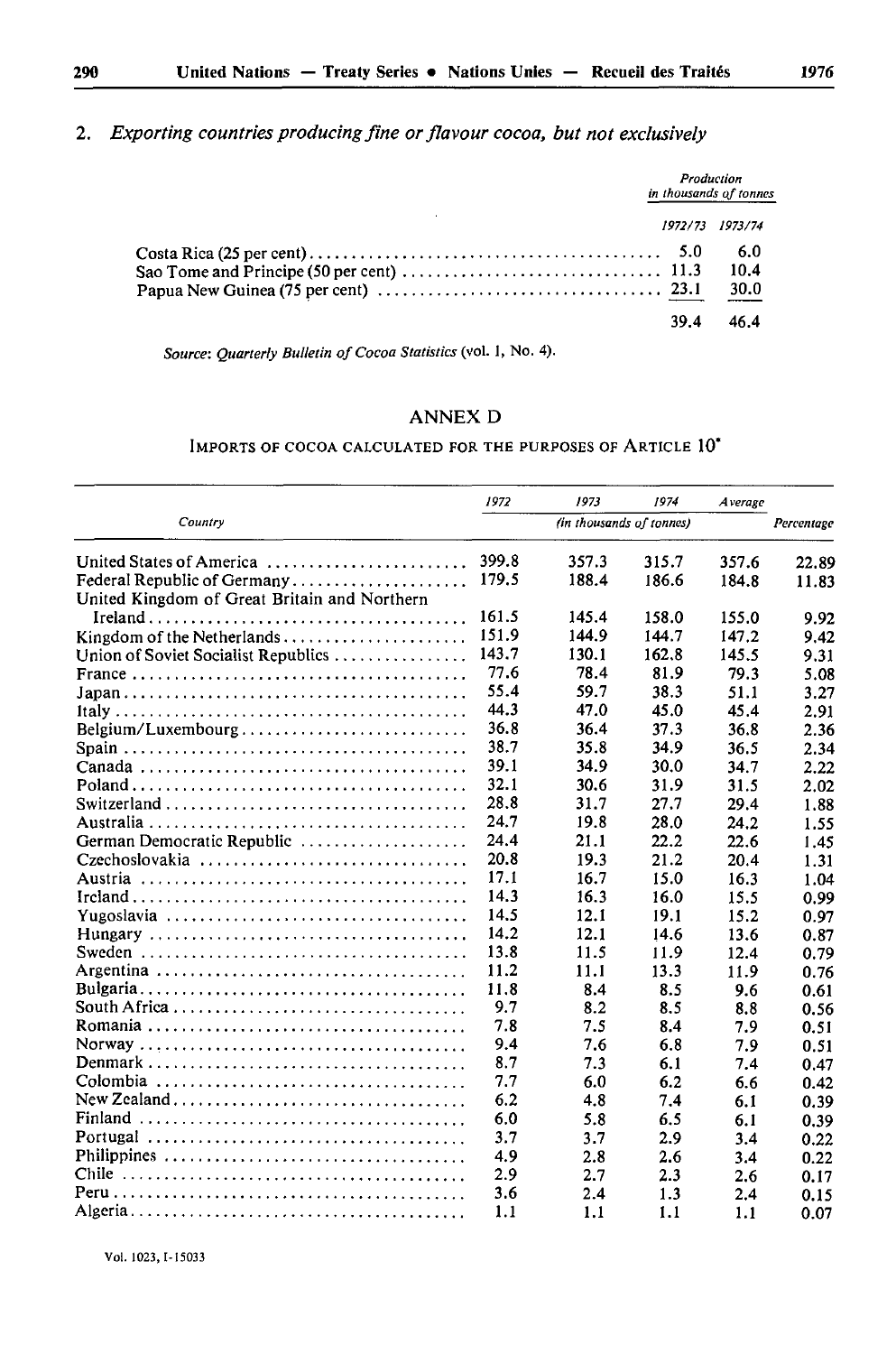|         | 1972 | 1973                                                                                                                            | 1974        | <i>Average</i> |            |
|---------|------|---------------------------------------------------------------------------------------------------------------------------------|-------------|----------------|------------|
| Country |      | (in thousands of tonnes)<br>- North Language Forms Forms - 名詞典義良 - 2013年 - 608 (2015年 - 1998年 - 1999年 - 1999年 - 1999年 - 1999年 - |             |                | Percentage |
|         | 0.7  | 0.7                                                                                                                             | 0.8         | - 0.7          | 0.05       |
|         | 0.8  | 0.4                                                                                                                             | 0.7         | 0.6            | 0.04       |
|         | 0.6  | 0.5                                                                                                                             | 0.5         | 0.5            | 0.03       |
|         |      | 0.1                                                                                                                             | 0.1         | 0.1            | 0.01       |
|         |      | 1.530.6                                                                                                                         | 1 5 2 6 . 8 | 1.562.1        | 100.00     |

*Source: Quarterly Bulletin of Cocoa Statistics* (vol. I, No. 4).

\* Three-year average, 1972-1974, of net imports of cocoa beans plus gross imports of cocoa products, converted to beans equivalent by using the conversion factors in paragraph 2 of Article 32.

#### ANNEX E

EXPORTING COUNTRIES TO WHICH PARAGRAPH 2 OF ARTICLE 36 APPLIES

> Brazil Dominican Republic Mexico

#### ANNEX F

#### BASIC QUOTAS CALCULATED FOR THE PURPOSES OF PARAGRAPHS 1 AND 2 OF ARTICLE 69\*

| <b>Exporting countries</b><br>a construction and determined the contract of the second contract of the contract of the contract of the contract of the contract of the contract of the contract of the contract of the contract of the contract of the contr | Production<br>(in thousands<br>of tonnes) | <b>Basic</b> quotas<br>(percentages) |
|--------------------------------------------------------------------------------------------------------------------------------------------------------------------------------------------------------------------------------------------------------------|-------------------------------------------|--------------------------------------|
|                                                                                                                                                                                                                                                              | 409.8                                     | 32.5                                 |
|                                                                                                                                                                                                                                                              | 247.7                                     | 19.6                                 |
|                                                                                                                                                                                                                                                              | 196.3                                     | 15.5                                 |
|                                                                                                                                                                                                                                                              | 189.7                                     | 15.0                                 |
|                                                                                                                                                                                                                                                              | 112.0                                     | 8.9                                  |
|                                                                                                                                                                                                                                                              | 37.I                                      | 2.9                                  |
|                                                                                                                                                                                                                                                              | 27.3                                      | 2.2                                  |
|                                                                                                                                                                                                                                                              | 23.1                                      | 1.8                                  |
|                                                                                                                                                                                                                                                              | 19.6                                      | 1.6                                  |
| and a management of the control of the state of the                                                                                                                                                                                                          | 262.6                                     | 100.0                                |

*Source: Quarterly Bulletin of Cocoa Statistics,* vol. I, No. 4 (with the exception of the figure for 1973/74 for Dominican Republic which was provided by the delegation of that country to the United Nations Cocoa Conference, 1975).

Calculated on the basis of the average of production in the years 1969/70 to 1973/74.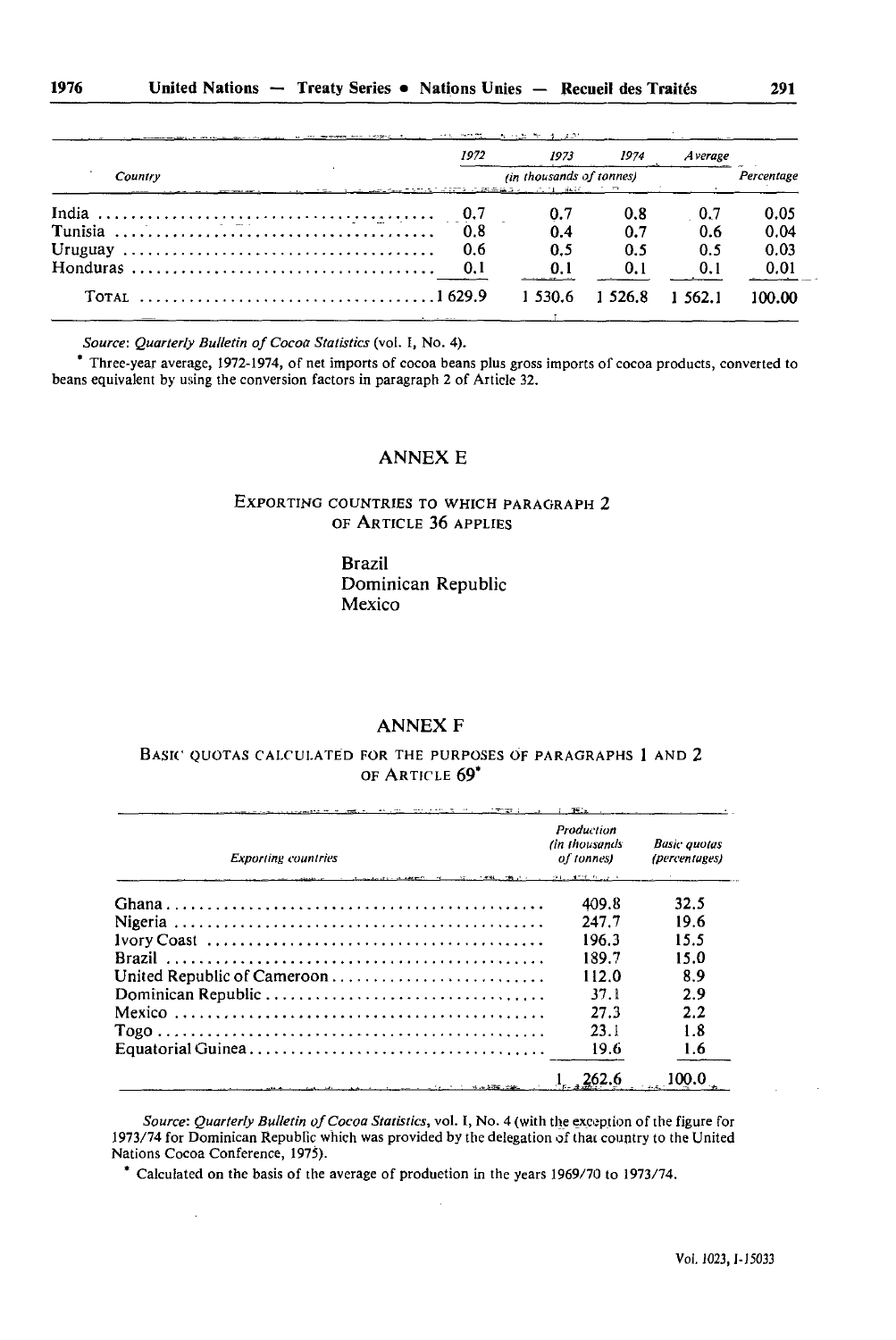For Afghanistan: Pour l'Afghanistan : За Афганистан: Por el Afganistân:

For Albania: Pour l'Albanie : За Албанию: Por Albania:

For Algeria: Pour l'Algérie : За Алжир: Por Argelia:

For Argentina Pour l'Argentine : За Аргентину: Por la Argentina:

For Australia: Pour l'Australie : За Австралию: Por Australia:

> RALPH LINDSAY HARRY 30 August 1976

For Austria: Pour l'Autriche : За Австрию: Por Austria:

> PETER JANKOWITSCH 28 June 1976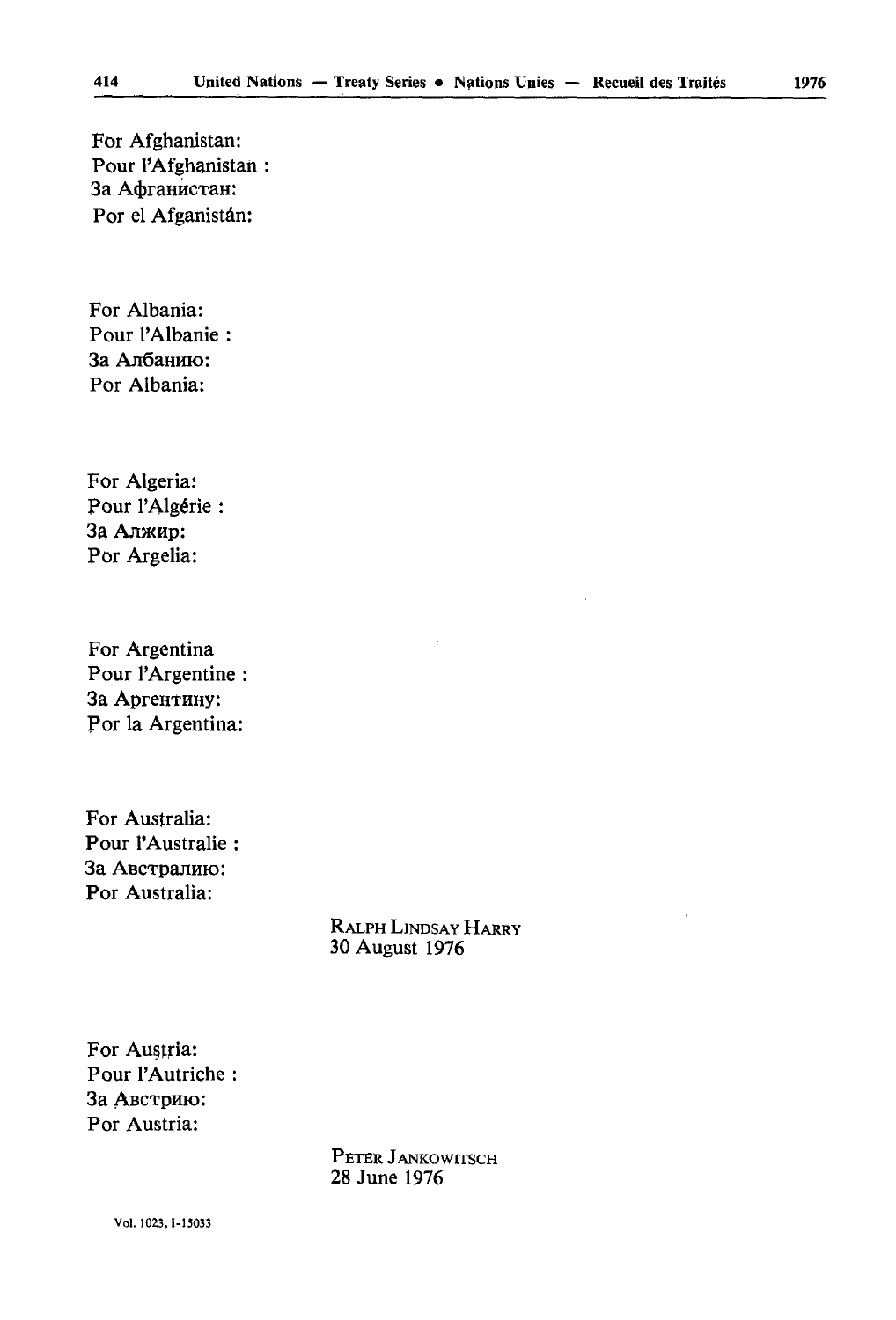For the Bahamas: Pour les Bahamas : 3a BaraMCKHe ocTpoBa: For las Bahamas:

For Bahrain: Pour Bahreïn: За Бахрейн: For Bahrein:

For Bangladesh: Pour le Bangladesh За Банглалеш: Por Bangladesh:

For Barbados: Pour la Barbade За Барбадос: Por Barbados:

For Belgium: Pour la Belgique : За Бельгию: Por Bélgica:

> E. LONGERSTAEY 23 août 1976

For Bhutan: Pour le Bhoutan 3a EyTan: Por Bhután: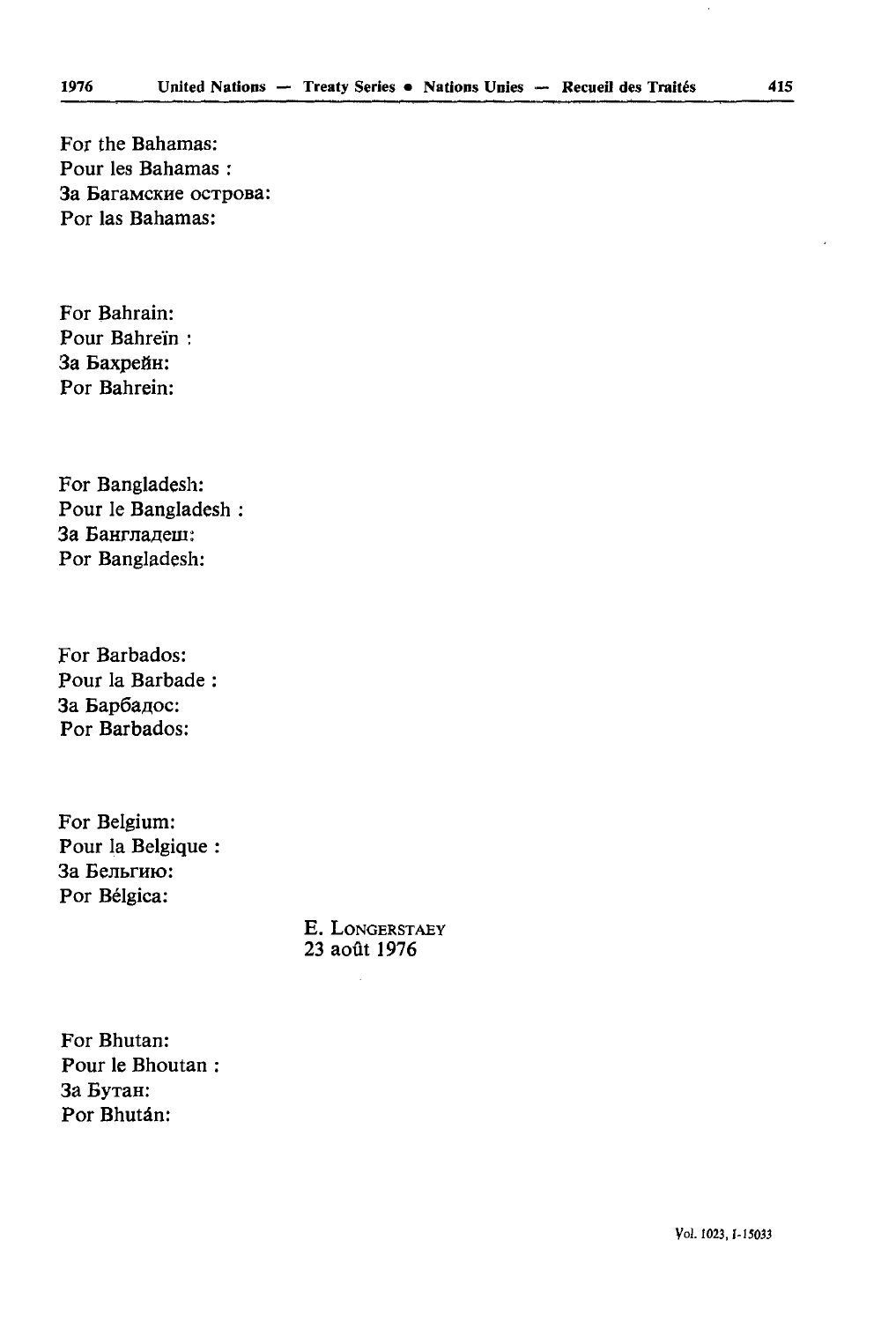For Bolivia: Pour la Bolivie За Боливию: For Bolivia:

For Botswana: Pour le Botswana 3a BoTCBany: For Botswana:

For Brazil: Pour le Brésil : За Бразилию: Por el Brasil:

# SERGIO CORRÊA AFFONSO DA COSTA June 9th, 1976

For Bulgaria:<sup>1</sup> Pour la Bulgarie<sup>1</sup>: За Болгарию: Por Bulgaria:

> ALEXANDER YANKOV 31.8.76

For Burma: Pour la Birmanie За Бирму: Por Birmania:

<sup>1</sup> See p. 442 of this volume for the texts of the reservations and declarations made upon signature—Voir p. 442 du présent volume pour les textes des réserves et déclarations faites lors de la signature.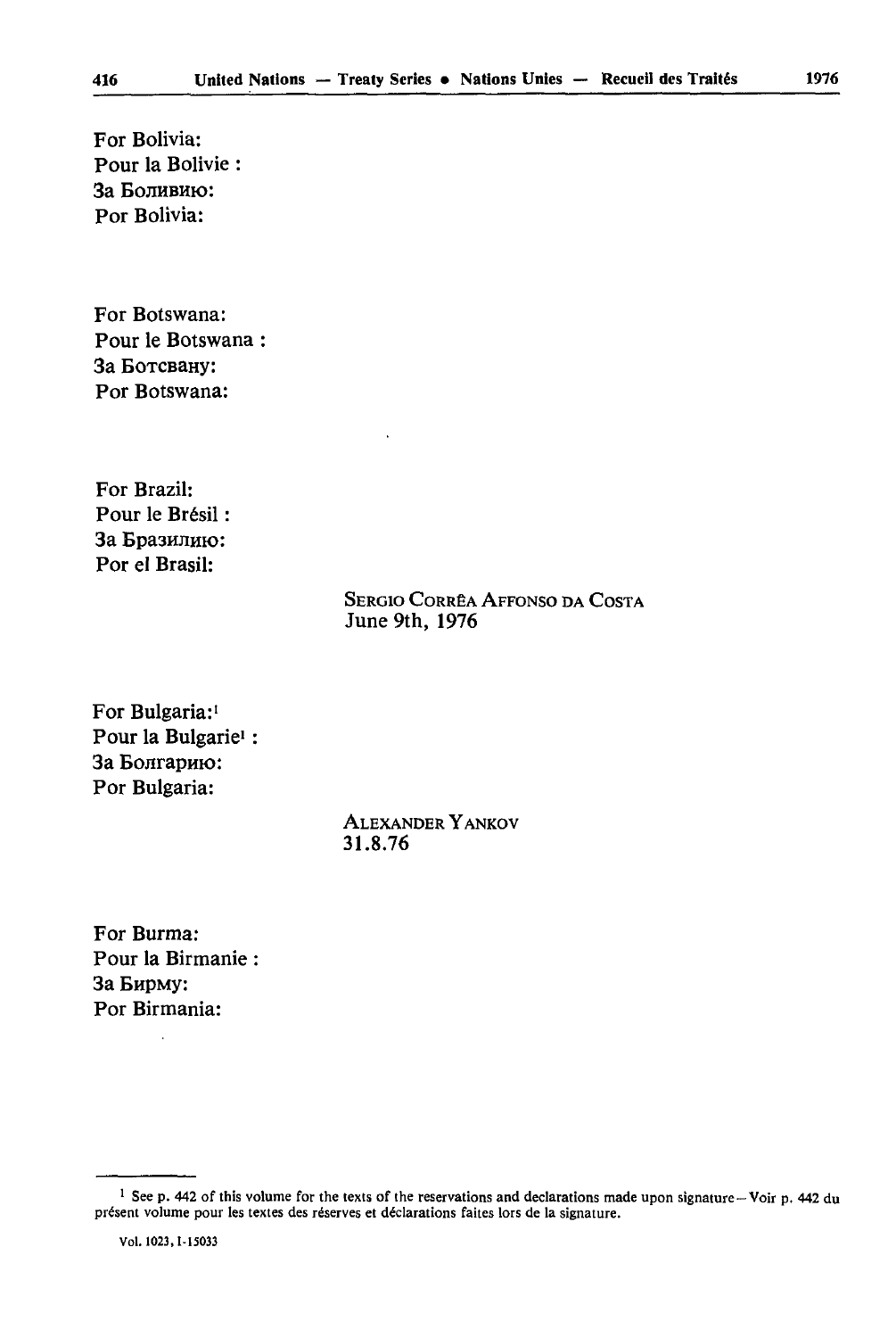For Burundi: Pour le Burundi : За Бурунди: Por Burundi:

For the Byelorussian Soviet Socialist Republic: Pour la République socialiste soviétique de Biélorussie : За Белорусскую Советскую Социалистическую Республику: Por la Repûblica Socialista Soviética de Bielorrusia:

For Cambodia: Pour le Cambodge : За Камбоджу: Por Camboya:

For Canada: Pour le Canada : 3a Kana^y: Por el Canadá:

> L. JOHN WILDER 30-7-76

For Cape Verde: Pour le Cap-Vert : 3a OcTpoea 3enenoro Mwca: Por Cabo Verde:

For the Central African Republic: Pour la République centrafricaine : За Центральноафриканскую Республику: Por la Repûblica Centroafricana: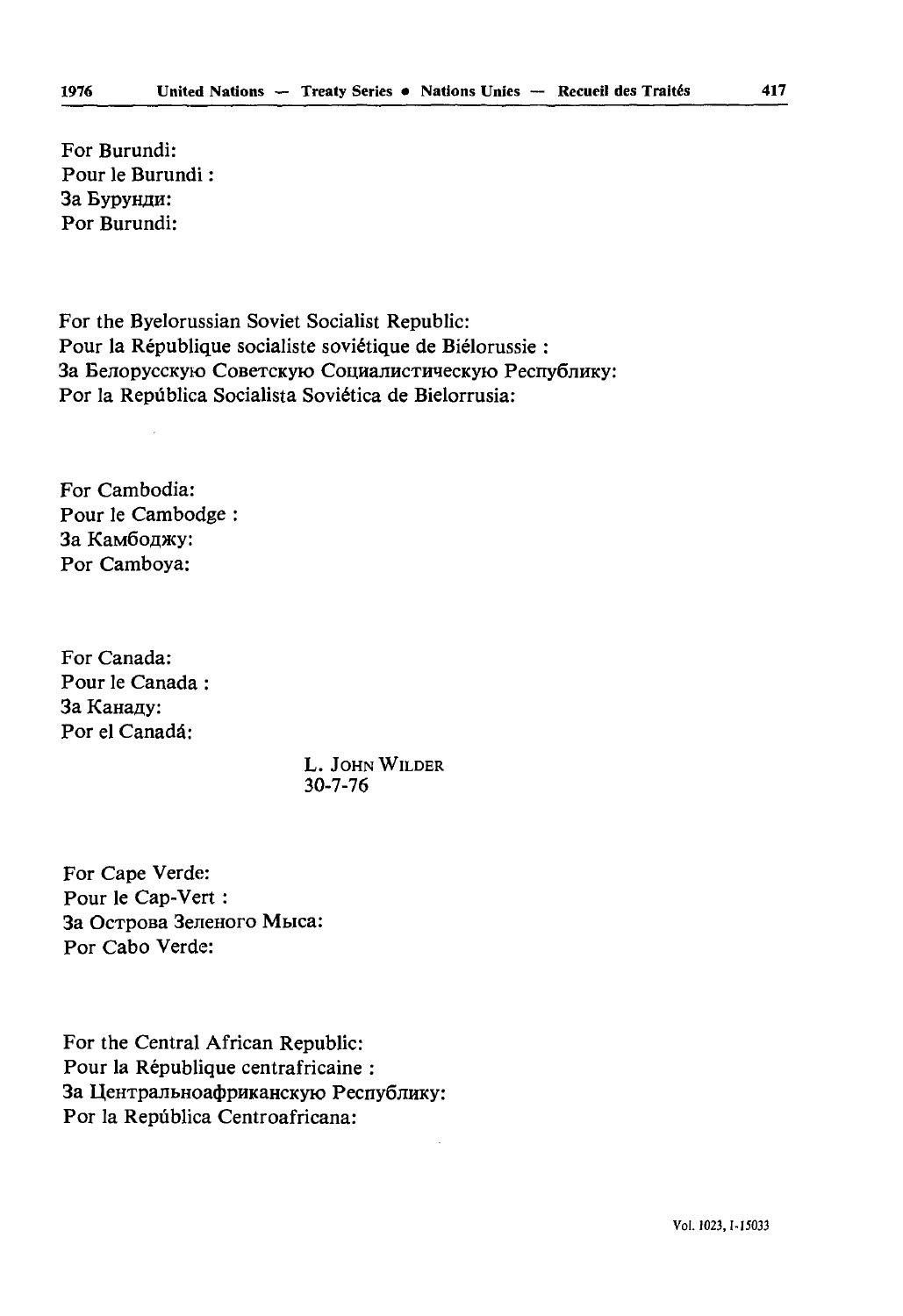For Chad: Pour le Tchad : За Чад: For el Chad:

For Chile: Pour le Chili : За Чили: Por Chile:

For China: Pour la Chine За Китай: Por China:

For Colombia: Pour la Colombie 3a Колумбию: Por Colombia:

For the Comoros: Pour les Comores : 3a KoMopcKHe ocTpoBa: Por las Comoras:

For thé Congo: Pour le Congo : За Конго: Por el Congo: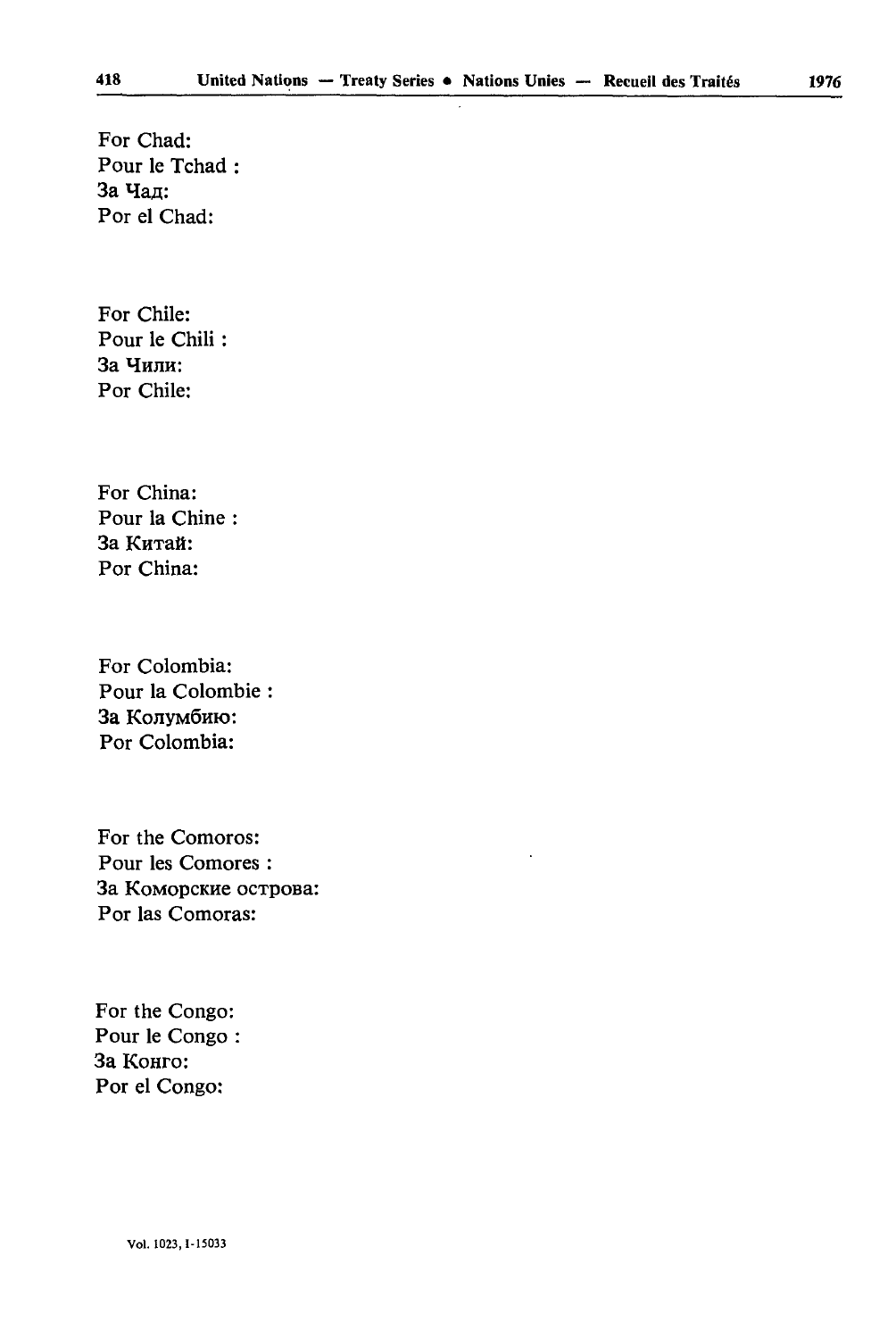For Costa Rica: Pour le Costa Rica : За Коста-Рику: Por Costa Rica:

For Cuba: Pour Cuba 3a Ky6y: Por Cuba:

For Cyprus: Pour Chypre 3a Kunp: Por Chipre:

For Czechoslovakia:<sup>1</sup> Pour la Tchécoslovaquie<sup>1</sup> : За Чехословакию: Por Checoslovaquia:

> LADISLAV ŠMÍD Aug. 16, 1976 With declaration<sup>2</sup>

For Dahomey: Pour le Dahomey : За Дагомею: Por el Dahomey:

2 Avec une déclaration.

<sup>1</sup> See p. 442 of this volume for the texts of the reservations and declarations made upon signature—Voir p. 442 du présent volume pour les textes des réserves et déclarations faites lors de la signature.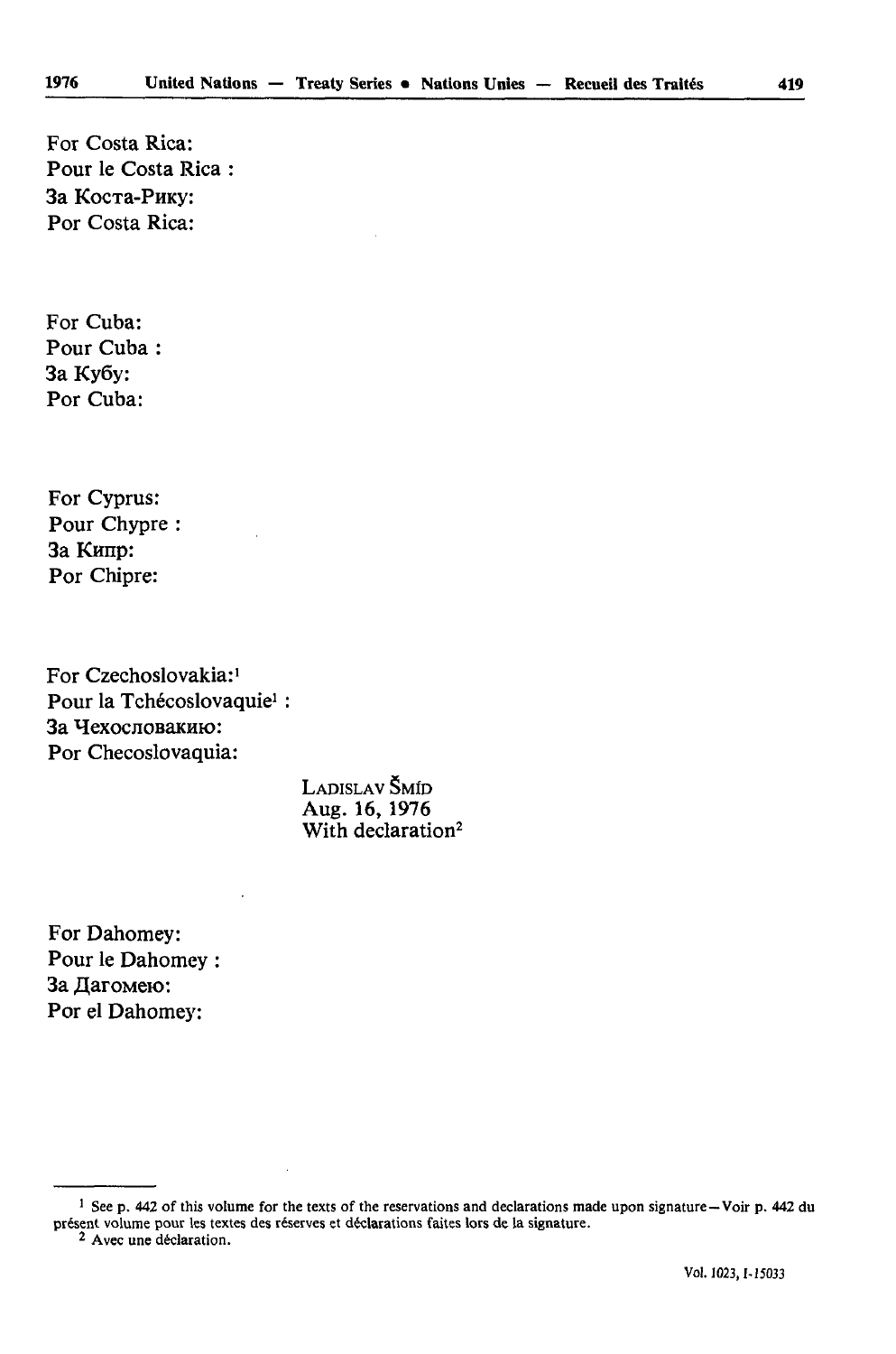For the Democratic People's Republic of Korea: Pour la République populaire démocratique de Corée : За Корейскую Народно-Демократическую Республику: Por la Repûblica Popular Democràtica de Corea:

For the Democratic Republic of Viet-Nam: Pour la République démocratique du Viet-Nam : За Демократическую Республику Вьетнам: Por la Repûblica Democràtica de Viet-Nam:

For Democratic Yemen: Pour le Yemen démocratique : За Демократический Йемен: Por el Yemen Democrático:

For Denmark: Pour le Danemark : За Данию: Por Dinamarca:

# KNUD-ARNE HJERK ELIASEN June 30th, 1976

For the Dominican Republic: Pour la République Dominicaine : За Доминиканскую Республику: Por la Repûblica Dominicana: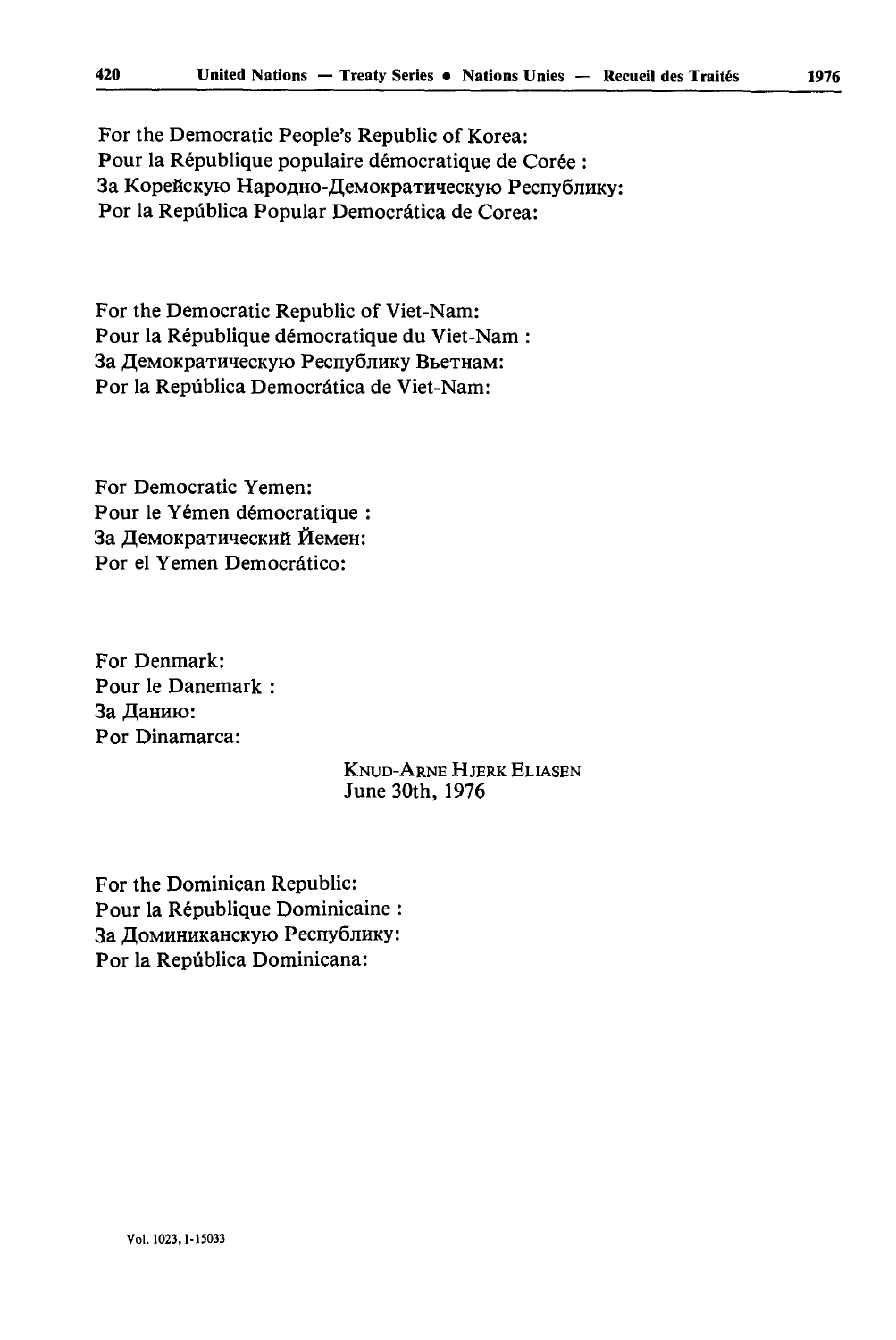For Ecuador: Pour l'Equateur : За Еквадор: Por el Ecuador:

> MARIO ALEMÀN SALVADOR 30 junio/761

For Egypt: Pour l'Egypte : 3a Enuier: Por Egipto:

For El Salvador: Pour El Salvador : За Сальвадор: Por El Salvador:

For Equatorial Guinea: Pour la Guinée Equatoriale : За Экваториальную Гвинею: Por Guinea Ecuatorial:

For Ethiopia: Pour l'Ethiopie : За Эфиопию: Por Etiopía:

For Fiji: Pour Fidji: За Фиджи: Por Fiji:

<sup>30</sup> June 1976-30 juin 1976.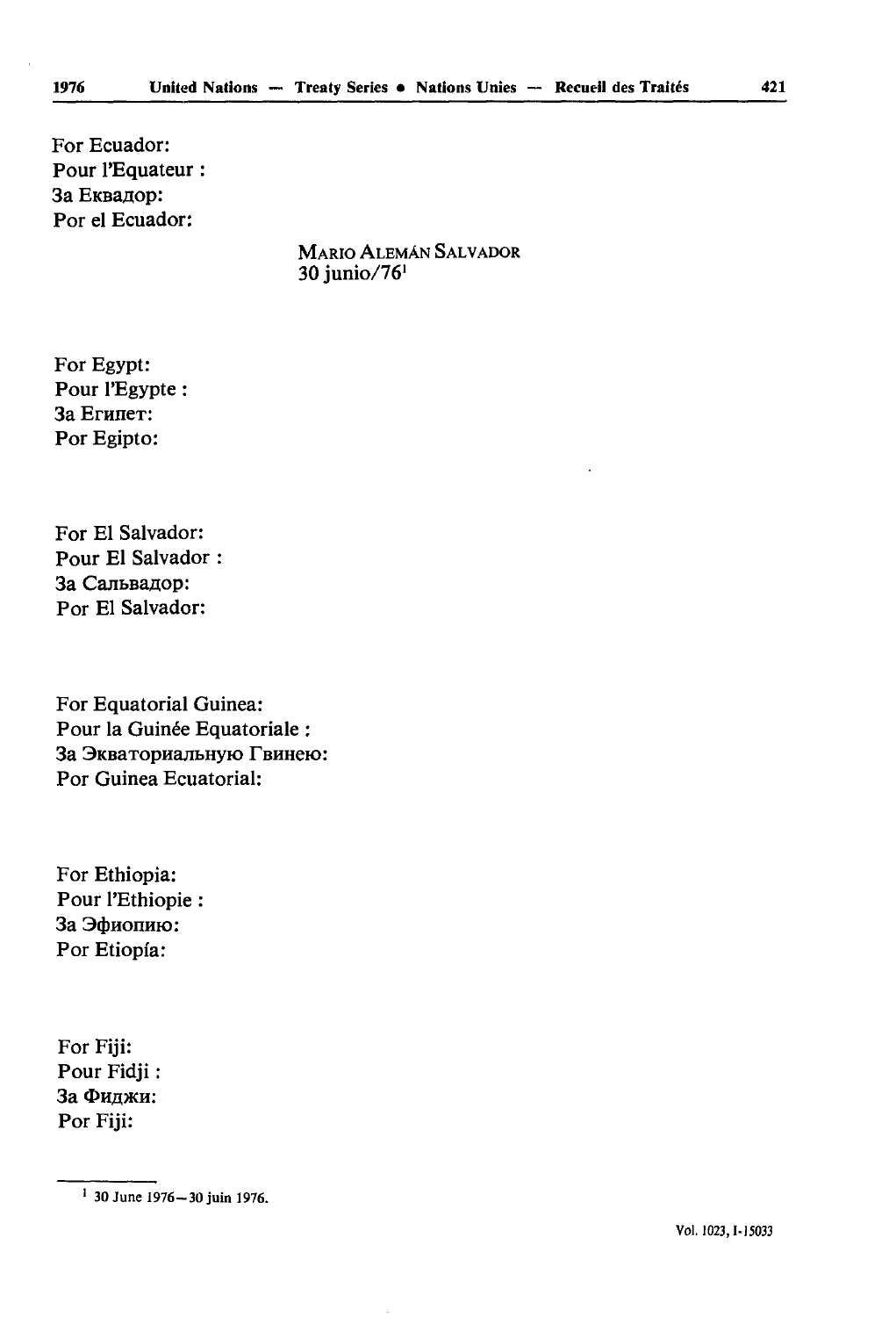For Finland: Pour la Finlande : За Финляндию: Por Finlandia:

> AARNO KARHILO 27.8.1976

For France: Pour la France : За Францию: Por Françia:

> LOUIS DE GUIRINGAUD Le 5 avril 1976

For Gabon: Pour le Gabon 3a ra6oa: Por el Gabón:

For Gambia: Pour la Gambie За Гамбию: Por Gambia:

For the German Democratic Republic: Pour la République démocratique allemande : За Германскую Демократическую Республику: Por la Repûblica Democràtica Alemana:

> BERNHARD NEUGEBAUER 5/24/1976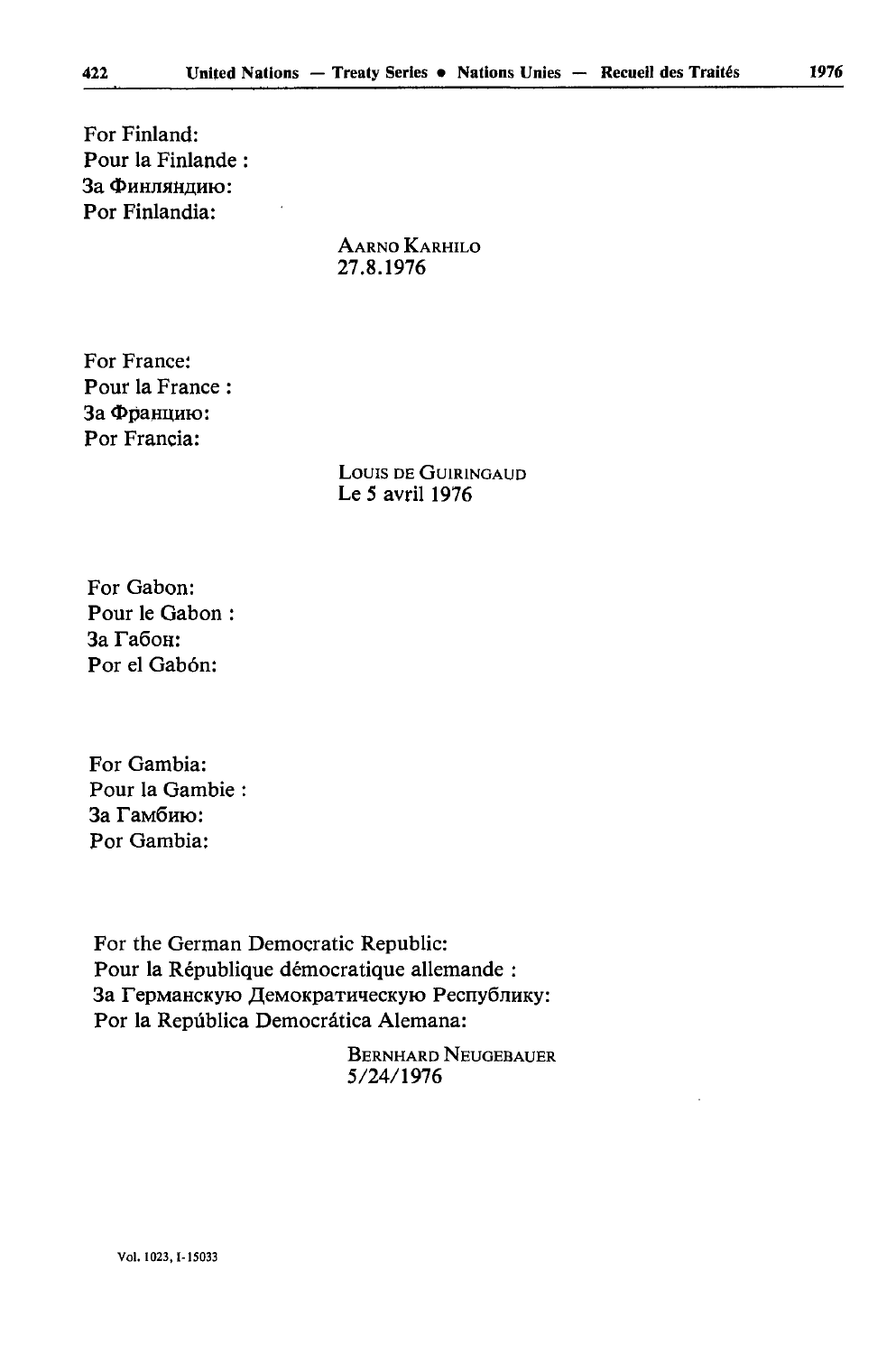For Germany, Federal Republic of: Pour l'Allemagne, République fédérale d' ; За Федеративную Республику Германию: Por Alemania, Republica Federal de:

> RUDIGER VON WECHMAR 7/14/1976

For Ghana: Pour le Ghana : 3a Fany: Por Ghana:

> FRANK EDMUND BOATEN 15th March 1976

For Greece: Pour la Grèce : 3a Fpeqmo: Por Grecia:

For Grenada: Pour la Grenade За Гренаду: Por Granada:

For Guatemala: Pour le Guatemala : За Гватемалу: Por Guatemala:

> JUAN Luis ORANTES LUNA April 7, 1976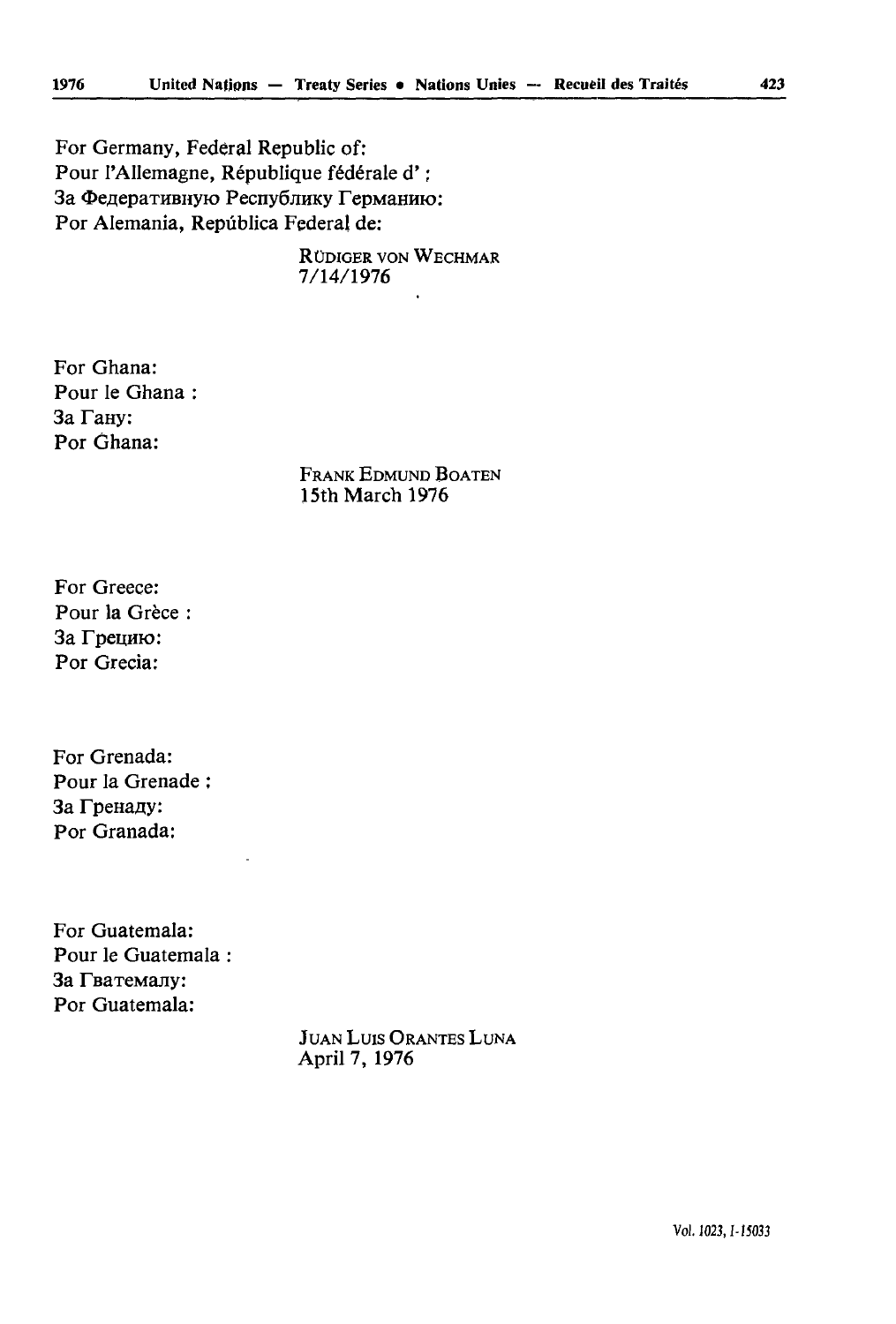For Guinea: Pour la Guinée : За Гвинею: For Guinea:

For Guinea-Bissau: Pour la Guinée-Bissau За Гвинею-Бисау: For Guinea-Bissau:

For Guyana: Pour la Guyane За Гайану: Por Guyana:

For Haiti: Pour Haïti : За Гаити: Por Haiti:

For the Holy See: Pour le Saint-Siège За Ватикан: Por la Santa Sede:

For Honduras: Pour le Honduras : За Гондурас: Por Honduras: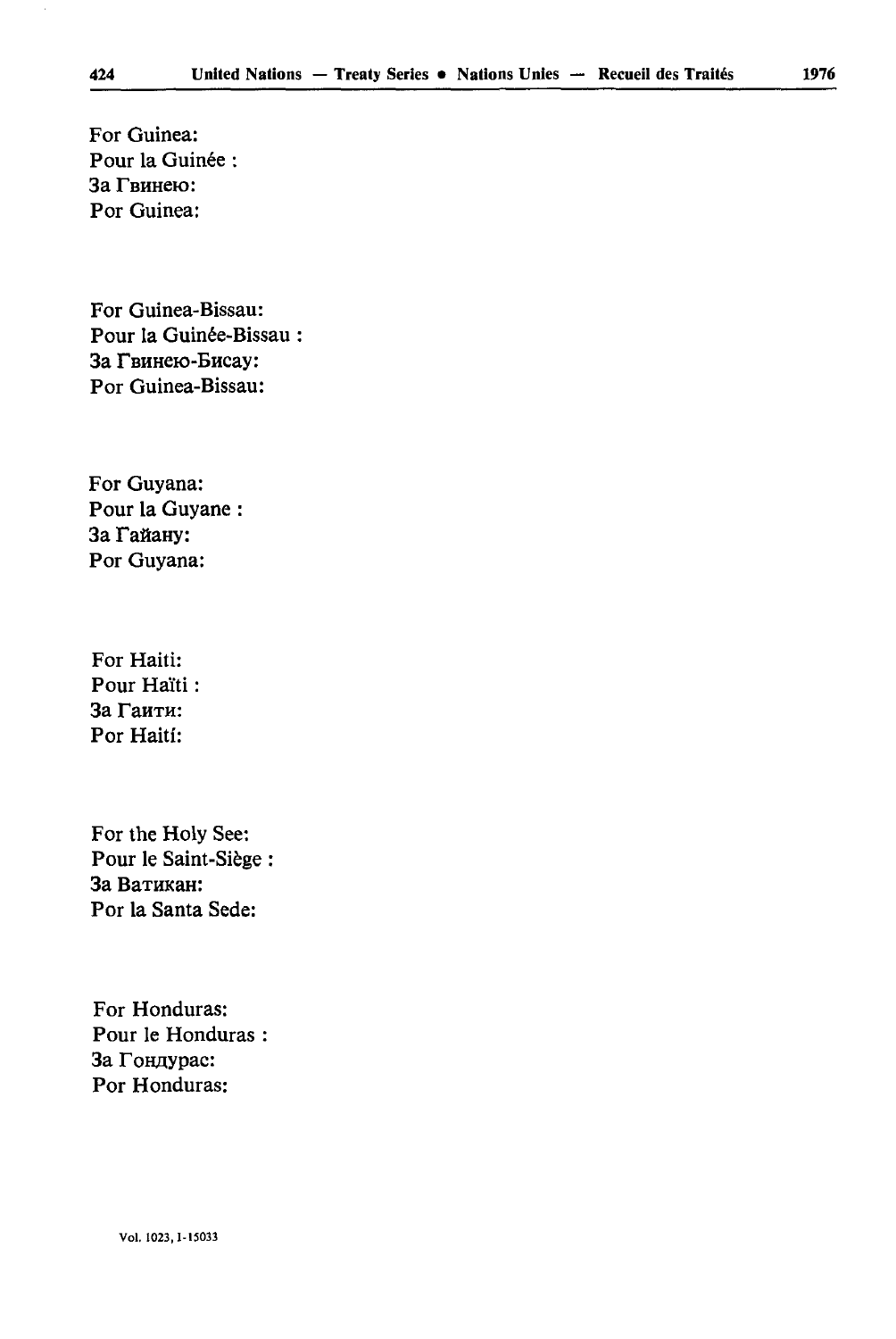For Hungary:<sup>1</sup> Pour la Hongrie<sup>1</sup> : За Венгрию: Por Hungria:

> IMRE HOLLAI Aug. 27, 1976 With declaration<sup>2</sup>

For Iceland: Pour l'Islande : За Исландию: Por Islandia:

For India: Pour l'Inde : За Индию: Por la India:

For Indonesia: Pour l'Indonésie ; За Индонезию: Por Indonesia:

For Iran: Pour l'Iran : 3a Hpan: Por el Irán: '

 $\overline{\mathbf{I}}$ 

<sup>&</sup>lt;sup>1</sup> See p. 442 of this volume for the texts of the reservations and declarations made upon signature–Voir p, 442 du présent volume pour les textes des réserves et déclarations faites lors de la signature.

<sup>2</sup> Avec une déclaration.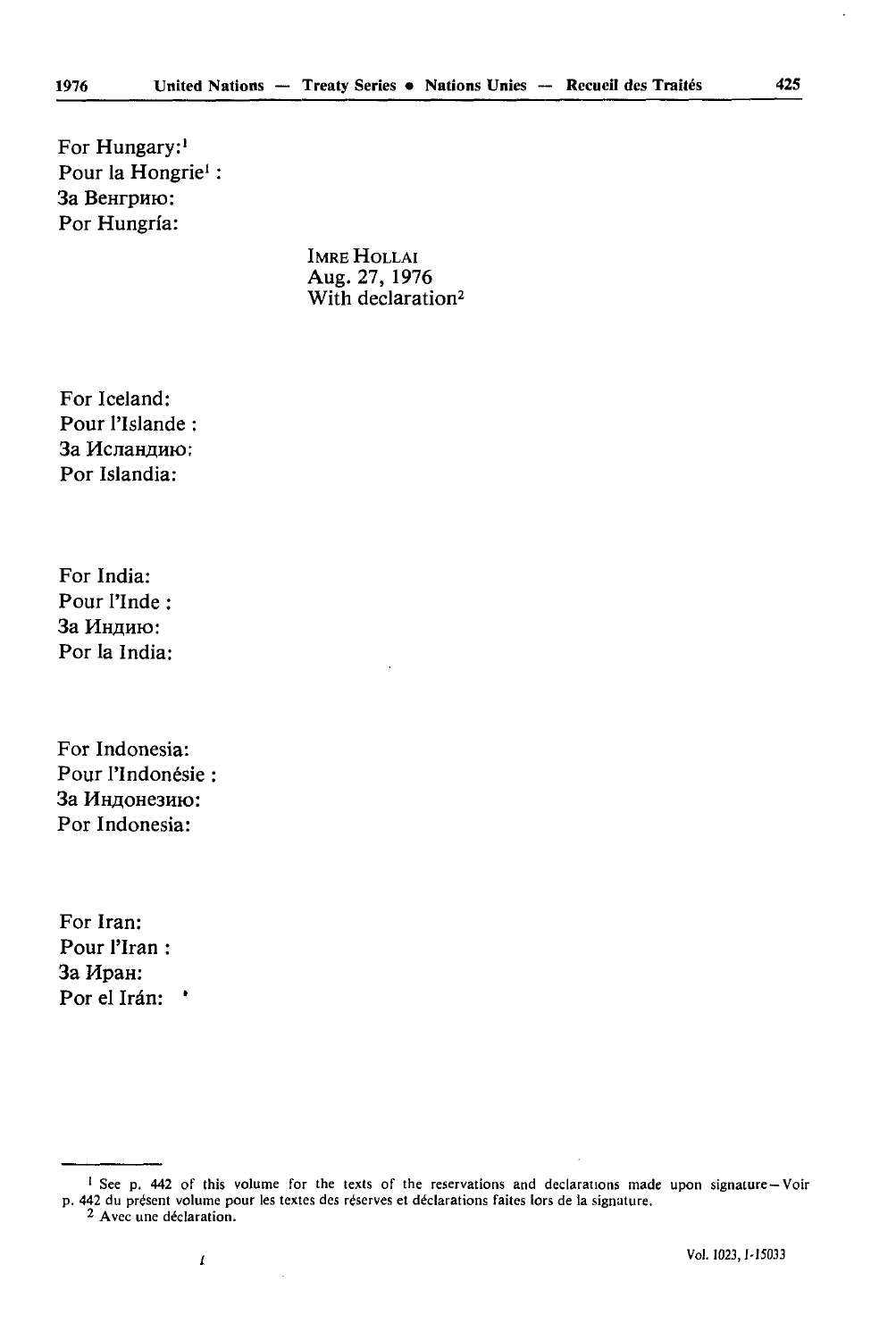For Iraq: Pour l'Irak : 3a *H*pak: Por el Iraq:

For Ireland: Pour l'Irlande За Ирландию: Por Irlanda:

> AlDAN MULLOY July 26, 1976

For Israël: Pour Israël : За Израиль: Por Israel:

For Italy: Pour l'Italie : За Италию: Por Italia:

> PIERO VINCI 23 août 1976

For the Ivory Coast: Pour la Côte d'Ivoire : За Берег Слоновой Кости: Por la Costa de Marfll:

l,

 $\bullet$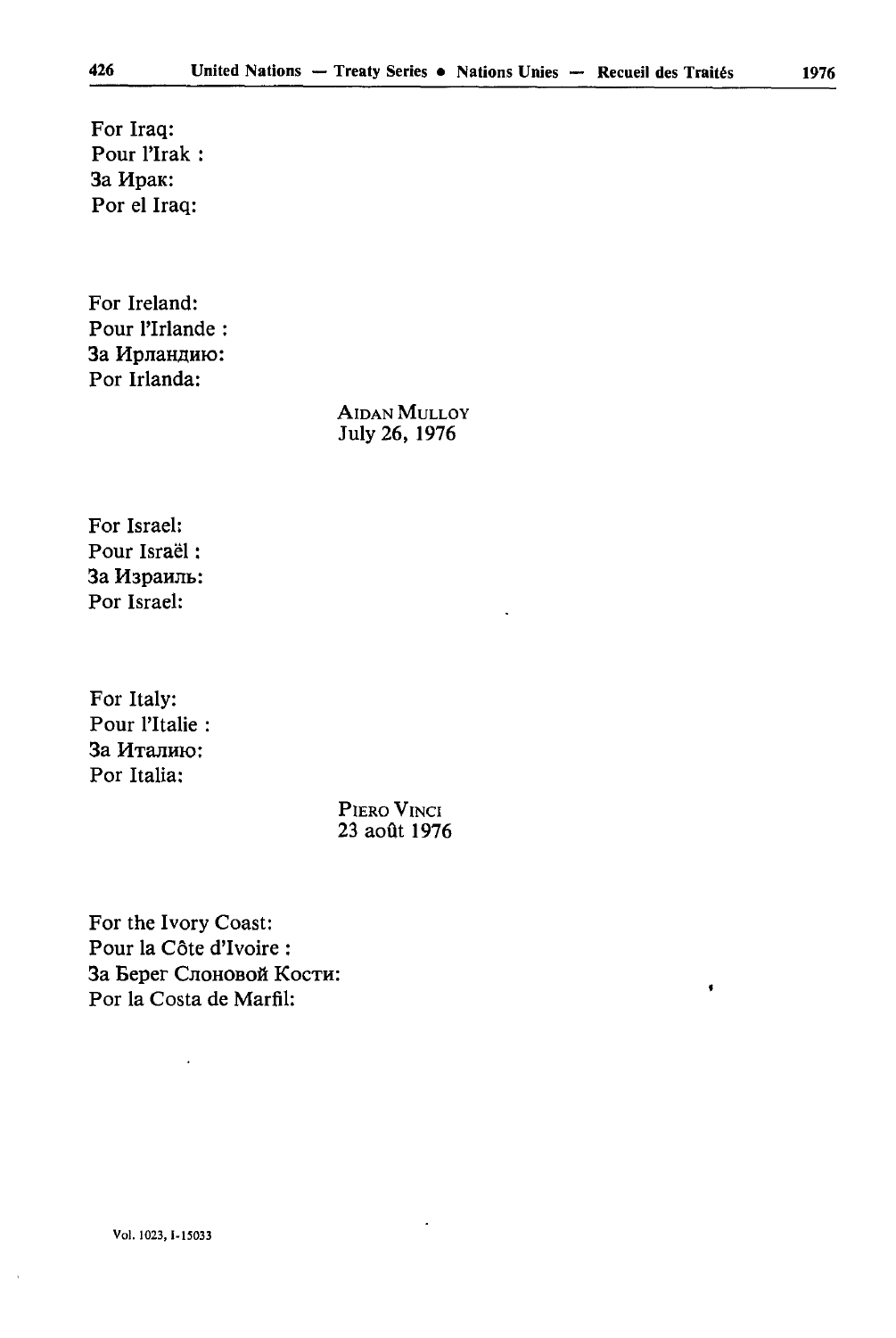For Jamaica: Pour la Jamaïque : За Ямайку: For Jamaica:

> DONALD O. MILLS 30th March 1976

For Japan: Pour le Japon : За Японию: Por el Japon:

> KlICHI MlYAZAWA 26 avril 1976

For Jordan: Pour la Jordanie : За Иорданию: Por Jordania:

For Kenya: Pour le Kenya 3а Кению: Por Kenya:

For Kuwait: Pour le Koweït За Кувейт: Por Kuwait:

For Laos: Pour le Laos : 3a Jlaoc: Por Laos: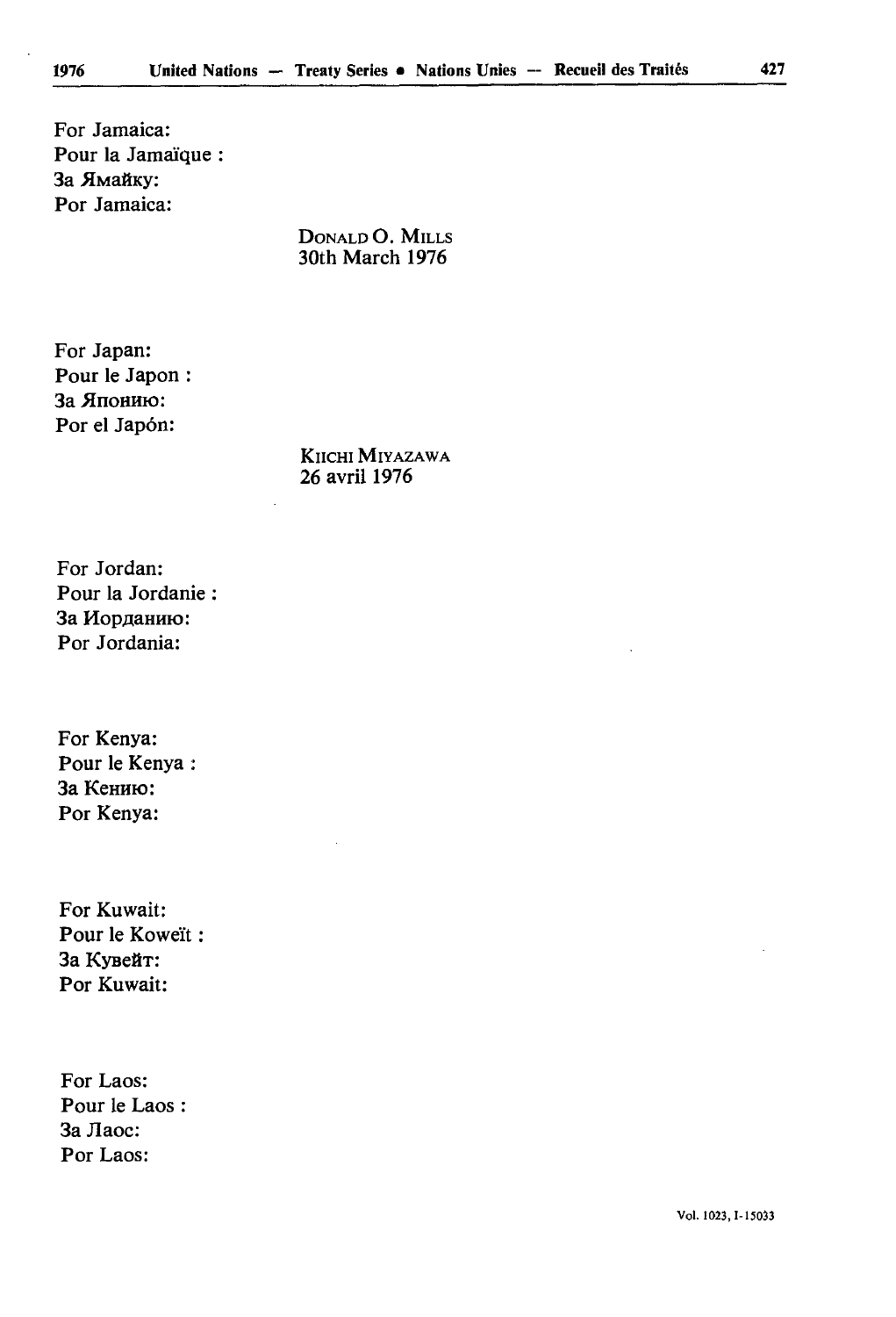l,

For Lebanon: Pour le Liban : За Ливан: Por el Libano:

For Lesotho: Pour le Lesotho : 3a Jlecoxo: Por Lesotho:

For Liberia: Pour le Libéria : За Либерию: Por Liberia:

For the Libyan Arab Republic: Pour la République arabe libyenne : За Ливийскую Арабскую Республику: Por la Repûblica Arabe Libia:

For Liechtenstein: Pour le Liechtenstein : За Лихтенштейн: Por Liechtenstein:

For Luxembourg: Pour le Luxembourg : 3a JlioKceM6ypr: Por Luxemburgo:

> E. LONGERSTAEY 23 août 1976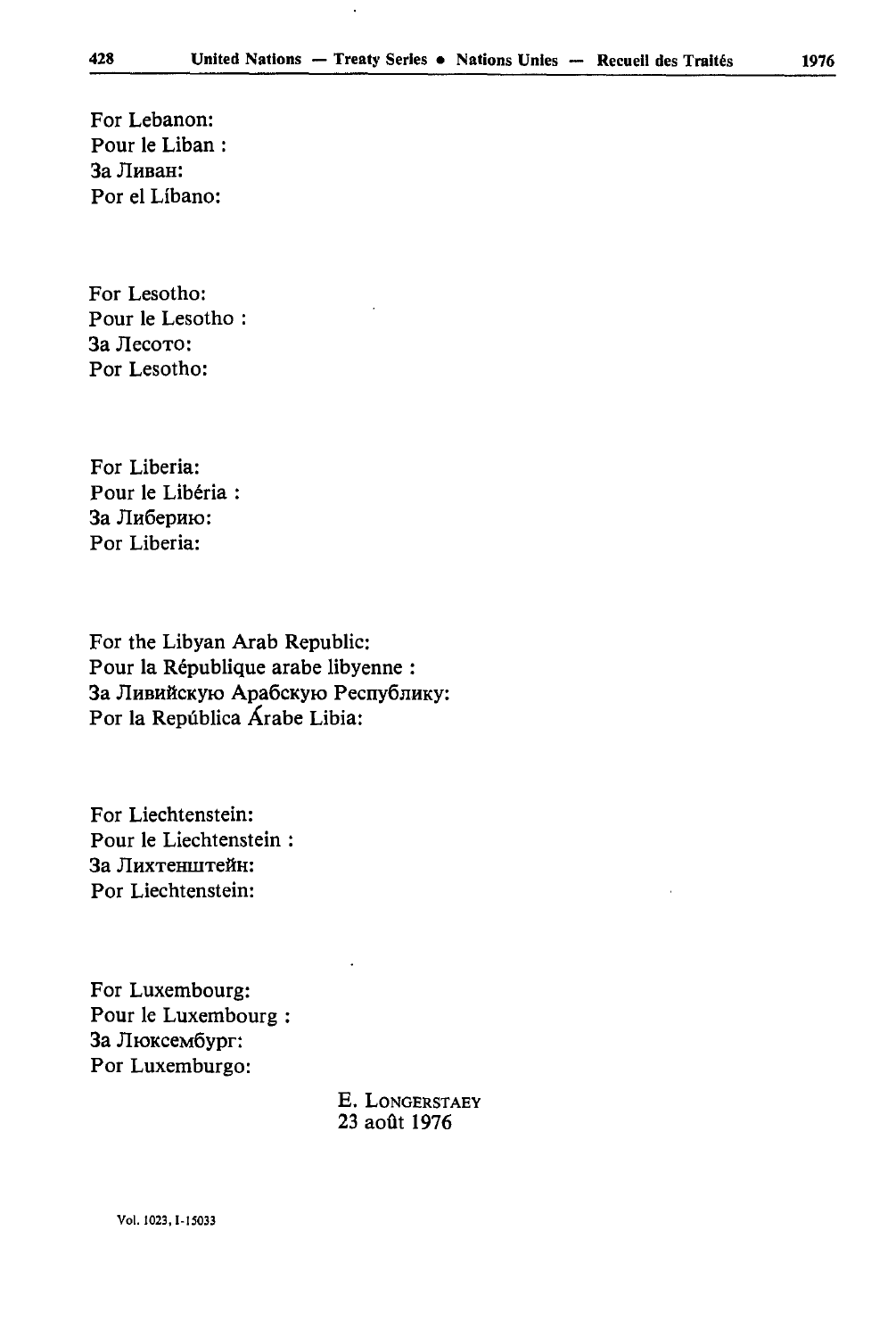For Madagascar: Pour Madagascar : За Мадагаскар: Por Madagascar:

For Malawi: Pour le Malawi : За Малави: Por Malawi:

For Malaysia: Pour la Malaisie За Малайзию: Por Malasia:

For the Maldives: Pour les Maldives : За Мальдивские острова: Por las Maldivas:

For Mali: Pour le Mali 3a Manu: Por Mali:

For Malta: Pour Malte : За Мальту: Por Malta: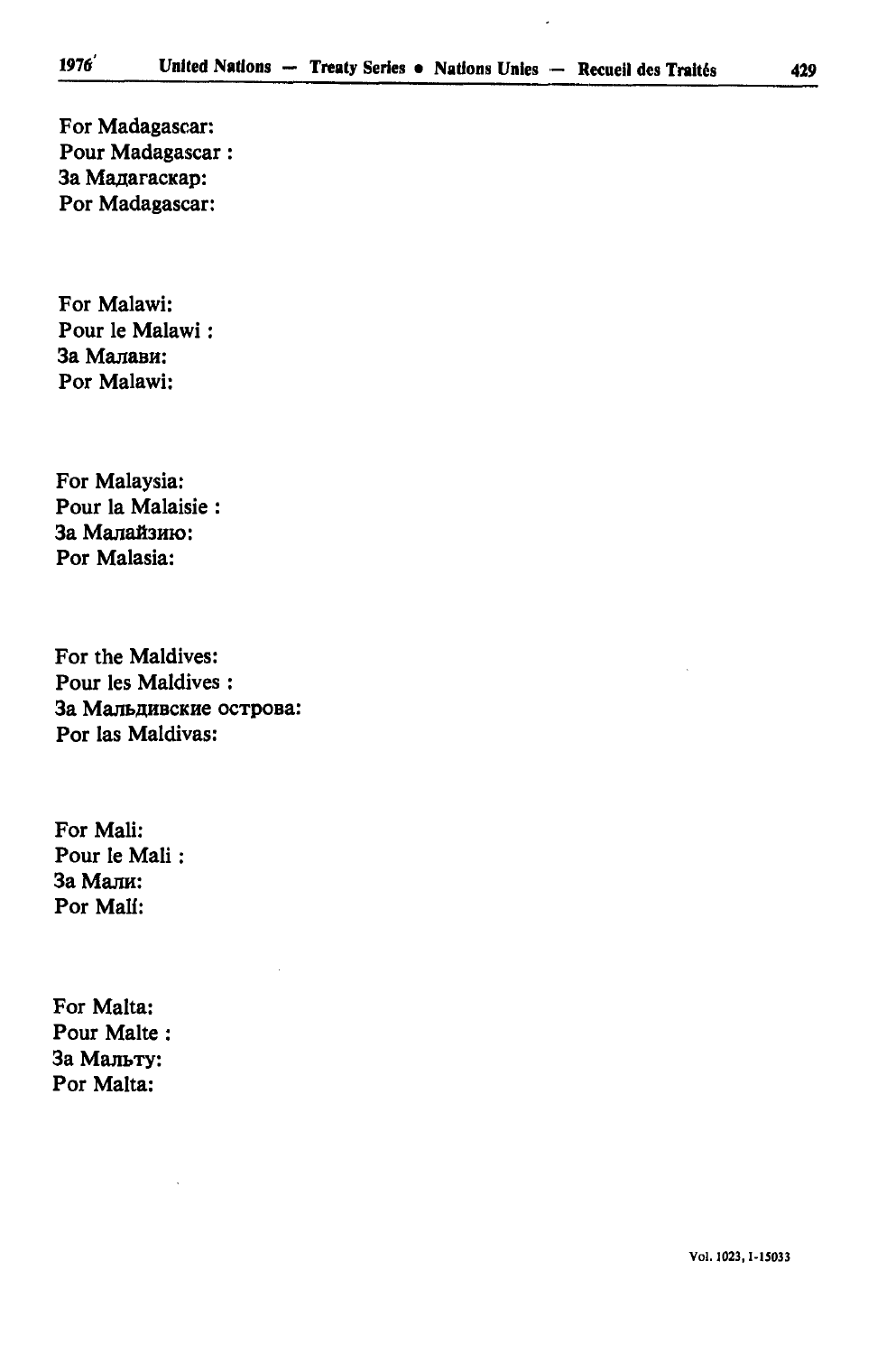For Mauritania: Pour la Mauritanie : За Мавританию: Por Mauritania:

For Mauritius: Pour Maurice : За Маврикий: Por Mauricio:

For Mexico: Pour le Mexique : 3a MeKCHKy: Por México;

# ROBERTO DE ROSENZWEIG DÎAZ 31 de agosto de  $1976<sup>1</sup>$

For Monaco: Pour Monaco : 3a MonaKo: Por Mónaco:

For Mongolia: Pour la Mongolie За Монголию: Por Mongolia:

For Morocco: Pour le Maroc : 3a MapoKKo: Por Marruecos:

Vo!. 1023,1-15033

<sup>1 3</sup>l August 1976-31 août 1976.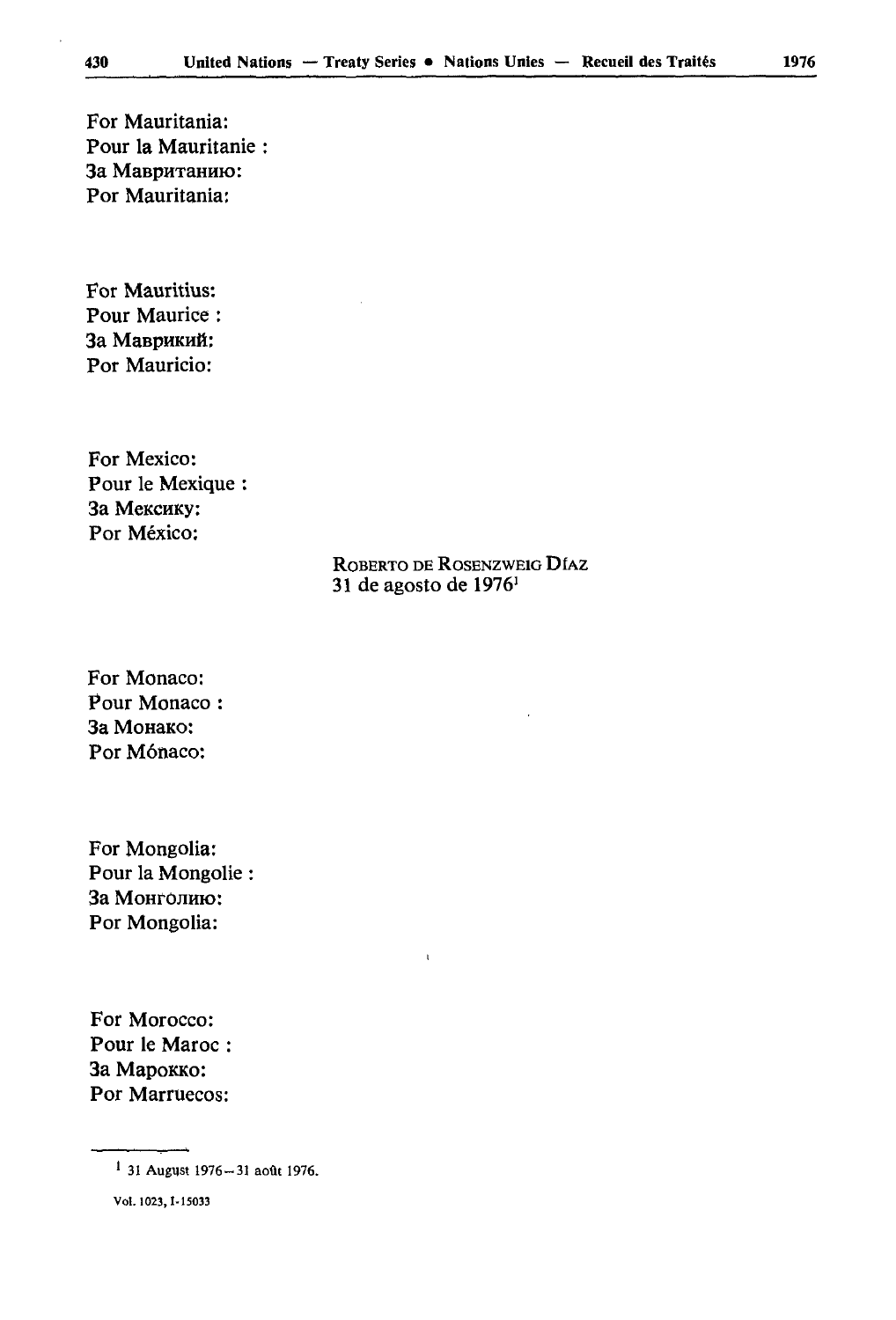For Mozambique: Pour le Mozambique : За Мозамбик: Por Mozambique:

For Nauru: Pour Nauru : 3a Haypy: Por Nauru:

For Népal: Pour le Népal 3a Henan: Por Népal:

For the Netherlands: Pour les Pays-Bas : За Нидерланды: Por los Paises Bajos:

> P. A. VAN BUUREN 5th Aug. 1976

For New Zealand: Pour la Nouvelle-Zélande : За Новую Зеландию: Por Nueva Zelandia:

> M. TEMPLETON 28 July 1976

For Nicaragua: Pour le Nicaragua : 3a HnKaparya: Por Nicaragua: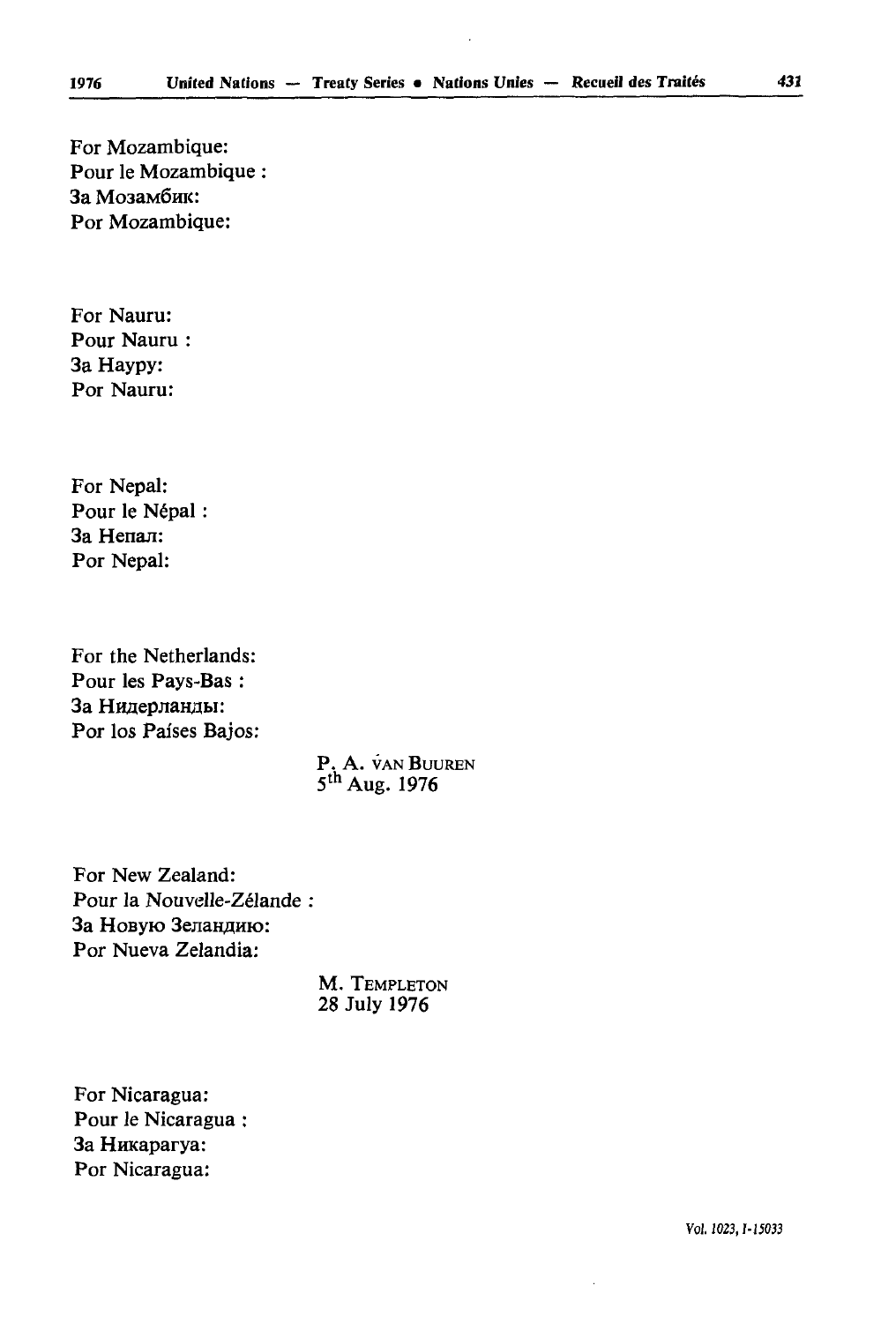For thé Niger: Pour le Niger : 3a Hnrep: Por el Niger:

For Nigeria: Pour le Nigéria : 3a Hnrepmo: Por Nigeria:

For Norway: Pour la Norvège За Норвегию: Por Noruega:

> OLEÀLGÂRD 26th of April 1976

ł

For Oman: Pour l'Oman : 3a OMan: Por Omán:

For Pakistan: Pour le Pakistan За Пакистан: Por el Pakistán:

For Panama: Pour le Panama За Панаму: Por Panamá:

> JORGE E. ILLUECA July 27, 1976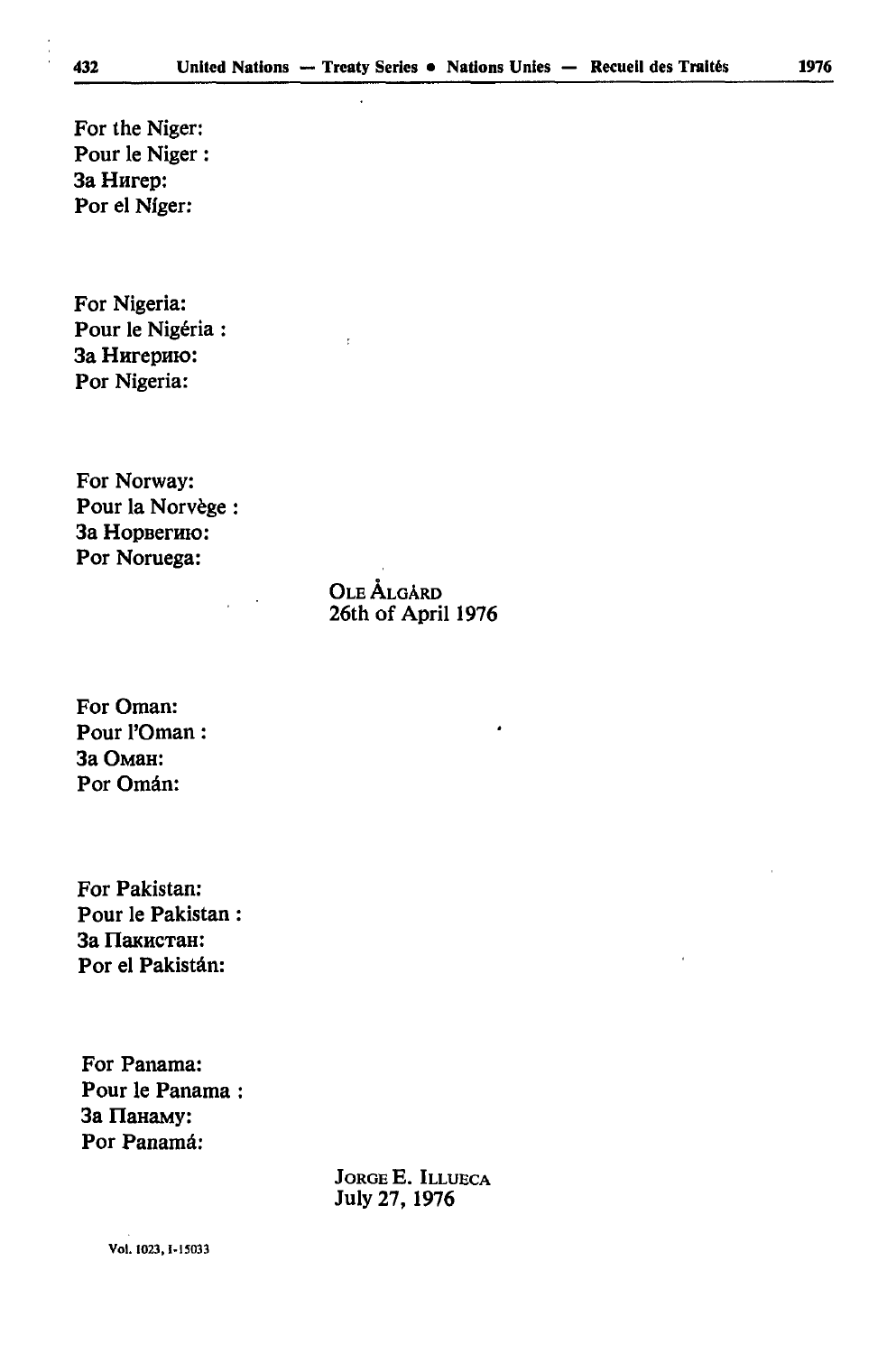For Papua New Guinea: Pour la Papouasie-Nouvelle-Guinée : За Папуа-Новую Гвинею: For Papua Nueva Guinea:

> A. OAISA 12 August 1976

For Paraguay: Pour le Paraguay За Парагвай: Por el Paraguay:

For Peru: Pour le Pérou 3a Hepy: Por el Perú:

For the Philippines: Pour les Philippines За Филиппины: Por Filipinas:

For Poland: Pour la Pologne : За Польшу: Por Polonia:

For Portugal: Pour le Portugal : За Португалию: Por Portugal:

> ANTONIO LEAL DA COSTA LOBO 31-VIII-1976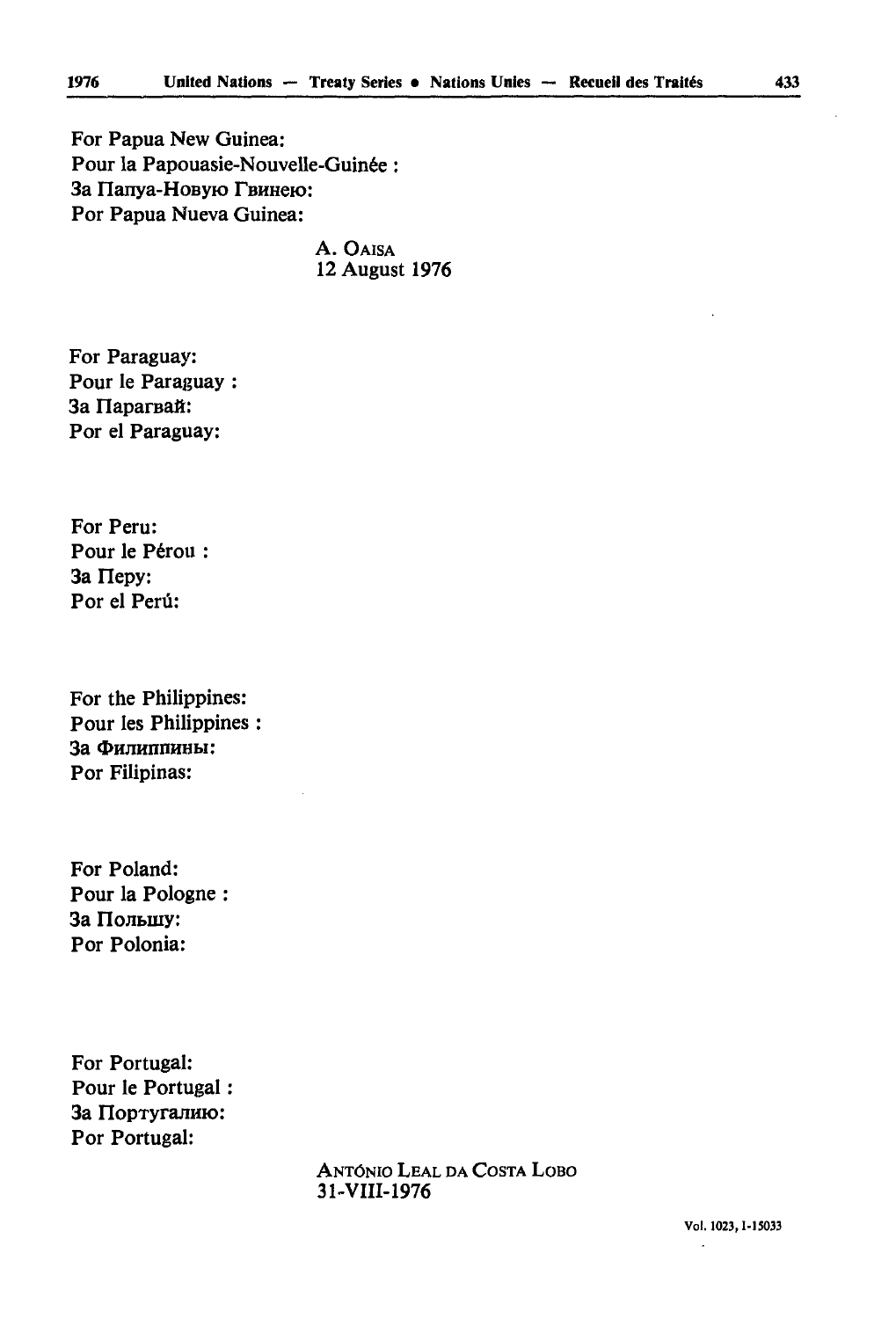For Qatar Pour le Qatar: За Катар: Por Qatar:

For the Republic of Korea: Pour la République de Corée : За Корейскую Республику: Por la Repûblica de Corea:

For the Republic of South Viet-Nam: Pour la République du Sud Viet-Nam : За Республику Южный Вьетнам: Por la Repûblica de Viet-Nam del Sur:

For Romania: Pour la Roumanie За Румынию: Por Rumania:

For Rwanda: Pour le Rwanda 3a PvaHnv: Por Rwanda:

For San Marino: Pour Saint-Marin За Сан-Марино: Por San Marino:

Vol. 1023,1-15033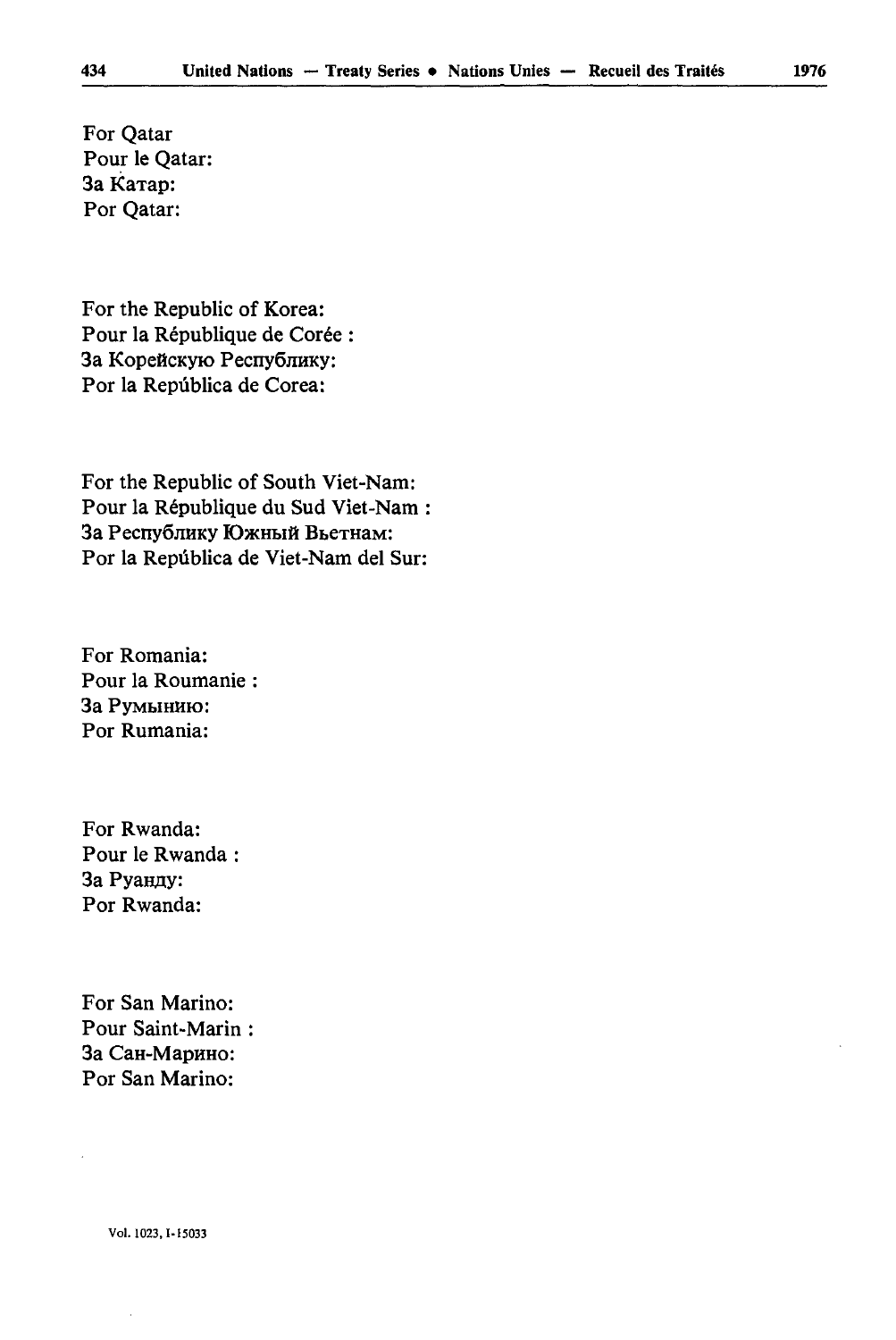For Sao Tome and Principe: Pour Sao Tomé-et-Principe : За Сан-Томе и Принсипи: Por Santo Tomé y Príncipe:

For Saudi Arabia: Pour l'Arabie Saoudite : За Сауловскую Аравию: Por Arabia Saudita:

For Senegal: Pour le Sénégal : 3a CeHeran: Por el Senegal:

For Sierra Leone: Pour la Sierra Leone 3a Cheppa-JleoHe: Por Sierra Leona:

For Singapore: Pour Singapour За Сингапур: Por Singapur:

For Somalia: Pour la Somalie За Сомали: Por Somalia: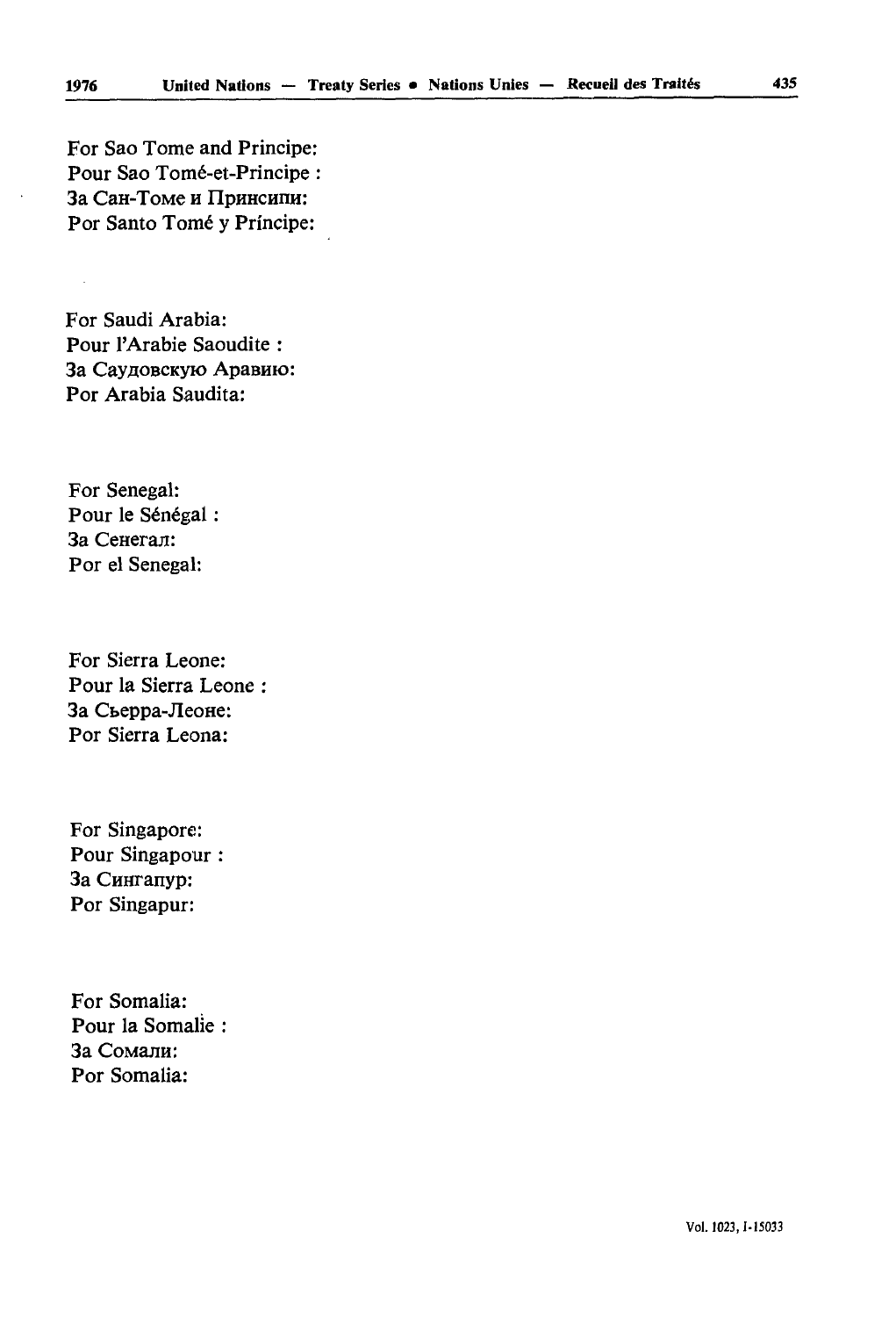For South Africa: Pour l'Afrique du Sud : За Южную Африку: Por Sudàfrica:

For Spain: Pour l'Espagne : За Испанию: Por España:

> JAIME DE FINIES Y RUBIO 13 de julio de 1976'

For Sri Lanka: Pour Sri Lanka : 3a Illpa JlanKy: Por Sri Lanka:

For the Sudan: Pour le Soudan : За Судан: Por el Sudan:

For Swaziland: Pour le Souaziland За Свазиленд: Por Swazilandia:

<sup>1 13</sup> July 1976-13 juillet 1976.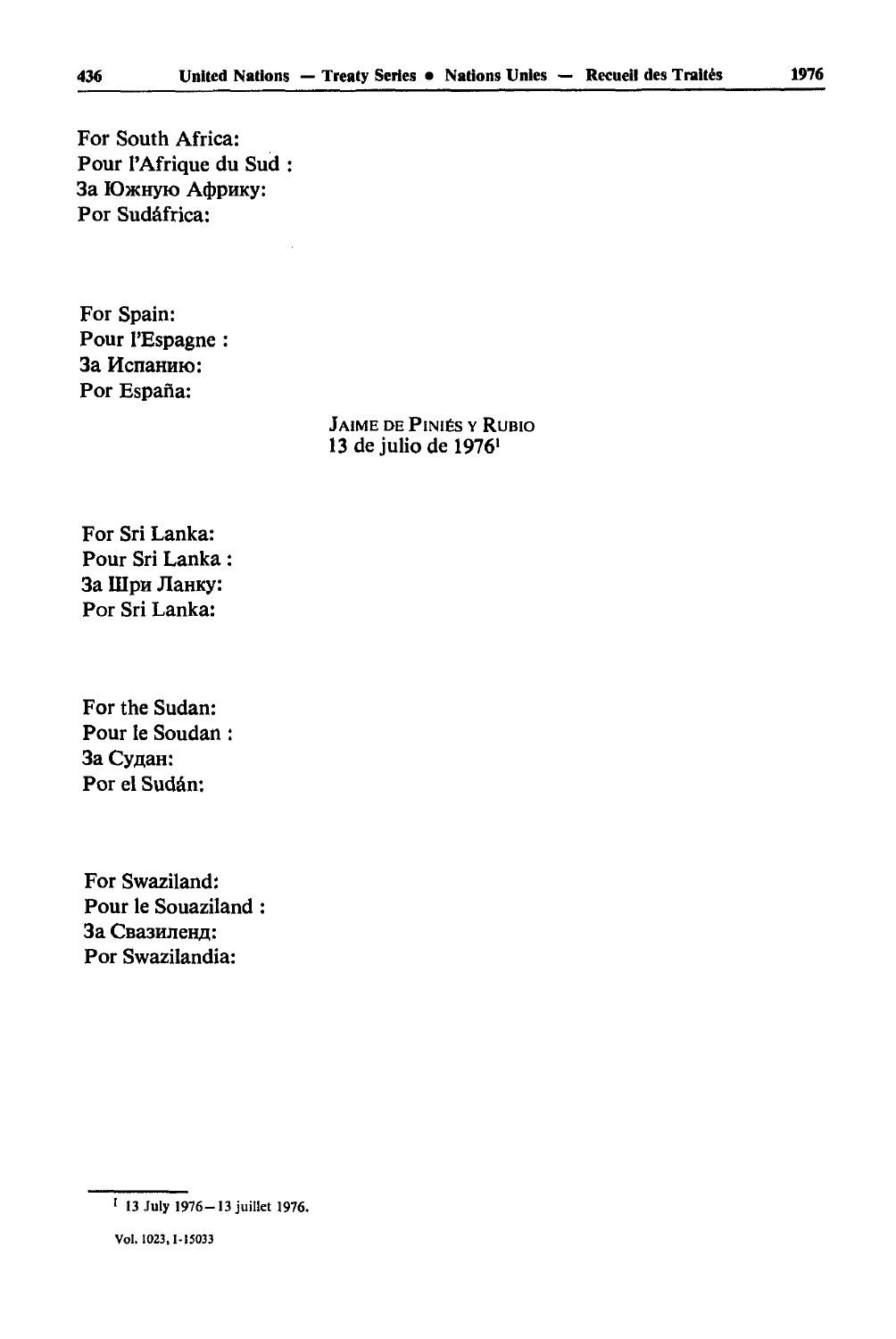For Sweden: Pour la Suède : **За IIIвению:** Por Suecia:

> OLOF RYDBECK 22/6 1976

For Switzerland: Pour la Suisse : 3a IHBefiuapmo: Por Suiza:

> JEAN-FRANÇOIS SIGISMOND MARCUARD 5.4.761

For the Syrian Arab Republic: Pour la République arabe syrienne : За Сирийскую Арабскую Республику: Por la Repûblica Arabe Siria:

For Thailand: Pour la Thaïlande : За Таиланд: Por Tailandia:

For Togo: Pour le Togo : 3a Toro: Por el Togo:

> *[Signed]*  Togo DABRA TOOBÉ Le 12 mai 1976

<sup>5</sup> April 1976-5 avril 1976.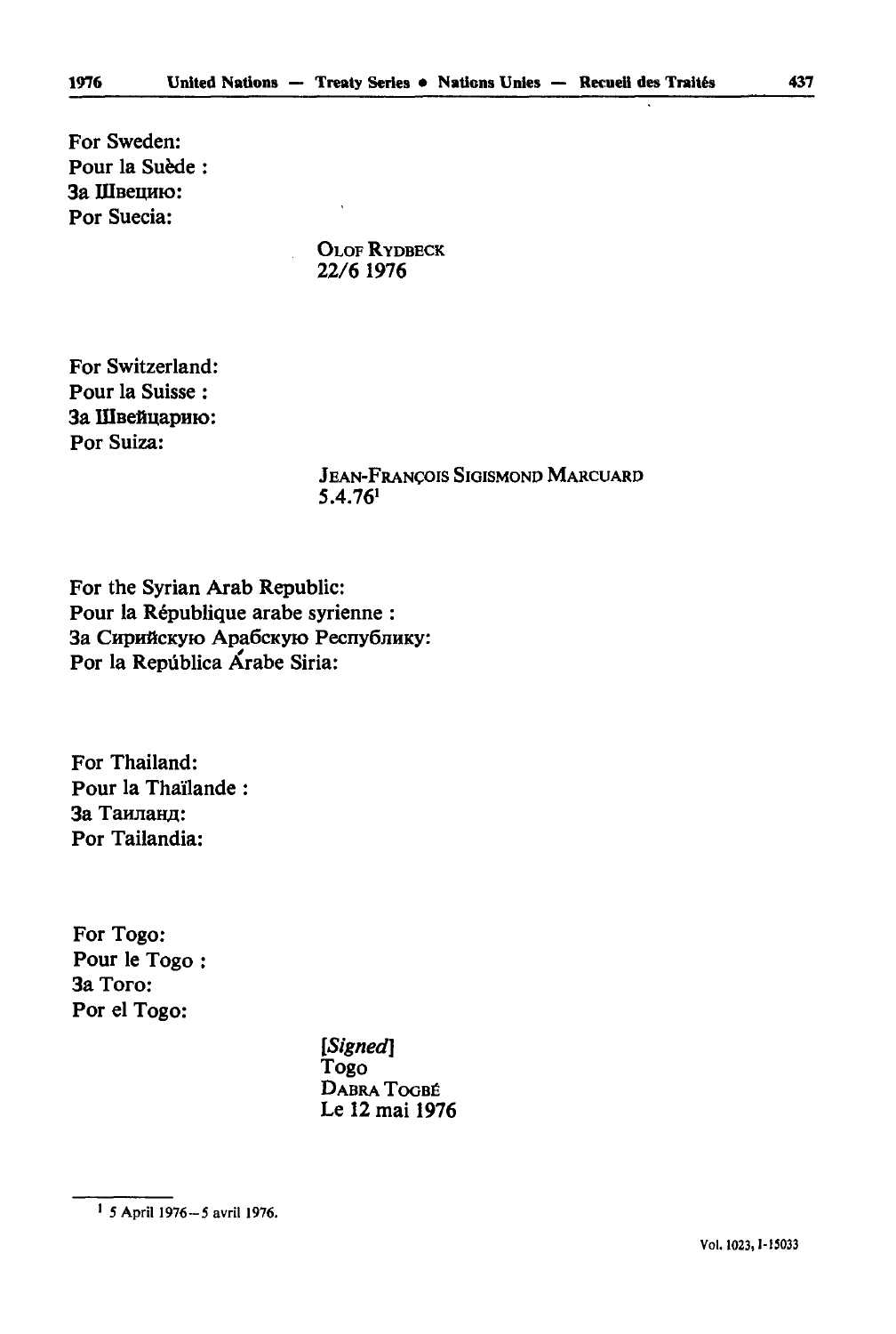For Tonga: Pour les Tonga : За Тонга: Por Tonga:

For Trinidad and Tobago: Pour la Trinité-et-Tobago : За Тринидад и Тобаго: Por Trinidad y Tabago:

> FRANK OWEN ABDULAH June 9, 1976

For Tunisia: Pour la Tunisie : За Тунис: Por Tûnez:

For Turkey: Pour la Turquie За Турцию: Por Turquia:

For Uganda: Pour l'Ouganda : 3a Vranay: Por Uganda:

For the Ukrainian Soviet Socialist Republic: Pour la République socialiste soviétique d'Ukraine : За Украинскую Советскую Социалистическую Республику: Por la Repûblica Socialista Soviética de Ucrania: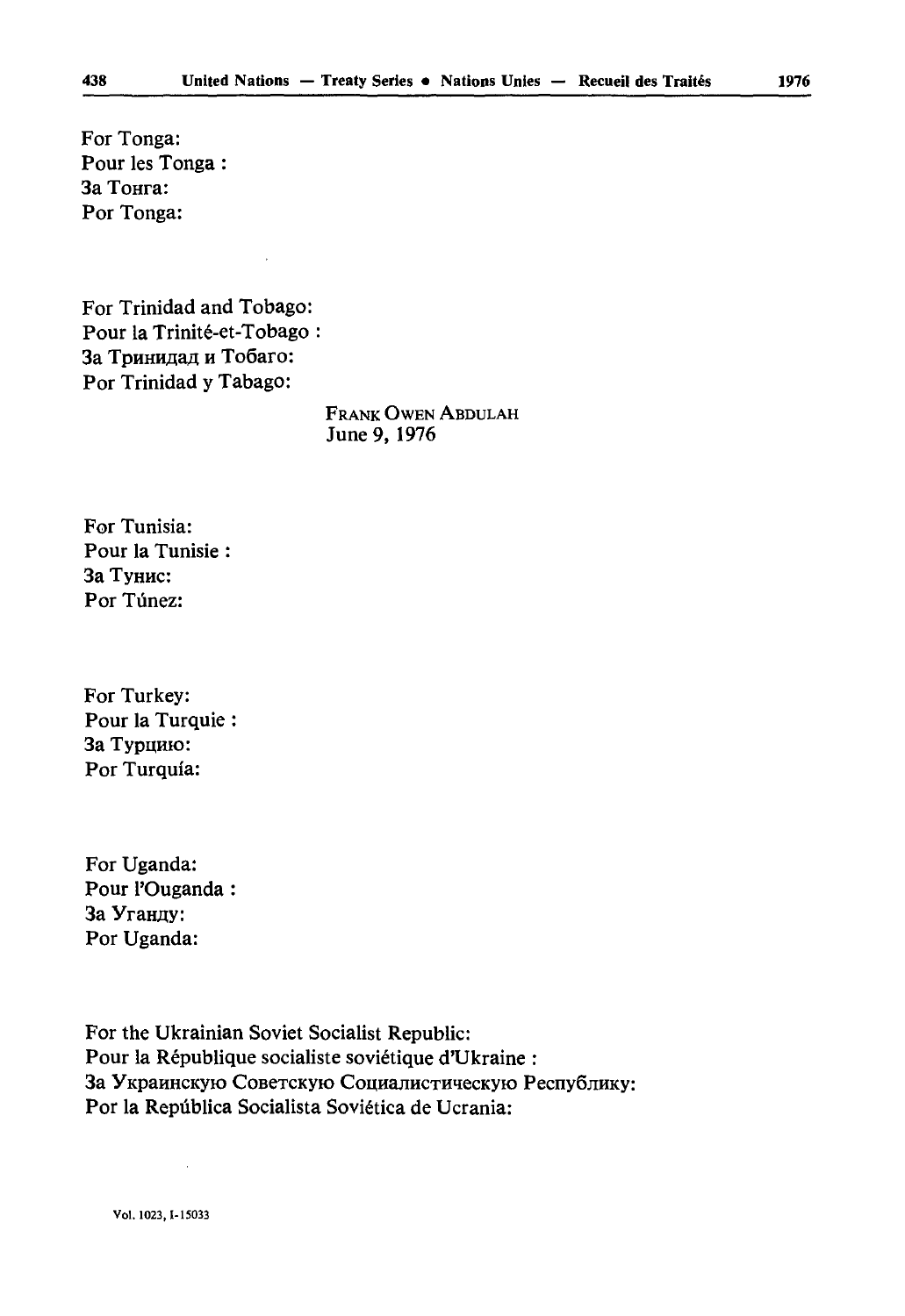For the Union of Soviet Socialist Republics:<sup>1</sup> Pour l'Union des Républiques socialistes soviétiques<sup>1</sup> : За Союз Советских Социалистических Республик: Por la Union de Repûblicas Socialistas Soviéticas:

> МИХАИЛ АВЕРКИЕВИЧ ХАРЛАМОВ<sup>2</sup> 23/VIII 76 [With a declaration—Avec une déclaration]

For thé United Arab Emirates: Pour les Emirats arabes unis : За Объединенные Арабские Эмираты: Por los Emiratos Arabes Unidos:

For thé United Kingdom of Great Britain and Northern Ireland: Pour le Royaume-Uni de Grande-Bretagne et d'Irlande du Nord За Соединенное Королевство Великобритании и Северной Ирландии: Por el Reino Unido de Gran Bretana e Irlanda del Norte:

> **IBOR SEWARD RICHARD** 31/3 76

For thé United Republic of Cameroon: Pour la République-Unie du Cameroun : За Объединенную Республику Камерун: Por la Repûblica Unida del Camerûn:

> FERDINAND LEOPOLD OYONO 31 août 1976

For the United Republic of Tanzania: Pour la République-Unie de Tanzanie : За Объединенную Республику Танзания: Por la Repûblica Unida de Tanzania:

<sup>1</sup> See p, 442 of this volume for the texts of the reservations and declarations made upon signature—Voir p. 442 du présent volume pour les textes des réserves el déclarations faites lors de la signature.

<sup>2</sup> Mikhail Averkiyevich Kharlamov.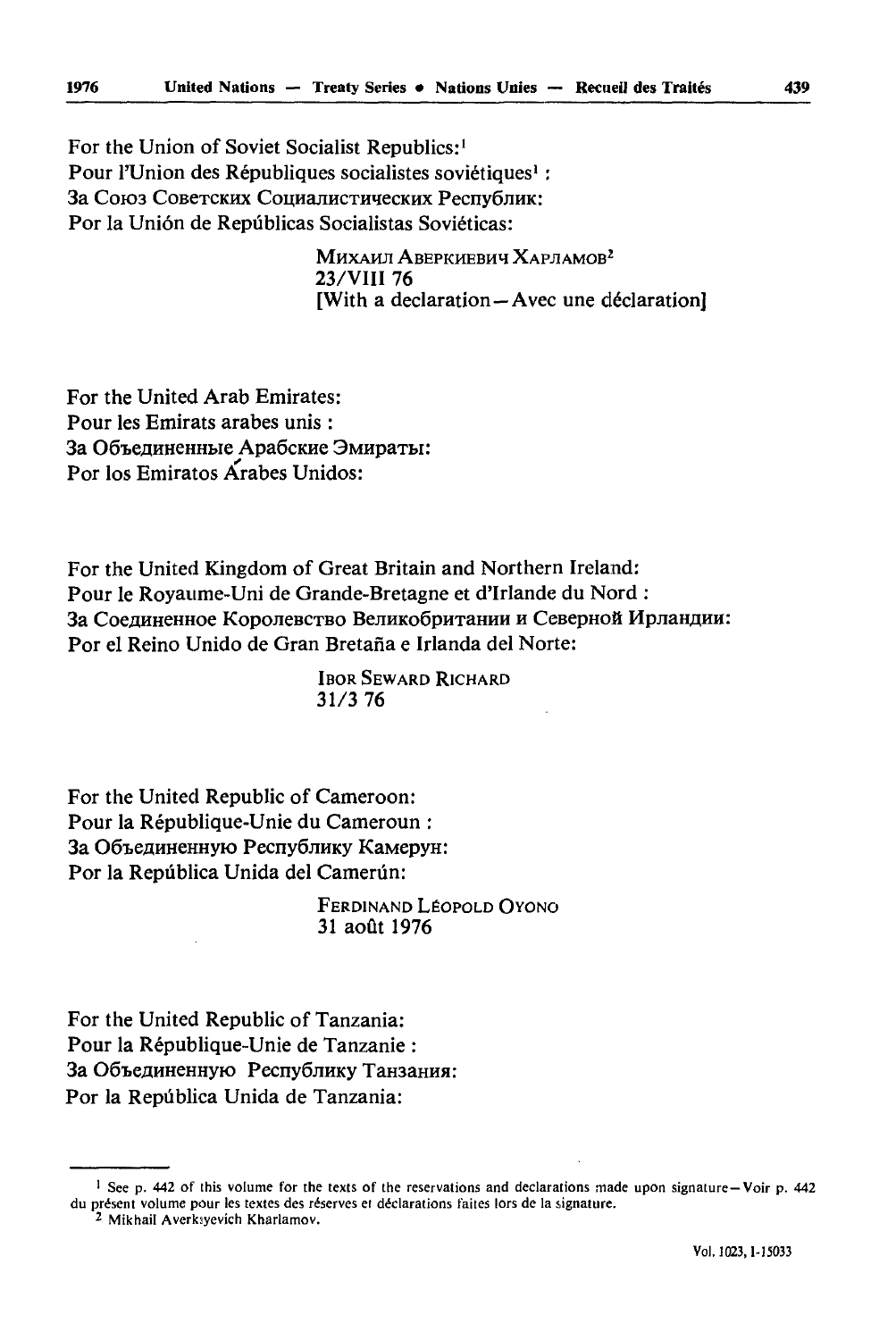For thé United States of America: Pour les Etats-Unis d'Amérique : За Соединенные Штаты Америки: Por los Estados Unidos de América:

For the Upper Volta: Pour la Haute-Volta : За Верхнюю Вольту: Por el Alto Volta:

For Uruguay: Pour l'Uruguay : За Уругвай: Por el Uruguay:

For Venezuela: Pour le Venezuela : 3a Benecyany: Por Venezuela:

# **MARÍA CLEMENCIA LÓPEZ** 8/31/1976

For Western Samoa: Pour le Samoa-Occidental За Запалное Самоа: Por Samoa Occidental:

For Yemen: Pour le Yémen : За Йемен: For el Yemen: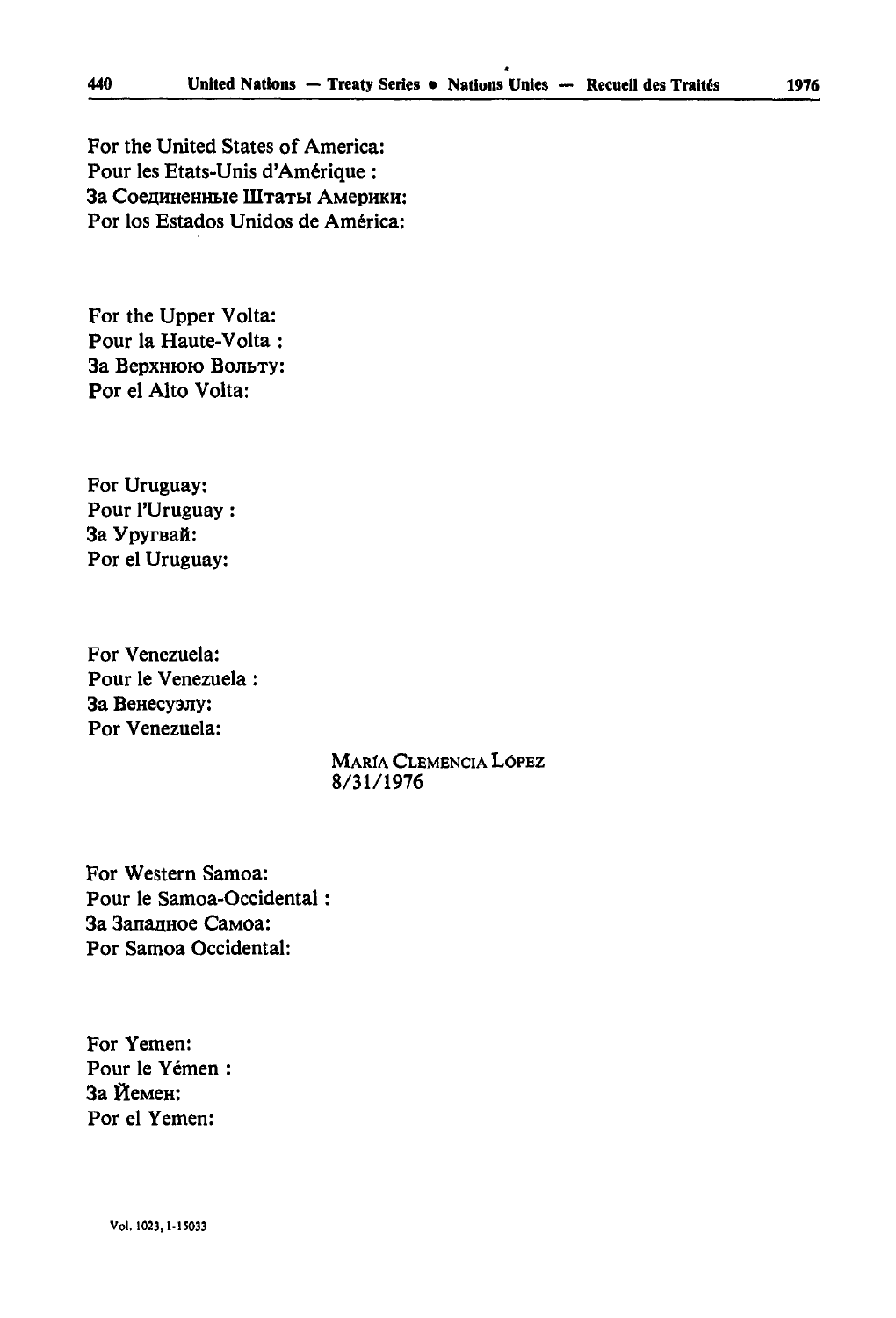For Yugoslavia: Pour la Yougoslavie : За Югославию: For Yugoslavia:

> JAKSA PETRIC May 10, 1976

For Zaire: Pour le Zaïre : 3a 3anp: Por el Zaire:

> UMBA DI LUTETE Le 30 juillet 1976

For Zambia: Pour la Zambie : 3a 3aMÔHio: Por Zambia:

For the European Economie Community: Pour la Communauté économique européenne : За Европейское экономическое сообщество: Por la Comunidad Econômica Europea:

> P. A. VAN BUUREN 27 July 76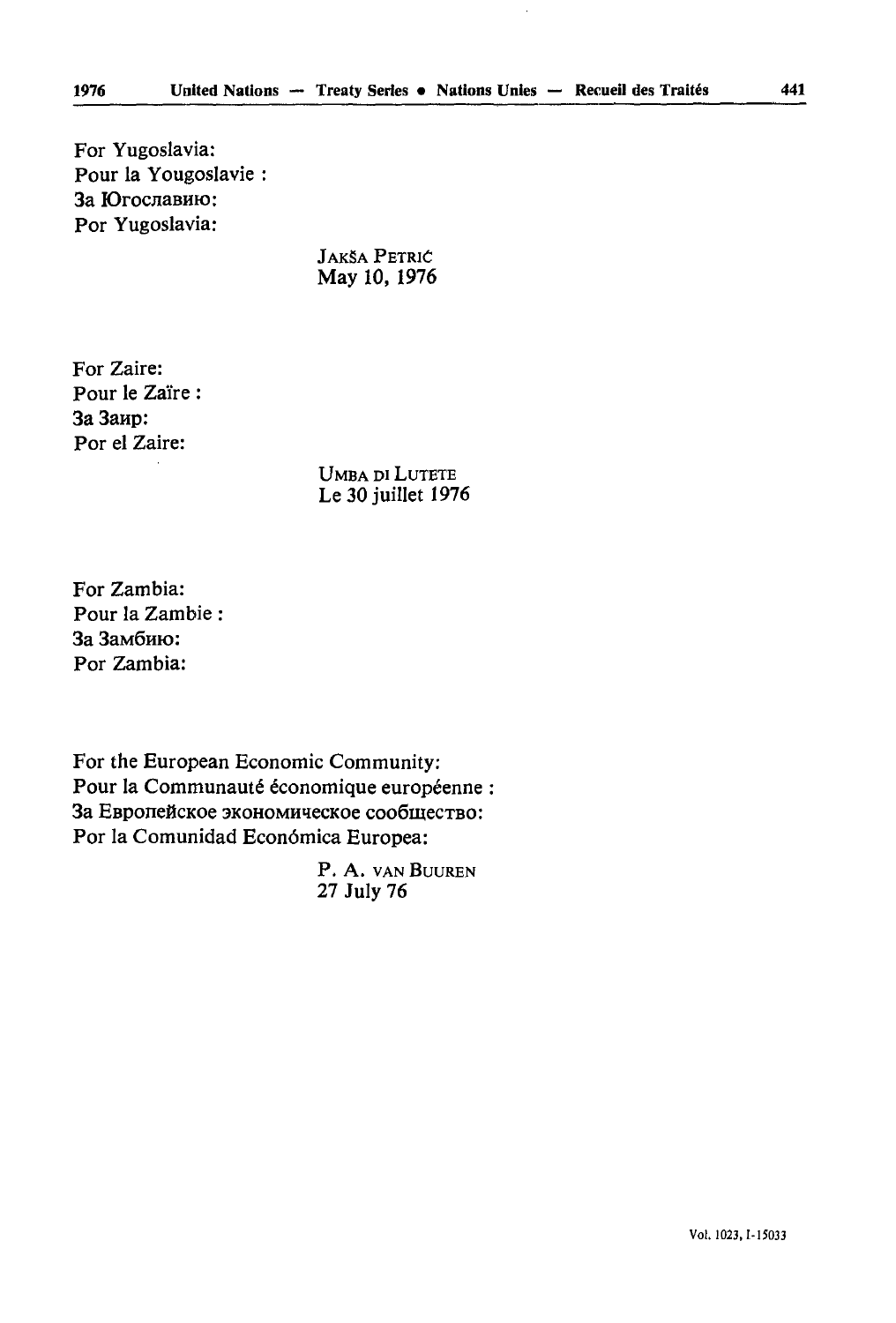#### DECLARATION MADE UPON SIGNATURE

# *BULGARIA*

". . . the People's Republic of Bulgaria considers the provisions of arti cles 3 (2) and 71 (1) of the International Cocoa Agreement as inconsistent with the spirit and letter of the United Nations Declaration on the Granting of Indepen dence to Colonial Countries and Peoples (Res. GA 1514/XV of 14 December 1960)."

# DECLARATIONS MADE UPON SIGNATIONS AND CONFIRMED **CONFIRMED** UPON RATIFICATION, ACCEPT ANCE *(A)* OR APPROVAL *(AA)*

#### *CZECHOSLOVAKIA* (AA)

"The Government of the Czechoslo vak Socialist Republic considers the pro visions of the articles 3 and 71 of the In ternational Cocoa Agreement, 1975, to be contradictory to the United Nations Declaration on the Granting of In dependence to Colonial Countries and Peoples (General Assembly resolution 1514 (XV) of 14 December I960)."2

#### *HUNGARY*

"The Government of the Hungarian People's Republic, on signing the Inter national Cocoa Agreement, 1975, deems it necessary to declare that the provisions

# DÉCLARATION FAITE LORS DE LA SIGNATURE

#### *BULGARIE*

#### [TRADUCTION — TRANSLATION]

... la République populaire de Bulgarie considère les dispositions du paragraphe 2 de l'article 3 et du para graphe 1 de l'article 71 de l'Accord inter national sur le cacao comme étant in compatibles avec l'esprit et la lettre de la Déclaration des Nations Unies sur l'oc troi de l'indépendance aux pays et aux peuples coloniaux [résolution GA 1514 (XV) du 14 décembre 1960<sup>1</sup>.

DÉCLARATIONS FAITES LORS DE LA SIGNATURE ET CONFIR MÉES LORS DE LA RATIFICA TION, L'ACCEPTATION *(A)* OU L'APPROBATION *(AA)*

#### *TCHÉCOSLOVAQUIE* (AA)

[TRADUCTION — TRANSLATION]

Le Gouvernement de la République socialiste tchécoslovaque considère que les dispositions des articles 3 et 71 de l'Accord international sur le cacao de 1975 sont en contradiction avec la Décla ration des Nations Unies sur l'octroi de l'indépendance aux pays et aux peuples coloniaux [résolution 1514 (XV) de l'As semblée générale du 14 décembre 1960]<sup>2</sup>.

#### *HONGRIE*

#### [TRADUCTION — TRANSLATION]

Le Gouvernement de la République populaire hongroise, au moment de signer l'Accord international de 1975 sur le cacao, juge nécessaire de déclarer que

<sup>1</sup> United Nations, *Official Records of the General Assembly, Fifteenth Session, Supplement No. 16*  (A/4684), p. 66.

<sup>2</sup> *Ibid., Supplement No. 16* (A/4648), p. 66.

<sup>1</sup> Nations Unies, *Documents officiels de l'Assemblée générale, quinzième session, Supplément n° 16* (A/4684), p. 70. 2 *Ibid., Supplément n° 16* (A/4648), p. 70.